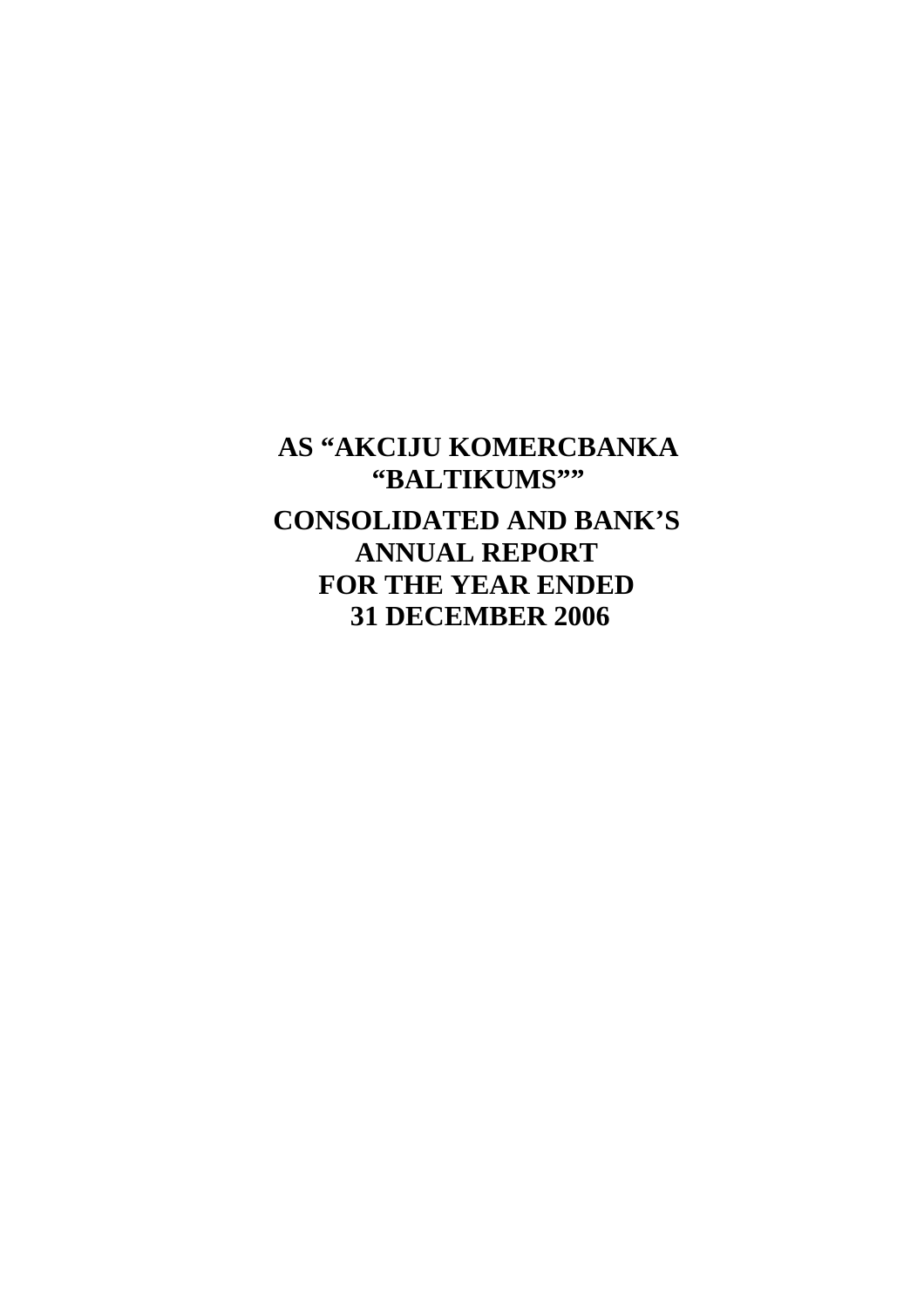# **AS "AKCIJU KOMERCBANKA "BALTIKUMS"" CONSOLIDATED AND BANK'S ANNUAL REPORT FOR THE YEAR ENDED 31 DECEMBER 2006 CONTENTS**

**Page**

| <b>Management Report</b>                                 | $2 - 3$        |
|----------------------------------------------------------|----------------|
| Supervisory Council and Management Board Members         | $\overline{4}$ |
| Statement of the Management's Responsibility             | 5              |
| Auditor's Report                                         | $6 - 7$        |
| Consolidated and Bank's financial statements             |                |
| Consolidated and Bank's Income Statement                 | 8              |
| Consolidated and Bank's Balance Sheet                    | $9 - 10$       |
| Consolidated Statement of Changes in Shareholders Equity | 11             |
| Bank's Statement of Changes in Shareholders Equity       | 12             |
| Consolidated and Bank's Cash Flows Statement             | 13             |
| Notes to the Financial Statements                        | $14 - 54$      |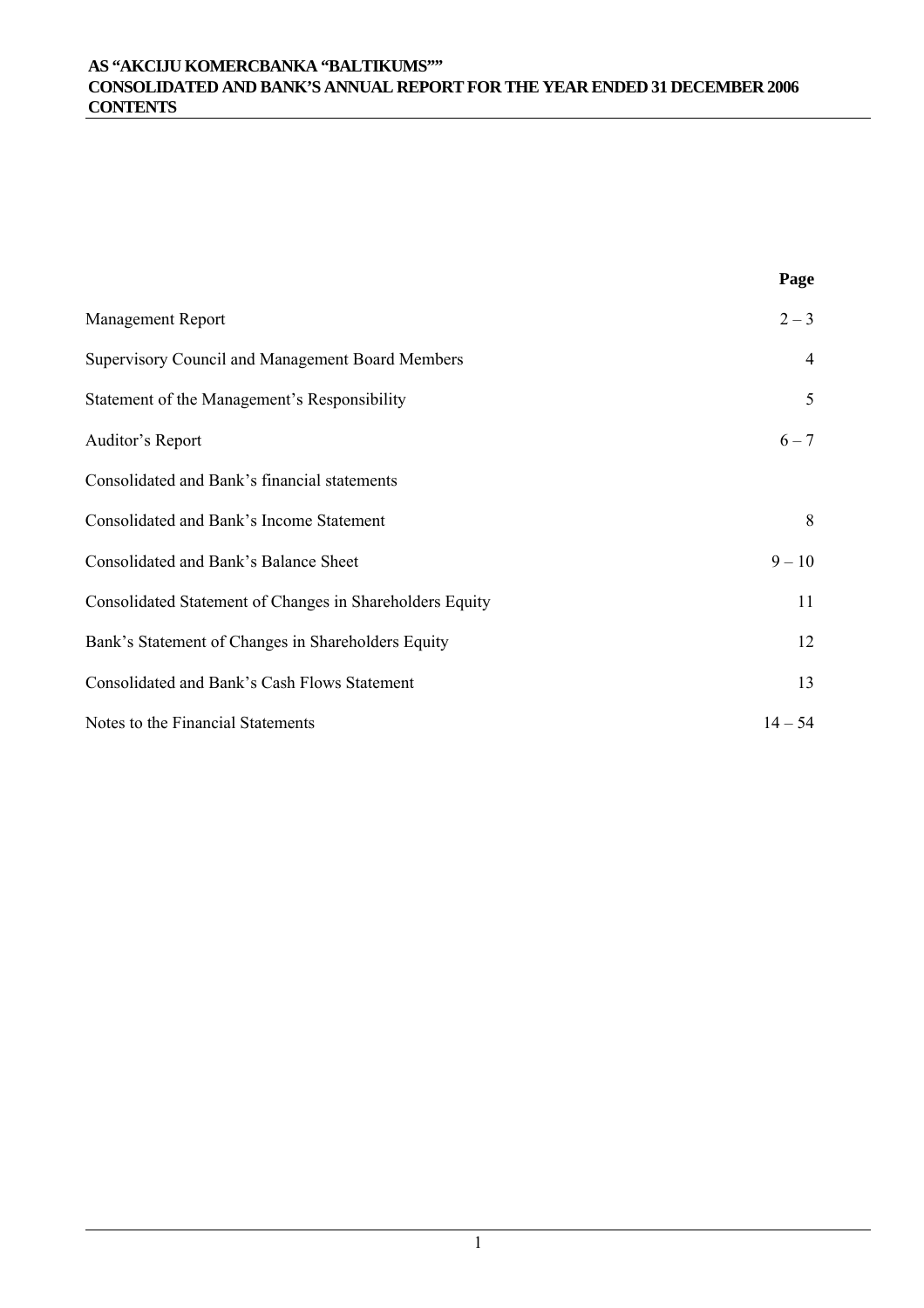#### **AS "AKCIJU KOMERCBANKA "BALTIKUMS"" CONSOLIDATED AND BANK'S ANNUAL REPORT FOR THE YEAR ENDED 31 DECEMBER 2006 MANAGEMENT REPORT**

2006 proved to be the most successful year in the history of AS "Akciju komercbanka "Baltikums"' (thereafter the Bank or Komercbanka Baltikums) since its inception back in 2001. The year was marked by rapid growth in the Bank's major financial indicators. The Bank not only reached the planned financial figures, but substantially exceeded them. Komercbanka Baltikums remained consistent in keeping to improve its annual financial indicators. As a result, the Bank's 2006 net profit exceeded 1 million LVL. The Bank's assets amounted to 60 million LVL (a rise of 47% on an annual basis). The clients' deposits reached a record 38 million LVL, accounting for 2/3 of the Bank's assets. The results achieved by the Bank have once again confirmed the appropriateness of a chosen strategy based on a specialisation, namely trade and shipping financing as well as wealth management.

Komercbanka Baltikums's loan portfolio as of the end of the reporting period amounted to 17 million LVL. A balanced and well-thought-out policy in the area of of corporate financing, one of the bank's major priorities, became a prerequisite for the portfolio's high credit quality with the share of bad loans remaining symbolic. In the field of clients' financing a successful cooperation with SEB Unibanka continued through the credit line extended by this bank. In addition Komercbanka Baltikums was actively cooperating with other Latvian banks in the area of syndicated financing.

In accordance with the previously developed strategy, Komercbanka Baltikums substantially raised its equity in 2006. Over the course of 2006 the Bank carried out two new share issues. This allowed to raise a share capital up to 7.5 million LVL. In the early 2007 an additional share issue was carried out, thus raising the Bank's capital to 10.4 million LVL.

The Bank was continuing to develop a successfully launched long-term funding program by issuing notes. In 2006 the Bank placed the second issue of its notes for the amount of 5 million EUR and began preparations for placing the third issue (which was successfully placed in the early 2007 for the total amount of 10 million EUR). In turn, the first issue for the amount of 3.9 million EUR was redeemed in 2006. Raising funds through the issuance of notes allows the Bank to increase its loan portfolio and strengthen its position in the chosen niche.

In 2006, the Bank substantially optimized the structure of its client base concentrating on both servicing the existing clients and attracting the new ones. Considerable success was achieved thanks to cooperation with other holding's companies based in Russia, Ukraine and Kazakhstan. Notwithstanding significant growth of customer base, the Bank continouosly implements close monitoring of the customers activities by implementing "Know-Your-Client" and "Know-the-Business-of-Your-Client" principles.

The Bank continued to expand its network of correspondent banks. In 2006 it opened correspondent accounts with American Express Bank (New York, USA), American Express Bank GMBH (Frankfurt/Main, Germany), Bank of China (Beijing, China) and Sberbank (Russia, Moscow). We are confident that this is yet another evidence of the Bank's overall positive development.

During 2006 a restructuring process was initiated within the Baltikums Holding. In August, the Bank's subsidiary IPAS "Baltikums Asset Management" acquired 93.5% of AS "Baltikums Dzīvība"'s shares for the the total amount of 2.4 million LVL. In turn, in September 2006 the Bank itself acquired 100% of SIA "Nord Real Estate"'s shares for the amount of 0.2 million LVL. As a result, the consolidated financial statements as of 31 December 2006 contains the Bank's and its four subsidiaries' financial results as well as the subsidiary of the Bank's subsidiary' financial results.

In January 2007 the Bank's subsidiary IPAS "Baltikums Asset Management" acquired 49% of AS "Baltikums Apdrošināšanas Grupa"'s shares. This transaction is a logical step on the part of AS "Baltikums Apdrošināšanas Grupa"'s un AS "Baltikums Bankas Grupa"'s shareholders in their efforts to restructure the Baltikums Holding through the consolidation of its financial and insurance companies under the umbrella of AS "Baltikums Bankas Grupa". The mentioned consolidation allows to optimize the holding's business activities.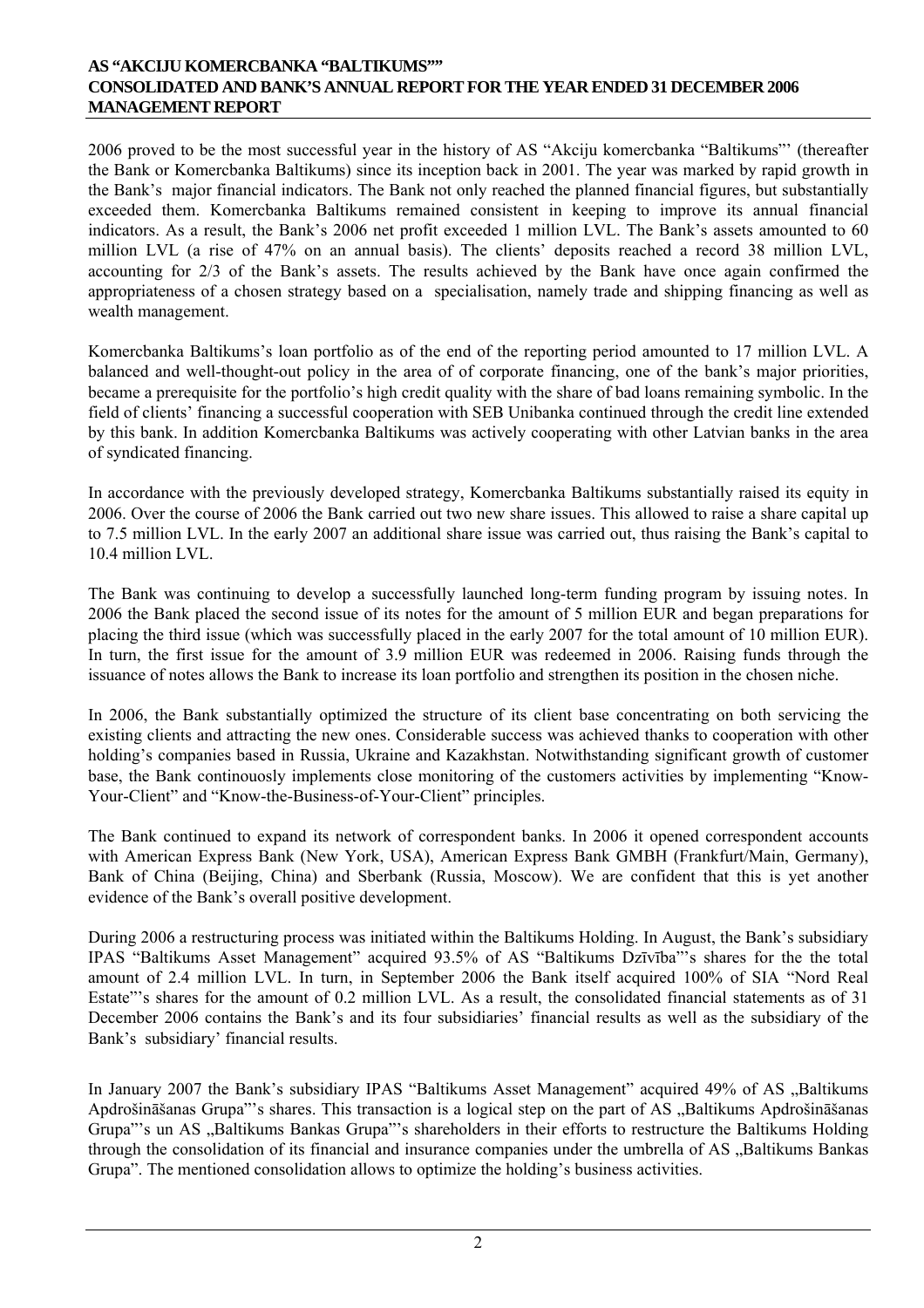#### **AS "AKCIJU KOMERCBANKA "BALTIKUMS"" CONSOLIDATED AND BANK'S ANNUAL REPORT FOR THE YEAR ENDED 31 DECEMBER 2006 MANAGEMENT REPORT**

In 2006 the Bank's subsidiary "Baltikums Asset Management" was continuing to develop its range of asset management, consulting as well as fund management services.

For 2007 Komercbanka Baltikums decided to concentrate its major efforts on further strengthening of its position in the chosen field of trade and shipping financing and expanding a range of investment and wealth management services and products as well as development of private banking.

Achieving considerable success was largely based on the high level of professionalism of the Bank's team of employees. The Bank will continue to pay great attention to professionalism, qualification and motivation of its employees as it believes that the team of professional and motivated employees is an important resource to operate in the chosen areas in the environment of competition.

We are grateful to all our clients for cooperation and trust and express our hope that we will continue to be successful partners in the years to come and gain together!

Aleksandrs Peškovs *Chairman of the Council*   Aldis Reims *Chairman of the Board*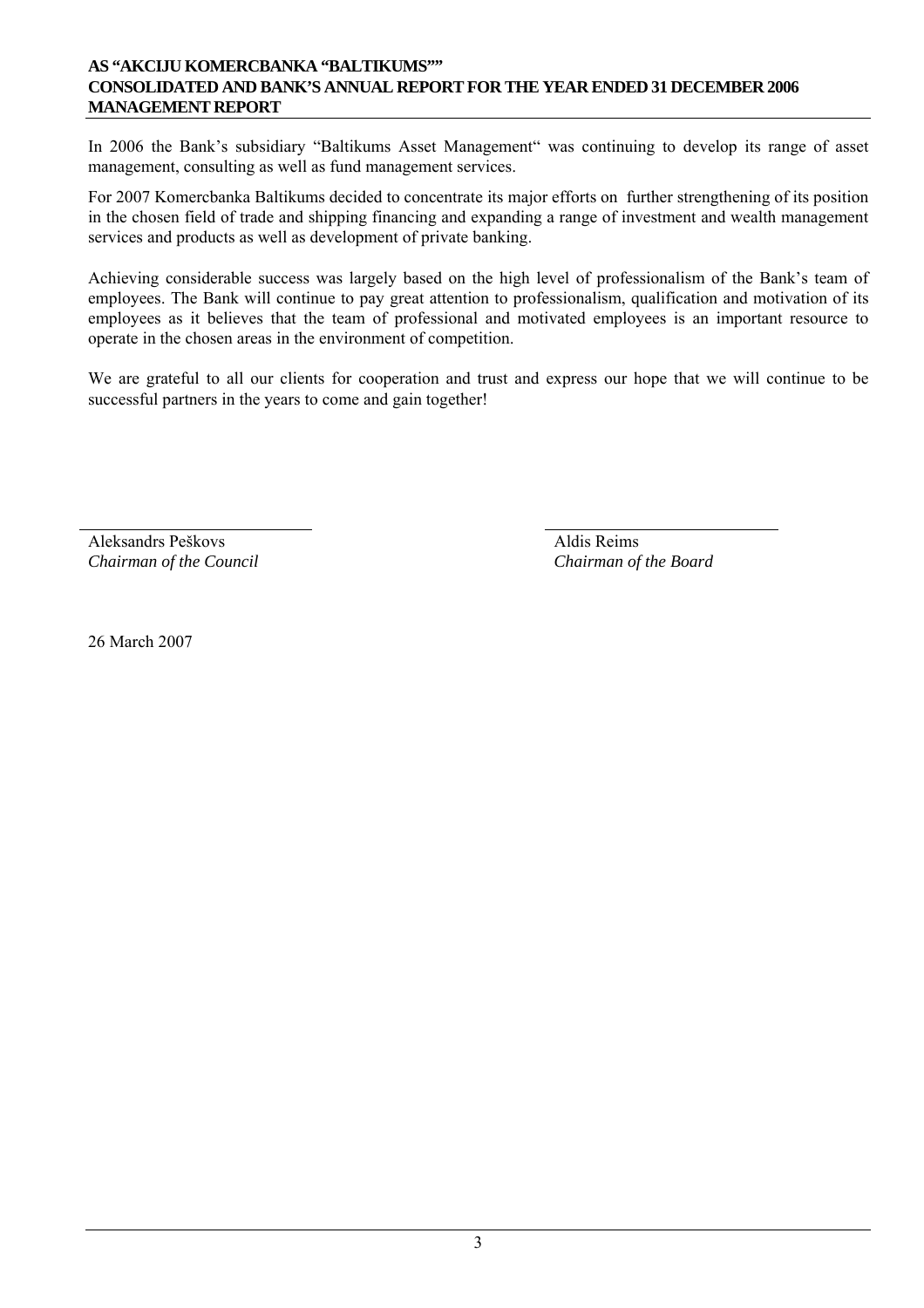# **Supervisory Council as of 31 December 2006**

| <b>Name</b>        | <b>Position</b>                | Date of initial appointment |
|--------------------|--------------------------------|-----------------------------|
| Aleksandrs Peškovs | Chairman of the Council        | 22 June 2001                |
| Sergejs Peškovs    | Member of the Council          | 22 June 2001                |
|                    | Deputy Chairman of the Council | 25 July 2002                |
| Olegs Čepulskis    | Member of the Council          | 22 June 2001                |
| Andrejs Kočetkovs  | Member of the Council          | 22 June 2001                |

There have been no changes in the Supervisory Council during the reporting year.

# **Management Board as of 31 December 2006**

| <b>Name</b>        | <b>Position</b>              | Date of initial appointment |
|--------------------|------------------------------|-----------------------------|
| Aldis Reims        | Member of the Board          | 20 August 2001              |
|                    | Acting Chairman of the Board | 1 July 2002                 |
|                    | Chairman of the Board        | 25 April 2003               |
| Dmitrijs Latiševs  | Member of the Board          | 1 July 2002                 |
|                    | Deputy Chairman of the Board | 25 April 2003               |
| Leonarda Višņevska | Member of the Board          | 25 April 2003               |
| Valdis Apaļka      | Member of the Board          | 25 October 2005             |

There have been no changes in the Board during the reporting year.

On behalf of the Management of the Bank:

Aleksandrs Peškovs *Chairman of the Council*   Aldis Reims *Chairman of the Board*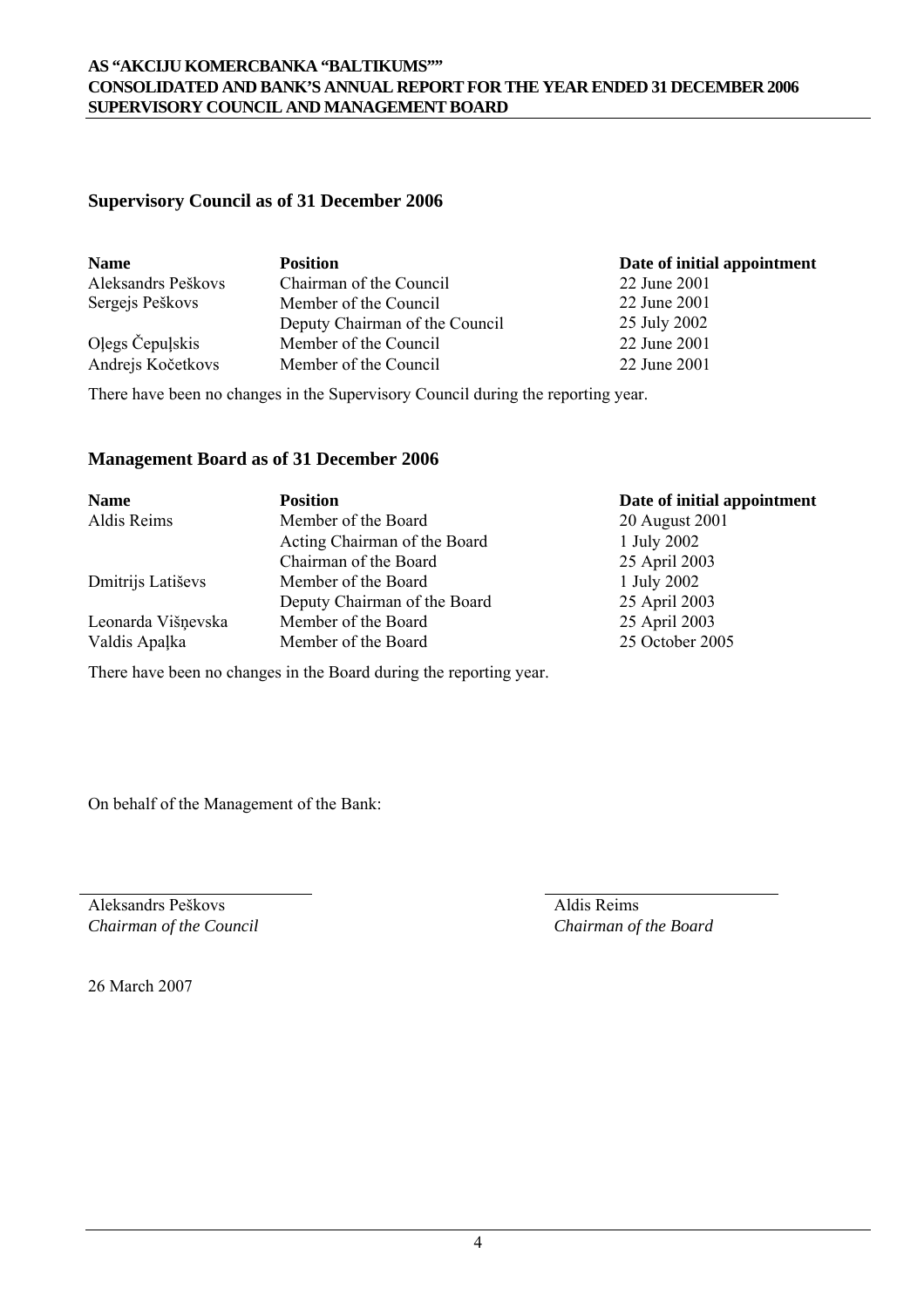#### **AS "AKCIJU KOMERCBANKA "BALTIKUMS"" CONSOLIDATED AND BANK'S ANNUAL REPORT FOR THE YEAR ENDED 31 DECEMBER 2006 STATEMENT OF THE MANAGEMENT'S RESPONSIBILITY**

Riga

The Management of the Bank is responsible for the preparation of the financial statements of the Bank as well as for the preparation of the consolidated financial statements of the Bank and its subsidiaries ("the Group") from original accounting records for each financial year that present fairly the state of affairs of the Bank and the Group as of the end of the financial year and the results of its operations and cash flows for that year according to the accounting principles set forth in International Financial Reporting Standards as adopted by the EU.

The Management confirm that suitable accounting policies have been used and applied consistently and reasonable and prudent judgements and estimates have been made in the preparation of the Consolidated and Bank's financial statements on pages 8 to 54 for the year 2006. Management also confirms that the Consolidated and the Bank's financial statements have been prepared in accordance with International Financial Reporting Standards as adopted by the EU and that these financial statements are prepared on a going concern basis, and comply with the Financial and Capital Market Commission Regulations on The Preparation of Annual Reports and Annual Consolidated Accounts For Banks, Investment Brokerage Firms and Investment Management Companies in all material respects.

The Management is responsible for the maintenance of proper accounting records, the safeguarding of the Group's assets and the prevention and detection of fraud and other irregularities. It is also responsible for managing the Bank in compliance with the Law on Credit Institutions and other legislation of the Republic of Latvia and with regulations of the Financial and Capital Market Commission.

On behalf of the Supervisory Council and Management Board:

Aleksandrs Peškovs *Chairman of the Council*  Aldis Reims *Chairman of the Board*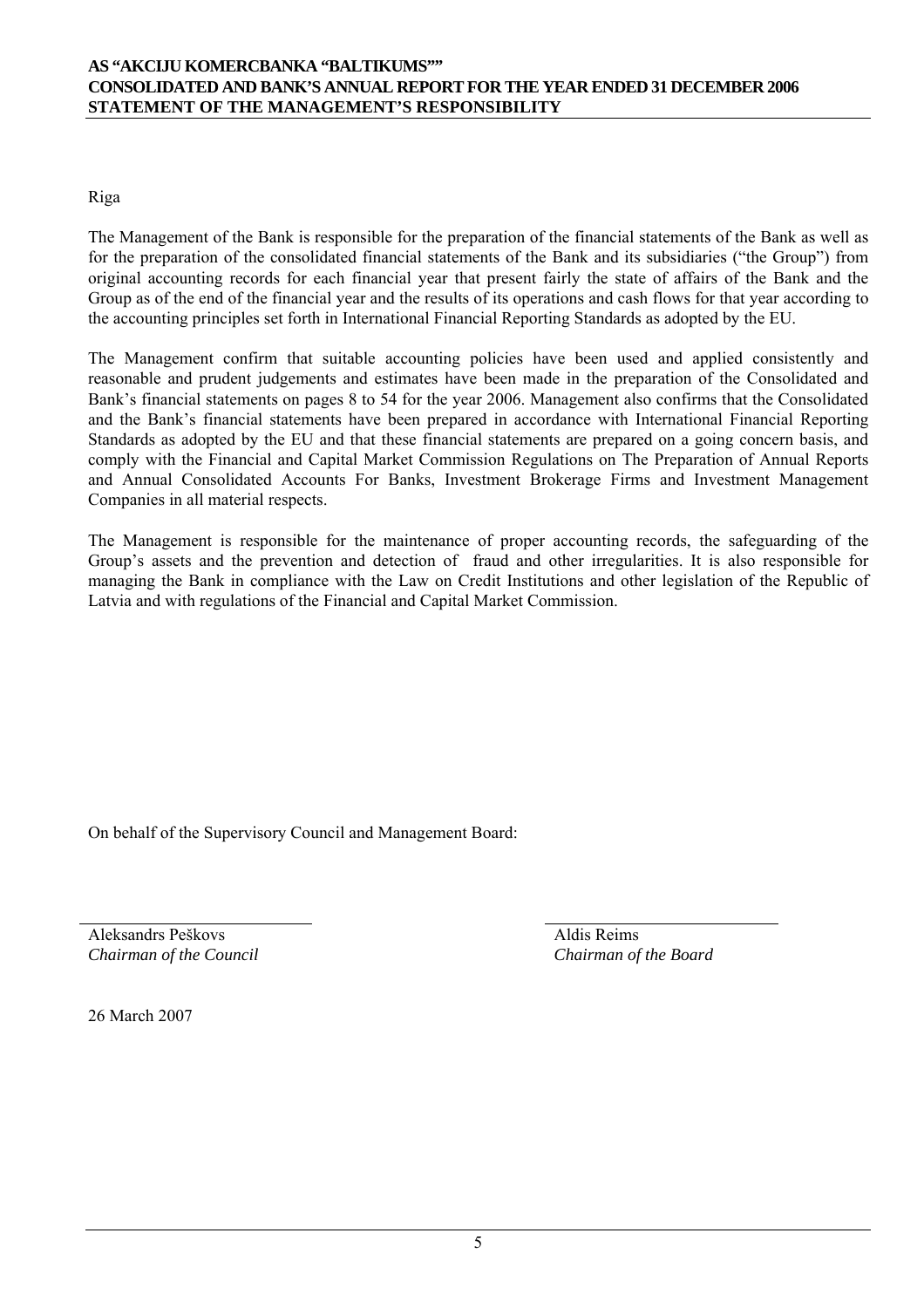

**KPMG Baltics SIA** Balasta dambis 1a **Riga LV 1048** Latvia

Phone +371 7038000 Fax +371 7038002 Internet: www.kpmg.lv

#### **Independent Auditors' Report**

#### To the shareholders of AS "Akciju komercbanka "Baltikums""

#### **Report on the Financial Statements**

We have audited the accompanying financial statements of AS "Akciju komercbanka "Baltikums"" which comprise the unconsolidated balance sheet as at 31 December 2006, and the unconsolidated statements of income, changes in equity and cash flows for the year then ended, and a summary of significant accounting policies and other explanatory notes, as set out on pages 8 to 54. We have also audited the accompanying consolidated financial statements of AS "Akciju komercbanka "Baltikums"" and subsidiaries ("the Group"), which comprise the consolidated balance sheet as at 31 December 2006, and the consolidated statements of income, changes in equity and cash flows for the year then ended, and a summary of significant accounting policies and other explanatory notes, as set out on pages 8 to 54.

#### Management's Responsibility for the Financial Statements

Management is responsible for the preparation and fair presentation of these financial statements in accordance with International Financial Reporting Standards as adopted by the European Union. This responsibility includes: designing, implementing and maintaining internal control relevant to the preparation and fair presentation of financial statements that are free from material misstatements, whether due to fraud or error; selecting and applying appropriate accounting policies; and making accounting estimates that are reasonable in the circumstances.

#### Auditors' Responsibility

Our responsibility is to express an opinion on these financial statements based on our audit. We conducted our audit in accordance with International Standards on Auditing. Those standards require that we comply with relevant ethical requirements and plan and perform the audit to obtain reasonable assurance whether the financial statements are free of material misstatement.

An audit involves performing procedures to obtain audit evidence about the amounts and disclosures in the financial statements. The procedures selected depend on our judgment, including the assessment of the risks of material misstatement of the financial statements, whether due to fraud or error. In making those risk assessments, we consider internal control relevant to the preparation and fair presentation of the financial statements in order to design audit procedures that are appropriate in the circumstances, but not for the purpose of expressing an opinion on the effectiveness of the Bank's internal control. An audit also includes evaluating the appropriateness of accounting principles used and the reasonableness of accounting estimates made by management, as well as evaluating the overall presentation of the financial statements.

We believe that the audit evidence we have obtained is sufficient and appropriate to provide a basis for our opinion.

KPMG Baltics SIA, a Latvian limited liability company and a membe<br>firm of the KPMG network of independent member firms affiliated<br>with KPMG International, a Swiss cooperative.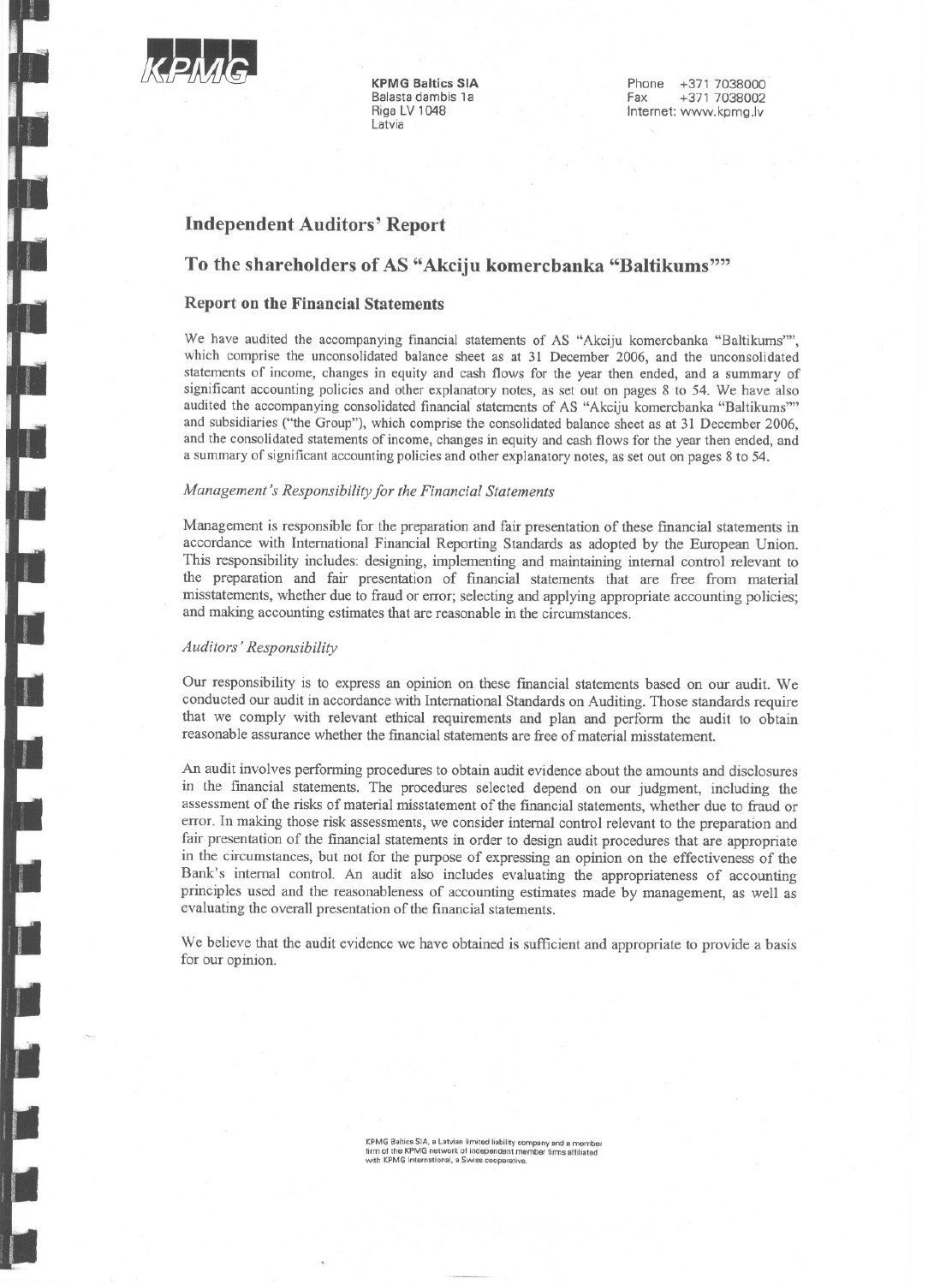

#### Opinion

In our opinion, the unconsolidated Bank's financial statements give a true and fair view of the financial position of the AS "Akciju komercbanka "Baltikums"" as at 31 December 2006, and of its financial performance and its cash flows for the year then ended in accordance with International Financial Reporting Standards as adopted by the European Union.

In our opinion, the consolidated financial statements give a true and fair view of the financial position of the AS "Akciju komercbanka "Baltikums"" and subsidiaries as at 31 December 2006, and of its financial performance and its cash flows for the year then ended in accordance with International Financial Reporting Standards as adopted by the European Union.

#### **Report on Other Legal and Regulatory Requirements**

In addition, our responsibility is to assess whether the accounting information included in the Management Report, as set out on pages 2 to 3, the preparation of which is the responsibility of management, is consistent with the financial statements. Our work with respect to the Management Report was limited to the aforementioned scope and did not include a review of any information other than drawn from the financial statements of the Bank. In our opinion, the management report is consistent with the financial statements.

Patrick Ouerubin **KPMG Baltics SIA** License No 55 Riga, Latvia 26 March 2007

Inga Lipsane Sworn Auditor Certificate No. 112

This report is an English translation of the original Latvian. In the event of discrepancies between the two reports, the Latvian version prevails.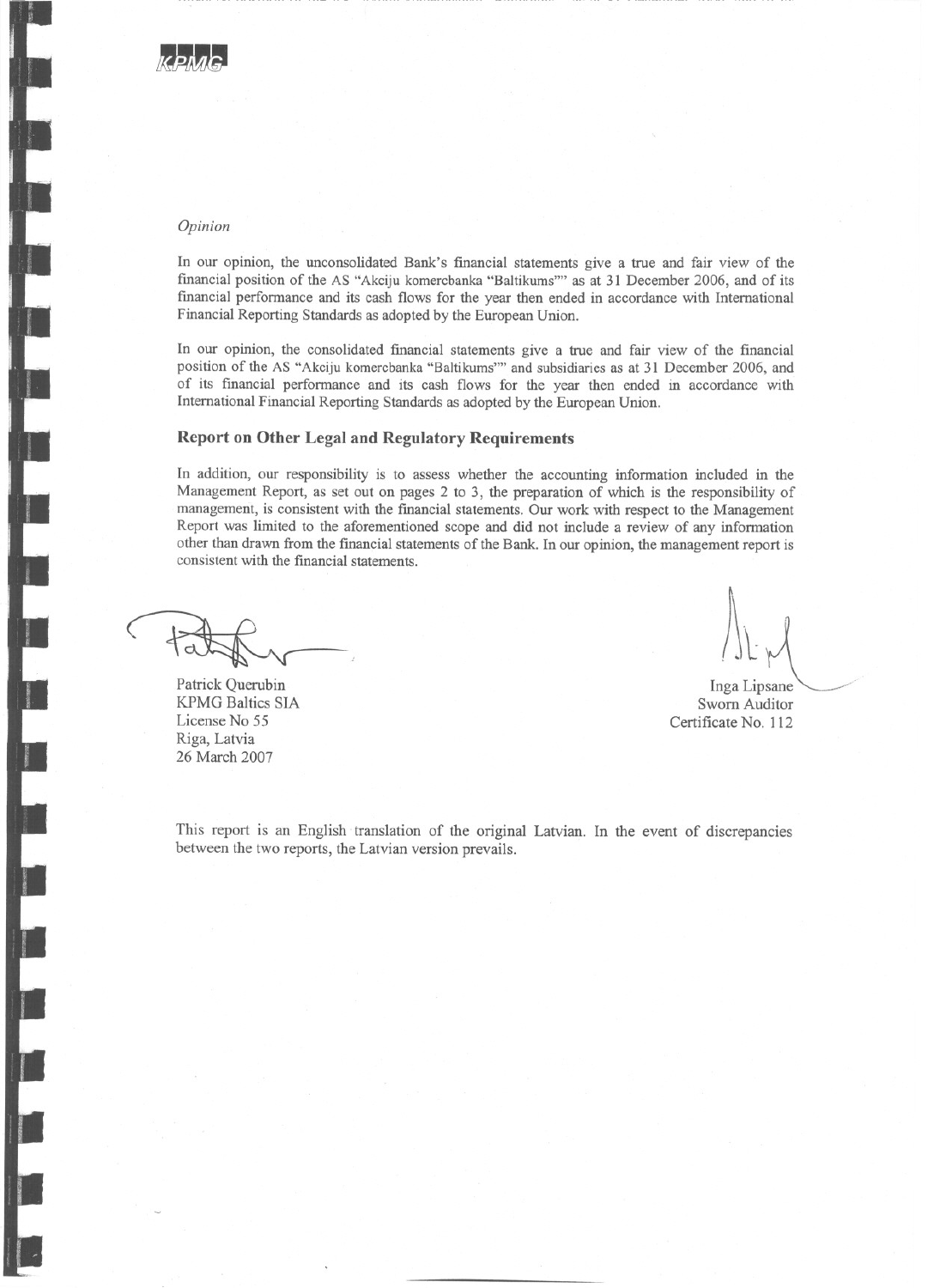#### **AS "AKCIJU KOMERCBANKA "BALTIKUMS"" CONSOLIDATED AND BANK'S ANNUAL REPORT FOR THE YEAR ENDED 31 DECEMBER 2006 CONSOLIDATED AND BANK'S INCOME STATEMENT FOR THE YEAR ENDED 31 DECEMBER 2006**

|                                                                     | <b>Notes</b><br>2006     |                  | 2005                          |                  |                        |
|---------------------------------------------------------------------|--------------------------|------------------|-------------------------------|------------------|------------------------|
|                                                                     |                          | Group<br>LVL'000 | <b>Bank</b><br><b>LVL'000</b> | Group<br>LVL'000 | <b>Bank</b><br>LVL'000 |
| Interest income                                                     | $\overline{\mathcal{A}}$ | 2835             | 2 7 7 7                       | 1743             | 1716                   |
| Interest expense                                                    | 5                        | (965)            | (974)                         | (594)            | (601)                  |
| Net interest income                                                 |                          | 1870             | 1803                          | 1 1 4 9          | 1 1 1 5                |
| Fee and commission income                                           | 6                        | 1 2 9 3          | 1 2 4 6                       | 698              | 619                    |
| Fee and commission expense                                          | 7                        | (304)            | (325)                         | (182)            | (169)                  |
| Net fee and commission income                                       |                          | 989              | 921                           | 516              | 450                    |
| Net profit/loss from financial assets and                           |                          |                  |                               |                  |                        |
| liabilities valued at fair value<br>Net trading income from foreign | 8                        | (12)             | (73)                          | 124              | 120                    |
| exchange                                                            | 9                        | 311              | 314                           | 176              | 176                    |
| Other operating income                                              | 10, 11                   | 147              | 56                            | 28               | 28                     |
| <b>Operating income</b>                                             |                          | 3 3 0 5          | 3 0 21                        | 1993             | 1889                   |
| Gain from revaluation of investment                                 |                          |                  |                               |                  |                        |
| property                                                            |                          | 238              |                               |                  |                        |
| Administrative expenses                                             | 12                       | (1784)           | (1554)                        | (1275)           | (1197)                 |
| Depreciation and amortisation                                       | 24, 25                   | (76)             | (72)                          | (96)             | (92)                   |
| Other operating expenses                                            | 13                       | (53)             | (45)                          | (33)             | (30)                   |
| Impairment of financial assets, net                                 | 14                       | 3                | 3                             | 31               | 31                     |
| Impairment of financial assets                                      |                          | (12)             | (11)                          | (7)              | (7)                    |
| Reversals of impairment of financial assets                         |                          | 15               | 14                            | 38               | 38                     |
| <b>Total operating expenses</b>                                     |                          | (1672)           | (1668)                        | (1373)           | (1288)                 |
| Profit before income tax                                            |                          | 1633             | 1 3 5 3                       | 620              | 601                    |
| Income tax expense                                                  | 15                       | (222)            | (221)                         | (96)             | (95)                   |
| Profit for the period                                               |                          | 1411             | 1 1 3 2                       | 524              | 506                    |
| Attributable to:                                                    |                          |                  |                               |                  |                        |
| Equity holders of the Bank                                          |                          | 1 3 9 3          | 1 132                         | 524              | 506                    |
| Minority interest                                                   |                          | 18               |                               |                  |                        |
| Profit for the period                                               |                          | 1411             | 1 1 3 2                       | 524              | 506                    |
| Basic and diluted earnings per share                                | 40                       | 0,229            | 0,186                         | 0,103            | 0,099                  |

The accompanying notes on pages 15 to 54 form an integral part of these financial statements.

The financial statements on pages 8 to 54 have been authorised by the Management of the Bank for issue and signed on its behalf by:

Aleksandrs Peškovs *Chairman of the Council*  Aldis Reims *Chairman of the Board*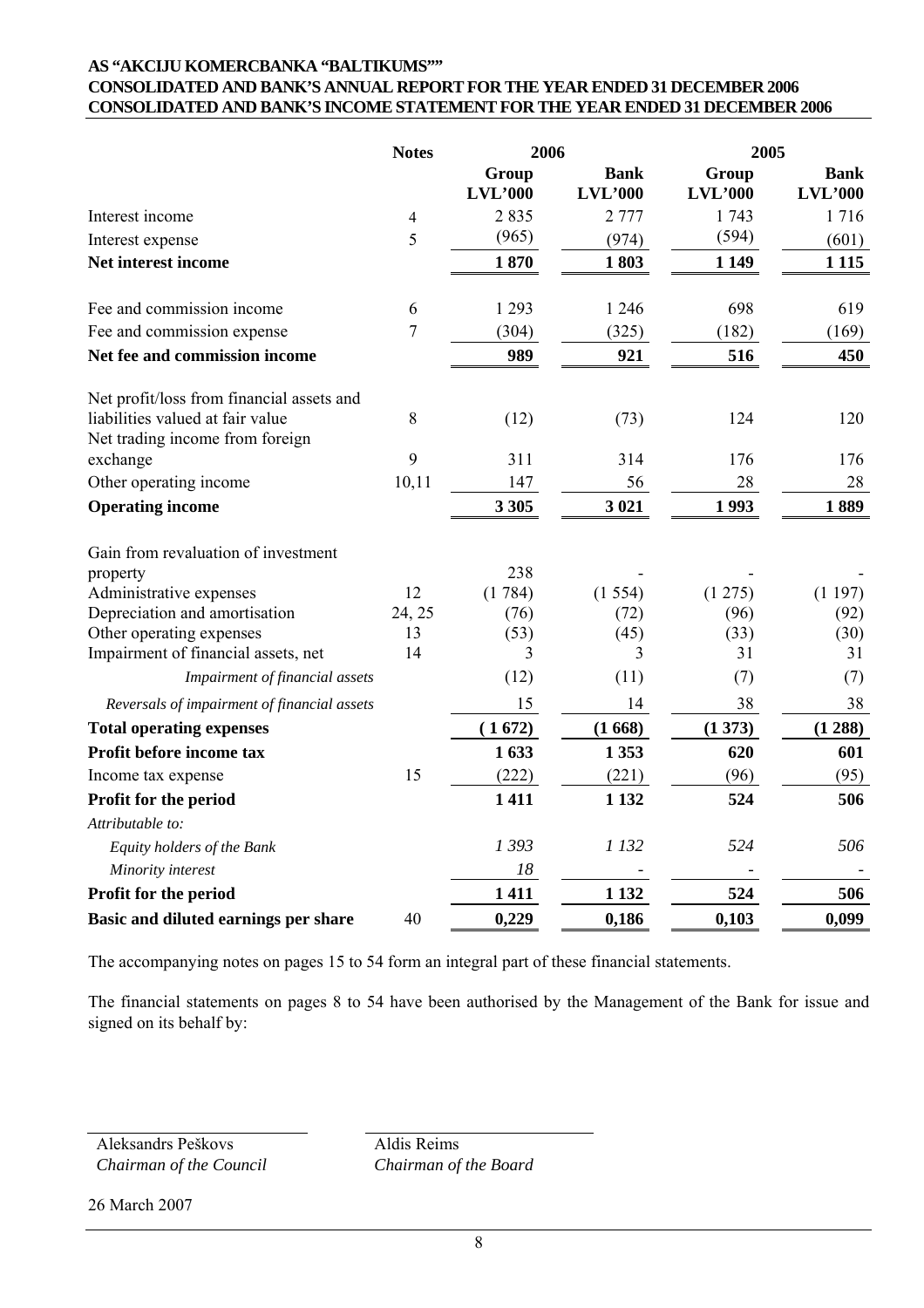#### **AS "AKCIJU KOMERCBANKA "BALTIKUMS"" CONSOLIDATED AND BANK'S ANNUAL REPORT FOR THE YEAR ENDED 31 DECEMBER 2006 CONSOLIDATED AND BANK'S BALANCE SHEET AS AT 31 DECEMBER 2006**

| <b>Assets</b>                          | <b>Notes</b> | 2006           |             | 2005    |             |
|----------------------------------------|--------------|----------------|-------------|---------|-------------|
|                                        |              | Group          | <b>Bank</b> | Group   | <b>Bank</b> |
|                                        |              | <b>LVL'000</b> | LVL'000     | LVL'000 | LVL'000     |
| Cash and balances with the Bank of     |              |                |             |         |             |
| Latvia                                 | 16           | 7 0 6 5        | 7 0 6 3     | 319     | 319         |
| Due from credit institutions on demand | 17           | 21 874         | 21 864      | 17 301  | 17 301      |
| Trading assets                         | 18           | 10 270         | 9 5 7 4     | 6468    | 6468        |
| Fixed income securities                |              | 9665           | 9 5 1 5     | 6468    | 6468        |
| Investments in non-fixed income        |              |                |             |         |             |
| securities                             |              | 546            |             |         |             |
| <b>Derivatives</b>                     |              | 59             | 59          |         |             |
| Financial assets at fair value through |              |                |             |         |             |
| profit or loss                         | 19           | 15             |             | 98      |             |
| Fixed income securities                |              | 15             |             | 98      |             |
| Available-for-sale financial assets    | 20           | 1931           | 10          | 1       | 1           |
| Fixed income securities                |              | 1921           |             |         |             |
| Investments in non-fixed income        |              |                |             |         |             |
| securities                             |              | 10             | 10          | 1       | 1           |
| Loans and receivables                  | 21           | 16863          | 16 29 3     | 14 0 24 | 13886       |
| Held to maturity financial investments | 22           | 43             | 43          | 2 000   | 2 000       |
| Investments in subsidiaries            | 23           |                | 4 5 9 8     |         | 530         |
| Intangible assets                      | 24           | 237            | 82          | 72      | 67          |
| Property, Plant and Equipment          | 25           | 108            | 97          | 65      | 58          |
| Investment property                    | 26           | 1 1 1 1        |             |         |             |
| Other assets                           | 27           | 376            | 362         | 282     | 262         |
| Prepayments and accrued income         |              | 140            | 116         | 31      | 27          |
| <b>Total assets</b>                    |              | 60 033         | 60 102      | 40 661  | 40 919      |

The accompanying notes on pages 15 to 54 form an integral part of these financial statements.

The financial statements on pages 8 to 54 have been authorised by the Management of the Bank for issue and signed on its behalf by:

Aleksandrs Peškovs *Chairman of the Council*  Aldis Reims *Chairman of the Board*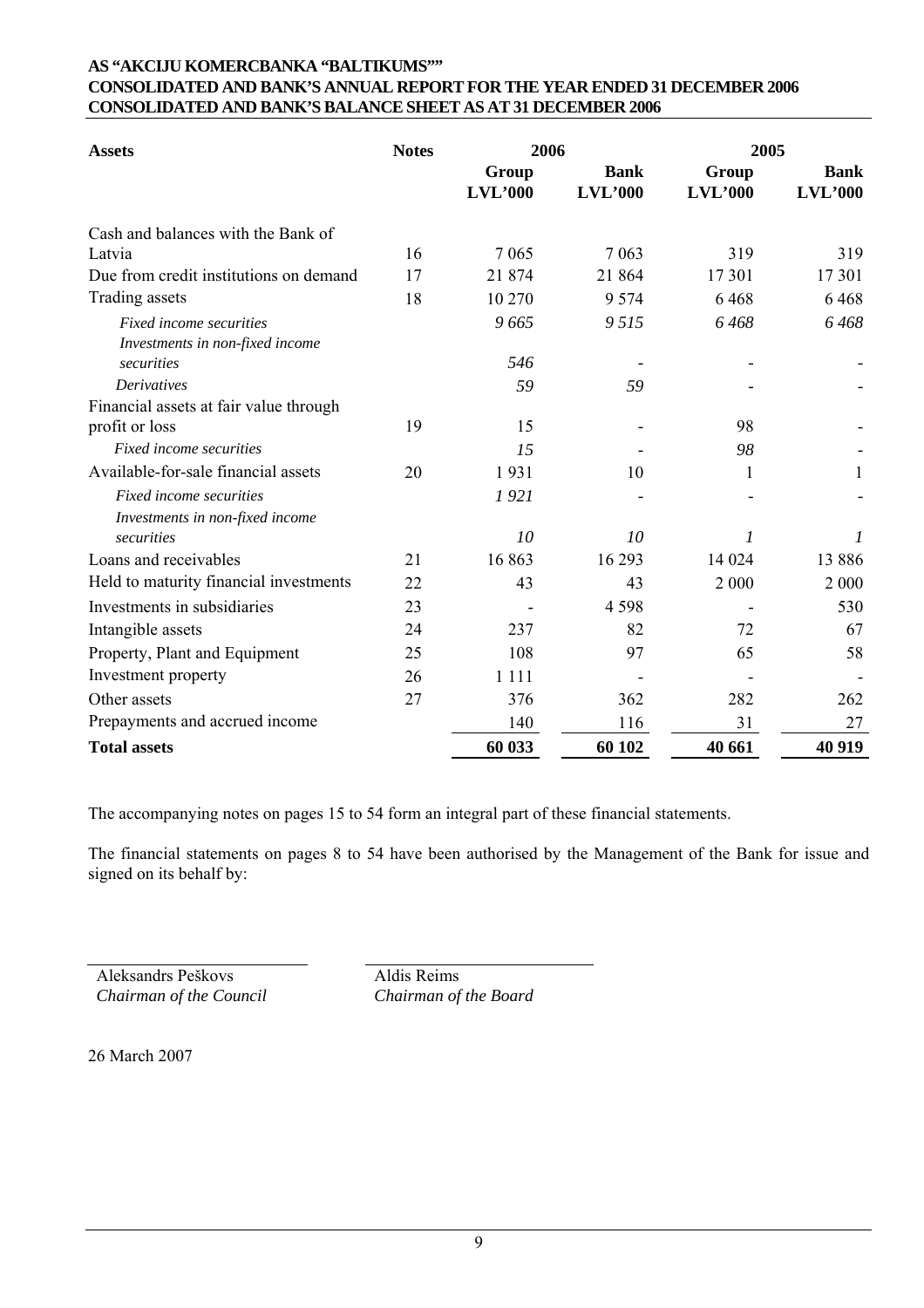#### **AS "AKCIJU KOMERCBANKA "BALTIKUMS"" CONSOLIDATED AND BANK'S ANNUAL REPORT FOR THE YEAR ENDED 31 DECEMBER 2006 CONSOLIDATED AND BANK'S BALANCE SHEET AS AT 31 DECEMBER 2006**

| <b>Liabilities and Equity</b>                   | <b>Notes</b> | 2006           |             | 2005           |                |
|-------------------------------------------------|--------------|----------------|-------------|----------------|----------------|
|                                                 |              | Group          | <b>Bank</b> | Group          | <b>Bank</b>    |
|                                                 |              | LVL'000        | LVL'000     | <b>LVL'000</b> | <b>LVL'000</b> |
| Balances due to credit institutions on          |              |                |             |                |                |
| demand                                          | 28           | 6 1 4 9        | 6 1 4 9     | 1 0 9 0        | 1 0 9 0        |
| Financial liabilities held for trading          |              |                |             | 1              |                |
| <b>Derivatives</b>                              |              |                |             | 1              | 1              |
| Financial liabilities carried at amortized cost |              | 43 5 68        | 44 824      | 33 100         | 33 374         |
| Balances due to credit institutions on term     | 29           | 2 151          | 1770        | 9 9 9 4        | 9 9 9 4        |
| Customers deposits                              | 30           | 37 904         | 39 5 27     | 20418          | 20 692         |
| Notes payable                                   | 31           | 3 5 1 3        | 3 5 2 7     | 2688           | 2688           |
| Financial liabilities pledged in repo           |              |                |             |                |                |
| transactions                                    |              |                |             | 665            | 665            |
| Deferred income and accrued expenses            | 32           | 127<br>23      | 123         | 26             | 26<br>9        |
| Provisions                                      | 33           |                | 14          | 9              |                |
| Tax liabilities                                 | 34           | 127            | 127         | 29             | 29             |
| Other liabilities                               | 35           | 183            | 181         | 28             | 18             |
| Liabilities to policyholders                    | 36           | 731            |             |                |                |
| <b>Total liabilities</b>                        |              | 50 908         | 51 418      | 34 948         | 35 213         |
| <b>Shareholders' equity</b>                     |              |                |             |                |                |
| Share capital                                   | 37           | 7450           | 7450        | 5 100          | 5 100          |
| Reserve capital                                 | 37           | 17             | 17          | 17             | 17             |
| Retained earnings                               |              | 91             | 85          | 72             | 84             |
| Profit for the year:                            |              | 1411           | 1 1 3 2     | 524            | 506            |
| Attributable to:                                |              |                |             |                |                |
| Equity holders of the Bank                      |              | 1 3 9 3        |             |                |                |
| Minority interest                               |              | 18             |             |                |                |
| Minority interest                               |              | 156            |             |                |                |
| <b>Total shareholders' equity</b>               |              | 9 1 25         | 8684        | 5713           | 5707           |
| Total liabilities and shareholders' equity      |              | 60 033         | 60 102      | 40 661         | 40 919         |
| <b>Off-balance items</b>                        |              |                |             |                |                |
| Contingent liabilities                          |              |                |             |                |                |
| <b>Guarantees</b>                               |              | $\mathfrak{Z}$ | 3           | 15             | 15             |
| <b>Financial commitments</b>                    |              |                |             |                |                |
| Commitments                                     | 39           | 6881           | 6881        | 2 6 6 4        | 2664           |

The accompanying notes on pages 15 to 54 form an integral part of these financial statements. The financial statements on pages 8 to 54 have been authorised by the Management of the Bank for issue and signed on its behalf by:

Aleksandrs Peškovs *Chairman of the Council*  Aldis Reims *Chairman of the Board*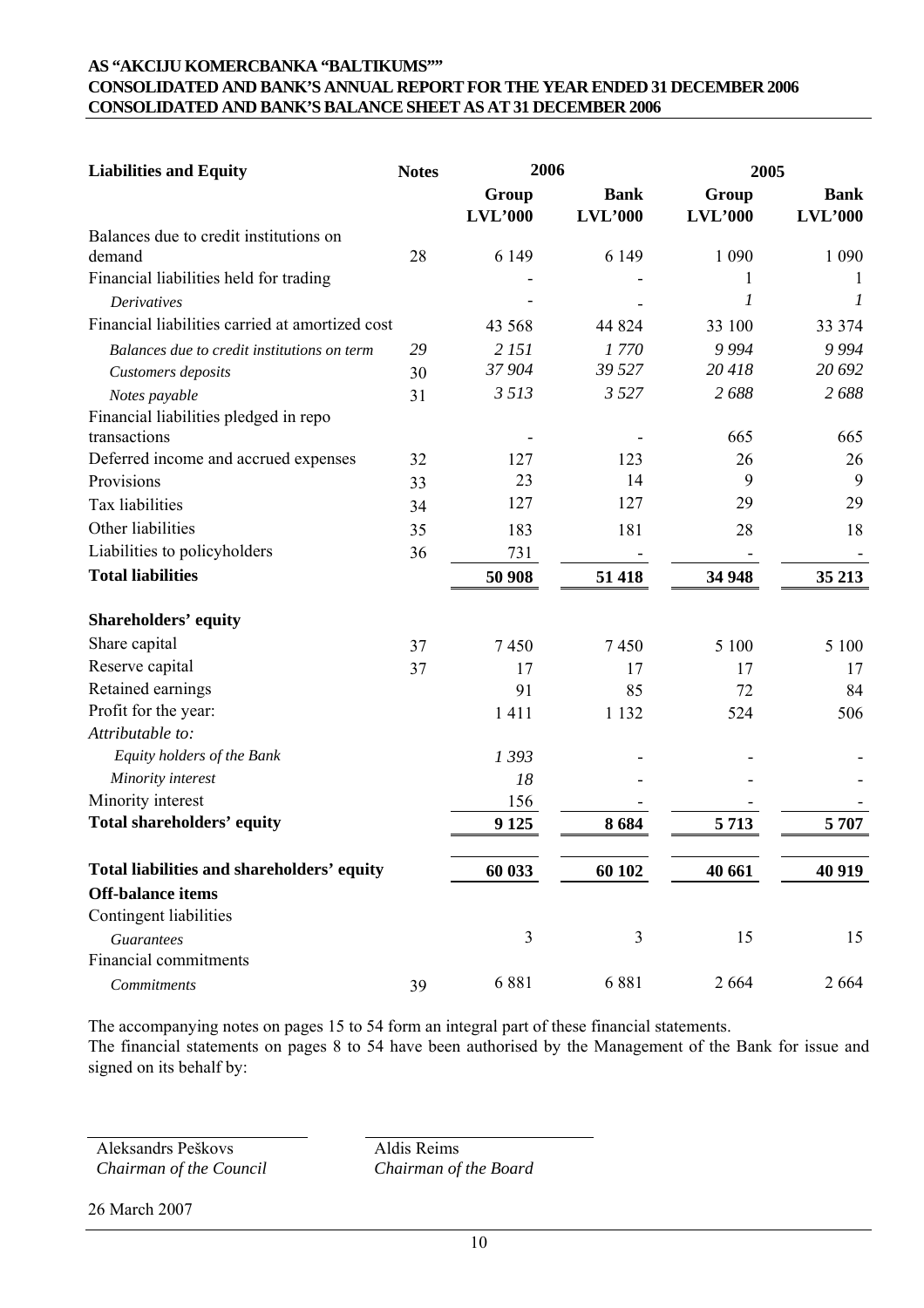#### **AS "AKCIJU KOMERCBANKA "BALTIKUMS"" CONSOLIDATED AND BANK'S ANNUAL REPORT FOR THE YEAR ENDED 31 DECEMBER 2006 CONSOLIDATED STATEMENT OF CHANGES IN SHAREHOLDERS' EQUITY AS AT 31 DECEMBER 2006**

|                                       |               | Reserve capital |                 |                 |              |
|---------------------------------------|---------------|-----------------|-----------------|-----------------|--------------|
|                                       |               | and other       | <b>Retained</b> |                 |              |
|                                       | Share capital | reserves        | earnings        | <b>Minority</b> | <b>Total</b> |
|                                       | LVL'000       | LVL'000         | LVL'000         | interest        | LVL'000      |
| <b>Balance as at 31 December 2004</b> | 5 100         | 17              | 472             |                 | 5 5 8 9      |
| Dividends paid                        |               |                 | (400)           |                 | (400)        |
| Profit for the year                   |               |                 | 524             |                 | 524          |
| <b>Balance as at 31 December 2005</b> | 5 100         | 17              | 596             |                 | 5713         |
| Dividends paid                        |               |                 | (505)           |                 | (505)        |
| Profit for the year                   |               |                 | 1 3 9 3         | 18              | 1411         |
| Minority interest                     |               |                 |                 | 156             | 156          |
| Issue of share capital                | 2 3 5 0       |                 |                 |                 | 2 3 5 0      |
| <b>Balance as at 31 December 2006</b> | 7450          | 17              | 1484            | 174             | 9 1 25       |

The accompanying notes on pages 15 to 54 form an integral part of these financial statements.

The financial statements on pages 8 to 54 have been authorised by the Management of the Bank for issue and signed on its behalf by:

Aleksandrs Peškovs *Chairman of the Council*  Aldis Reims *Chairman of the Board*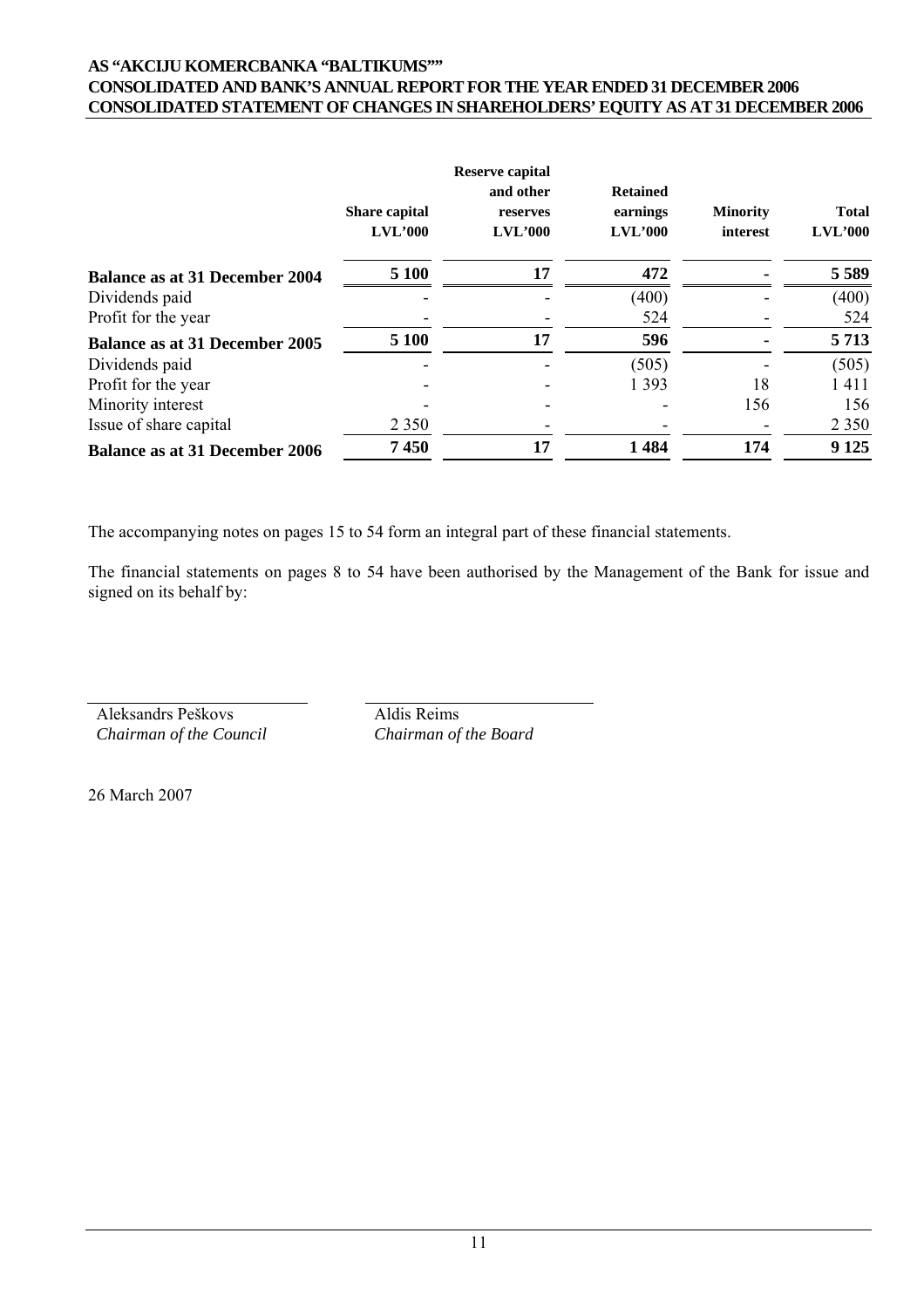#### **AS "AKCIJU KOMERCBANKA "BALTIKUMS"" CONSOLIDATED AND BANK'S ANNUAL REPORT FOR THE YEAR ENDED 31 DECEMBER 2006 BANK'S STATEMENT OF CHANGES IN SHAREHOLDERS' EQUITY AS AT 31 DECEMBER 2006**

|                                       | Share capital<br>LVL'000 | <b>Reserve</b><br>capital<br>and other<br>reserves<br>LVL'000 | <b>Retained</b><br><b>Earnings</b><br>LVL'000 | <b>Total</b><br>LVL'000 |
|---------------------------------------|--------------------------|---------------------------------------------------------------|-----------------------------------------------|-------------------------|
| <b>Balance as at 31 December 2004</b> | 5 100                    | 17                                                            | 484                                           | 5 601                   |
| Dividends paid                        |                          |                                                               | (400)                                         | (400)                   |
| Profit for the year                   |                          |                                                               | 506                                           | 506                     |
| <b>Balance as at 31 December 2005</b> | <b>5 100</b>             | 17                                                            | 590                                           | 5707                    |
| Dividends paid                        |                          |                                                               | (505)                                         | (505)                   |
| Profit for the year                   |                          |                                                               | 1 1 3 2                                       | 1 1 3 2                 |
| Issue of share capital                | 2 3 5 0                  |                                                               |                                               | 2 3 5 0                 |
| <b>Balance as at 31 December 2006</b> | 7450                     | 17                                                            | 1 2 1 7                                       | 8684                    |

The accompanying notes on pages 15 to 54 form an integral part of these financial statements.

The financial statements on pages 8 to 54 have been authorised by the Management of the Bank for issue and signed on its behalf by:

Aleksandrs Peškovs *Chairman of the Council*  Aldis Reims *Chairman of the Board*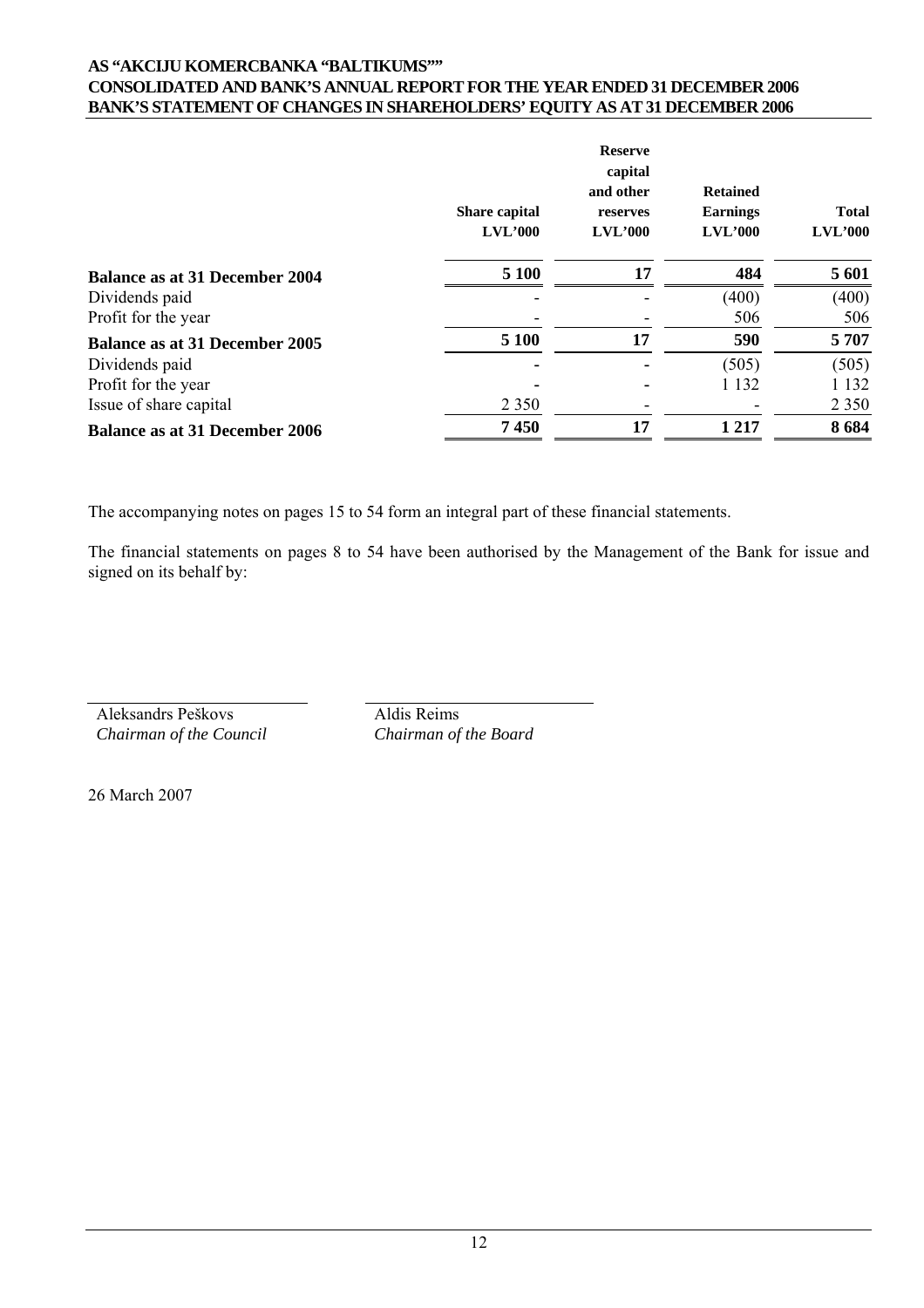#### **AS "AKCIJU KOMERCBANKA "BALTIKUMS"" CONSOLIDATED AND BANK'S ANNUAL REPORT FOR THE YEAR ENDED 31 DECEMBER 2006 CONSOLIDATED AND BANK'S CASH FLOWS STATEMENT AS AT 31 DECEMBER 2006**

|                                                              | 2006<br><b>Notes</b> |                | 2005    |             |
|--------------------------------------------------------------|----------------------|----------------|---------|-------------|
|                                                              | Group                | Bank           | Group   | <b>Bank</b> |
|                                                              | LVL'000              | <b>LVL'000</b> | LVL'000 | LVL'000     |
| Cash flow from operating activities                          |                      |                |         |             |
| Profit before income tax                                     | 1633                 | 1 3 5 3        | 620     | 601         |
| Depreciation and amortisation                                | 76                   | 72             | 96      | 92          |
| Impairment of financial assets, net                          | (3)                  | (3)            | (31)    | (31)        |
| Unrealized loss from foreign exchange                        | 328                  | 327            | 390     | 390         |
| Profit from the sale of PPE                                  | (2)                  | $\blacksquare$ | (24)    | (24)        |
| Investment property and other revaluation                    | (191)                | 22             | 8       | 8           |
| Changes in cash and cash equivalents from operating          |                      |                |         |             |
| activities before changes in assets and liabilities          | 1841                 | 1771           | 1059    | 1 0 36      |
| Changes in loans and receivables                             | (2784)               | (2404)         | (3466)  | (3570)      |
| Changes in financial assets classified as available-for-sale | 617                  | (9)            |         |             |
| Changes in financial assets classified as trading assets     | (3802)               | (3106)         | (1643)  | (1737)      |
| Changes in financial assets classified at fair value through |                      |                |         |             |
| profit or loss                                               | 83                   |                | (98)    |             |
| Changes in financial assets classified as held-to-maturity   |                      |                |         |             |
| financial assets                                             | (43)                 | (43)           |         |             |
| Changes in prepayments and accrued income                    | (84)                 | (89)           | (18)    | (24)        |
| Changes in other assets                                      | (83)                 | (100)          | (59)    | (76)        |
| Changes in other customer deposits                           | 15 178               | 16 5 28        | 2 4 6 8 | 2619        |
| Changes in financial liabilities held for trading            | (1)                  | (1)            | 1       | (6)         |
| Changes in other and tax liabilities                         | 81                   | 169            | (45)    | (39)        |
| Changes in deferred income and accrued expense               | 97                   | 97             | (1)     | (4)         |
| Changes in cash and cash equivalents from/used in            |                      |                |         |             |
| operating activities before tax                              | 11 100               | 12813          | (1802)  | (1801)      |
| Corporate income tax paid                                    | (124)                | (124)          | (108)   | (108)       |
| Changes in cash and cash equivalents from/used in            |                      |                |         |             |
| operating activities                                         | 10 976               | 12 689         | (1910)  | (1909)      |
| Cash flow from investing activities                          |                      |                |         |             |
| Acquisition of PPE and intangible assets                     | (130)                | (126)          | (48)    | (45)        |
| Proceeds from sale of PPE                                    | 7                    |                | 1 0 1 9 | 1019        |
| Acquisition of subsidiaries net of cash acquired             | (2331)               | (4068)         | (20)    | (22)        |
| Net cash used in/received from investing activities          | (2454)               | (4194)         | 951     | 952         |
|                                                              |                      |                |         |             |
| Proceeds from share issue                                    | 2 3 5 0              | 2 3 5 0        |         |             |
| Proceeds from issue of notes                                 | 3 5 1 3              | 3 5 2 7        |         |             |
| Redemption of notes                                          | (2710)               | (2710)         |         |             |
| Dividends paid                                               | (505)                | (505)          | (400)   | (400)       |
| Net cash from/used in financing activities                   | 2648                 | 2 6 6 2        | (400)   | (400)       |
| Net changes in cash and cash equivalents                     | 11 170               | 11 157         | (1359)  | (1357)      |
| Cash and cash equivalents at the beginning of the year       | 10 178               | 10 178         | 11 9 27 | 11 9 25     |
| Loss from foreign exchange revaluation                       | (328)                | (327)          | (390)   | (390)       |
| Cash and cash equivalents at the end of the year             | 21 020               | 21 008         | 10 178  | 10 178      |
|                                                              |                      |                |         |             |

The accompanying notes on pages 15 to 54 form an integral part of these financial statements.

The financial statements on pages 8 to 54 have been authorised by the Management of the Bank for issue and signed on its behalf by:

Aleksandrs Peškovs *Chairman of the Council*  Aldis Reims *Chairman of the Board*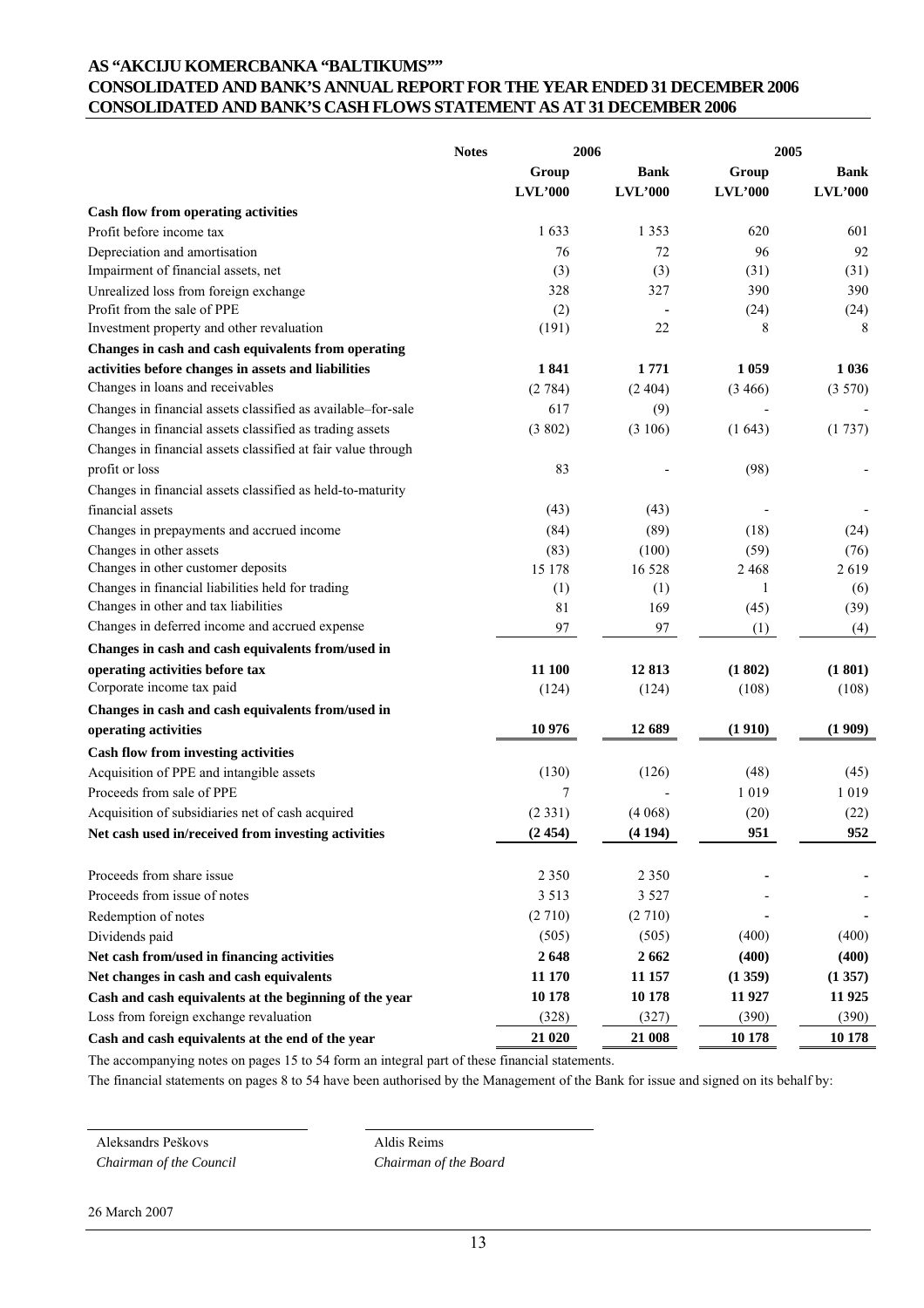# **1. GENERAL INFORMATION**

The Bank was established on 22<sup>nd</sup> June 2001, when it was incorporated in the Republic of Latvia as a joint stock company. The address of the Bank is Maza Pils iela 13, Riga, LV 1050. The Bank is a commercial bank specialising in the financing of export and import operations, trade and shipping finance as well as investment management. The Bank operates in accordance with Latvian legislation and the licence issued by the Bank of Latvia.

# **2. SUMMARY OF SIGNIFICANT ACCOUNTING POLICIES**

# **(1) Statement of Compliance**

The Bank's financial statements have been prepared in accordance with International Financial Reporting Standards (IFRSs) and its interpretations as adopted by the European Union, and regulations of the Financial and Capital Market Commission in force as at the balance sheet date.

# **(2) Basis for preparation of the financial statements**

The Bank maintains its accounting records in accordance with the legislation of the Republic of Latvia. The Bank's financial year corresponds to the calendar year. These financial statements are presented in the currency of the Republic of Latvia – lat (LVL), which is the Group's functional currency.

The financial statements are based on the accounting records prepared in accordance with the historical cost basis except for financial instruments, including derivative financial instruments, financial assets and liabilities at fair value through profit and loss, trading assets and available-for-sale assets, which are stated at fair value except those for which a reliable measure of fair value is not available. Other financial assets and liabilities and nonfinancial assets and liabilities are stated at amortised cost or historical cost less impairment losses.

The preparation of financial statements in conformity with IFRSs requires management to make judgments, estimates and assumptions that affect the application of policies and reported amounts of assets and liabilities, income and expenses. The estimates and associated assumptions are based on historical experience and various other factors that are believed to be reasonable under the circumstances, the results of which form the basis of making the judgments about carrying values of assets and liabilities that are not readily apparent from other sources. Actual results may differ from these estimates.

The estimates and underlying assumptions are reviewed on an ongoing basis. Revisions to accounting estimates are recognized in the period in which the estimate is revised if the revision affects only that period, or in the period of the revision and future periods if the revision affects both current and future periods.

Judgements made by management in the application of IFRSs that have significant effect on the financial statements and estimates with a significant risk of material adjustment in the next year relate to loan loss impairment allowances.

The accounting policies used in the preparation of the financial statements are consistent with those used in the financial statements for the year ending 31 December 2005. The Bank implemented a new Regulation (dated February 24, 2006) on the preparation of financial statements issued by Financial and Capital Market Commission. As a result balance sheet items such as due from and due to credit institutions and loans and deposits have been reclassified, respectively.

The consolidated and Bank's financial statements have been prepared on a going concern basis, which contemplates the realisation of assets and the satisfaction of liabilities in the normal course of business.

# **(3) Foreign currency translation**

All assets and liabilities and off-balance sheet claims and liabilities in foreign currencies are revalued in lats using the end of period exchange rates determined by the Bank of Latvia. Gains and losses arising from revaluation are included in the profit and loss statement for the period, except differences arising on the retranslation of availablefor-sale equity instruments.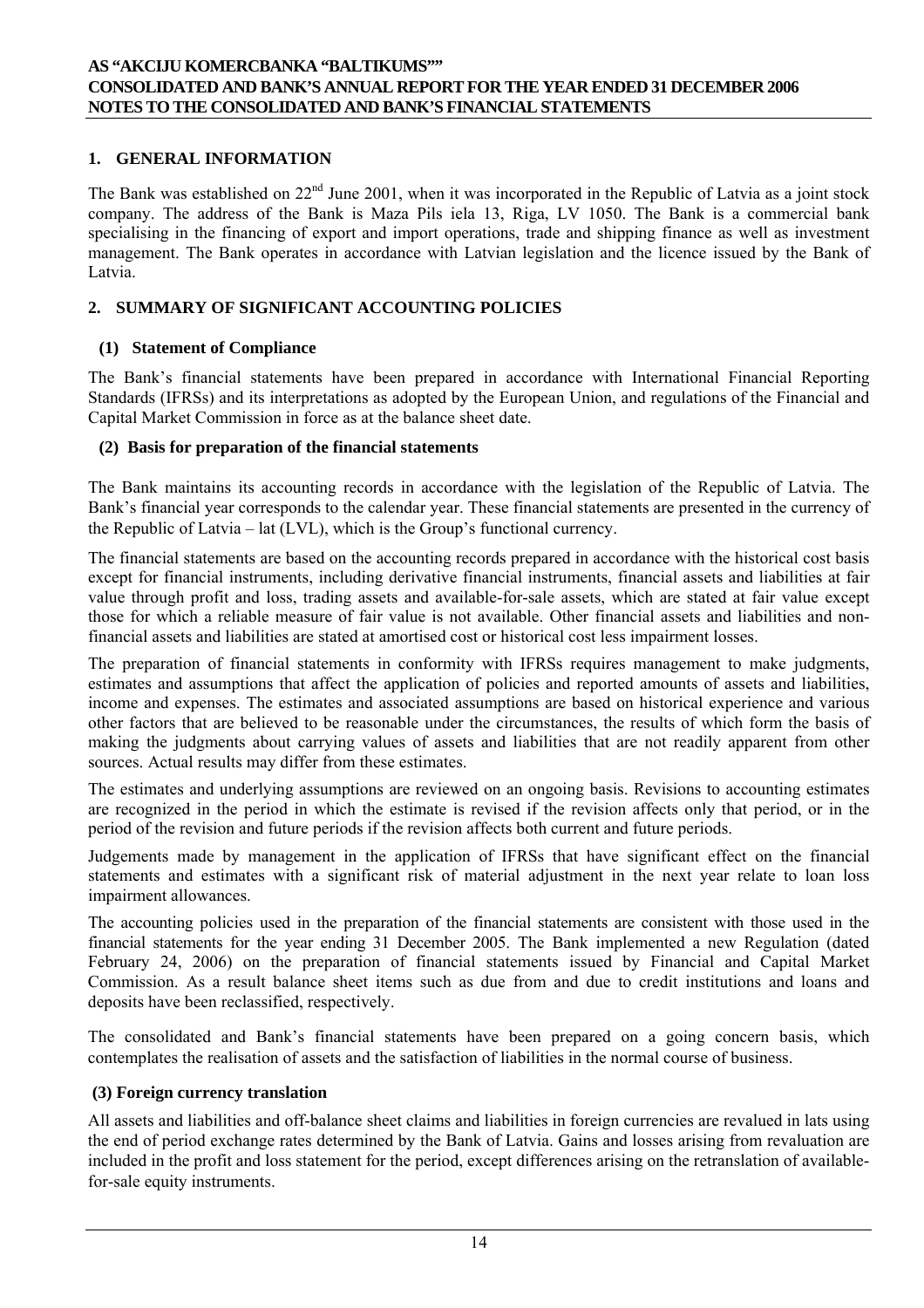The foreign currency exchange rates for the principal currencies that were used as of the end of the period were as follows:

|            | As of 31 December 2005 | As of 31 December 2006 |
|------------|------------------------|------------------------|
| EUR        | 0.7028                 | 0.7028                 |
| <b>GBP</b> | 1.0210                 | 1.0480                 |
| LTL        | 0.2040                 | 0.2040                 |
| <b>RUB</b> | 0.0206                 | 0.0203                 |
| <b>UAH</b> | 0.1170                 | 0.1060                 |
| USD        | 0.5930                 | 0.5360                 |

Transactions in foreign currencies are revalued in lats according to the date of the transaction using exchange rates set by the Bank of Latvia.

#### **(4) Basis of consolidation**

In 2003 the Bank acquired 100% of the share capital in IPAS "Baltikums Asset Management" and SIA "Baltikums Līzings". In 2005 the Bank acquired 99.24% of the share capital in AS "Pirmais atklātais pensiju fonds". The consolidated accounts as of 31 December 2005 include the financial statements of the Bank and the three subsidiaries. In 2006 The Bank's subsidiary, IPAS "Baltikums Asset Management", acquired 93.46 % of the share capital in AAS "Baltikums Dzīvība" and the Bank acquired 100% of the share capital in "Nord Real Estate". Consolidated financial statements as of 31 December 2006 include financial statements of the Bank and financial statements of the aforementioned companies.

Subsidiaries are those enterprises controlled by the Bank. Control exists when the Bank has the power, directly or indirectly, to govern the financial and operating policies of an enterprise so as to obtain benefits from its activities. Subsidiaries are consolidated from the date on which effective control is transferred to the Group and are no longer consolidated from the date of disposal. The purchase method of accounting is used to account for the acquisition of subsidiaries. The cost of an acquisition is measured at the fair value of the assets given up, shares issued or liabilities undertaken at the date of acquisition, plus costs directly attributable to the acquisition. The excess of the cost of acquisition over the net fair value of the identifiable assets, liabilities and contingent liabilities of the subsidiary acquired is recorded as goodwill. The financial statements of the subsidiaries are consolidated in the Group's financial statements on a line-by-line basis by adding together similar types of assets and liabilities as well as income and expenses.

Intra-group balances and transactions, and any unrealised gains arising from intra-group transactions, are eliminated in preparing the consolidated financial statements.

# **(5) Financial instruments**

# *a) Classification:*

*Financial assets and liabilities at fair value through profit and loss* are those that have been designated by the Bank at inception as at fair value through profit and loss and those classified as trading assets. Trading instruments are those that the Bank principally holds for the purpose of generating a profit from short-term fluctuations in the price of the instruments.

*Originated loans and receivables* are loans and receivables that the Bank has created by providing funds to customers other than those created with the intent to be sold immediately or in the short-term. Originated loans and receivables include loans and advances to banks and customers other than purchased loans.

*Held-to-maturity assets* are financial assets with fixed or determinable payments and fixed maturity that the Bank has the intent and ability to hold to maturity. These include certain debt instruments.

*Available-for-sale assets* are financial assets that are not held for trading purposes, originated loans and receivables, or held to maturity.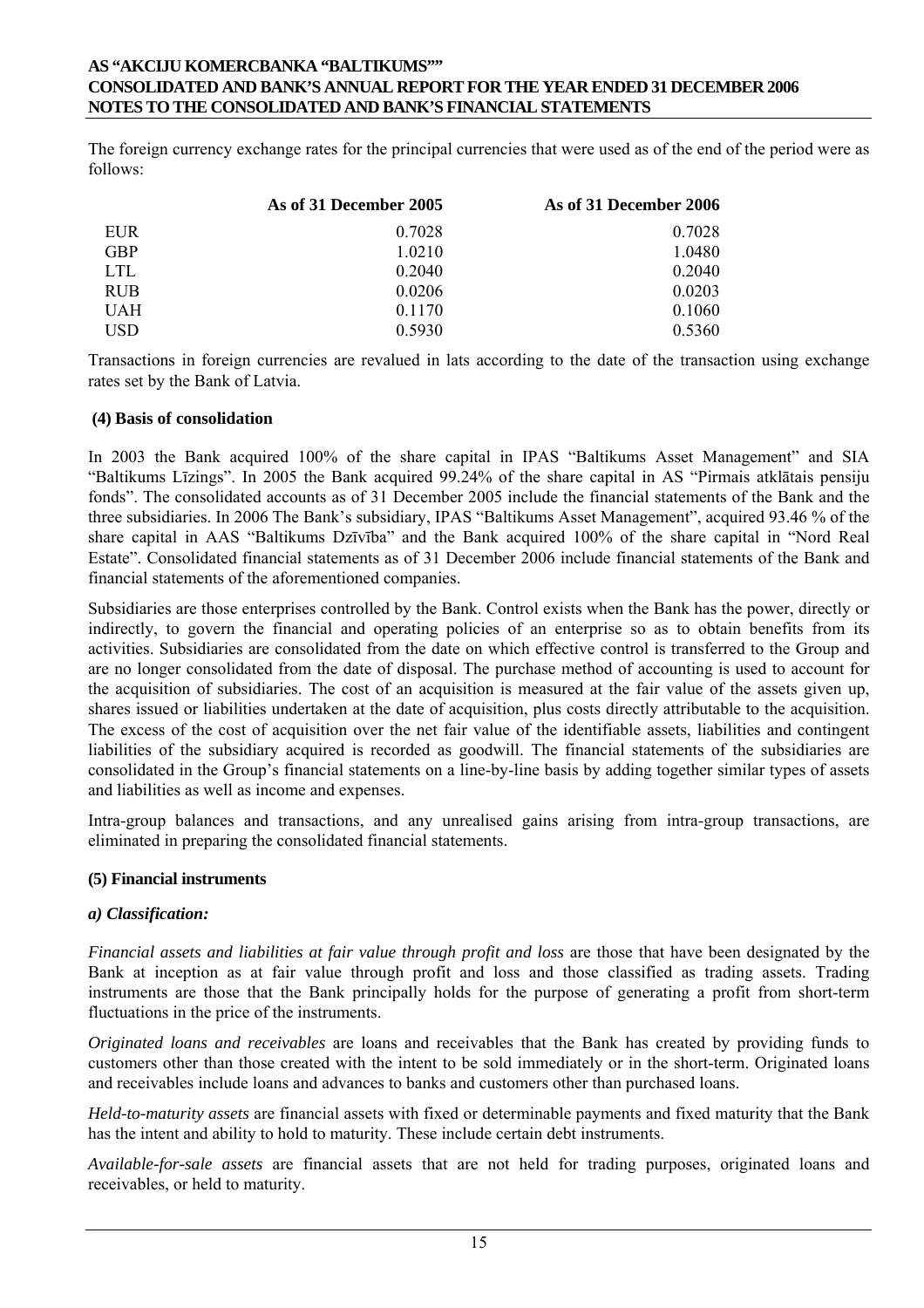# *b) Recognition*

Financial instruments are recognized in the balance sheet on a settlement date basis. Loans and receivables are recognised on the date that they are originated.

#### *c) Measurement*

Financial instruments are measured initially at fair value plus transaction costs if the financial instruments are not at fair value through profit and loss account.

Subsequent to initial recognition, all financial assets and liabilities at fair value through profit and loss and all available-for-sale assets are measured at fair value, except for any instrument that does not have a quoted market price in an active market and whose fair value cannot be reliably measured. These are stated at cost, including transaction costs, less impairment losses. The fair value is assessed based on quoted market prices.

All non-trading financial assets and liabilities, originated loans and receivables and held-to-maturity assets are measured at amortised cost using the effective interest rate method. All such financial instruments are subject to revaluation for impairment.

# *(d) Fair value measurement principles*

The fair value of financial instruments is based on their quoted market price at the balance sheet date without any deduction for transaction costs. If a quoted market price is not available, the fair value of the instrument is estimated using pricing models or discounted cash flow techniques.

Where discounted cash flow techniques are used, estimated future cash flows are based on management's best estimates and the discount rate is a market related rate at the balance sheet date for an instrument with similar terms and conditions. Where pricing models are used, inputs are based on market related measures at the balance sheet date.

The fair value of derivatives that are not exchange-traded is estimated at the amount that the Bank/(Group) would receive or pay to terminate the contract at the balance sheet date taking into account current market conditions and the current creditworthiness of the counterparties.

# *(e) Gains and losses on subsequent measurement*

Gains and losses arising from a change in the fair value of all financial assets and liabilities at fair value through profit and loss are recognised in the income statement. Gains and losses arising from a change in the fair value of available-for-sale securities are recognised directly in equity. The Bank does not apply hedge accounting.

# *(f) Derecognition*

A financial asset is derecognised when the Bank loses control over contractual rights that comprise that asset. This occurs when the rights are realised, expire or are surrendered. A financial liability is derecognised when it is extinguished.

Available-for-sale assets, financial assets and liabilities at fair value through profit and loss, held-to-maturity instruments and originated loans and receivables are derecognised on the day they are transferred by the Bank.

#### **(6) Interest income and expenses**

Interest income and expense are recognised in the income statement as they accrue, taking into account the effective interest method of the asset/liability or an applicable floating rate. Interest income and expense include the amortisation of any discount or premium or other differences between the initial carrying amount of an interest bearing instrument and its amount at maturity calculated on an effective interest rate basis. Recognition of interest income is discontinued when there is uncertainty regarding the repayment of interest or principal.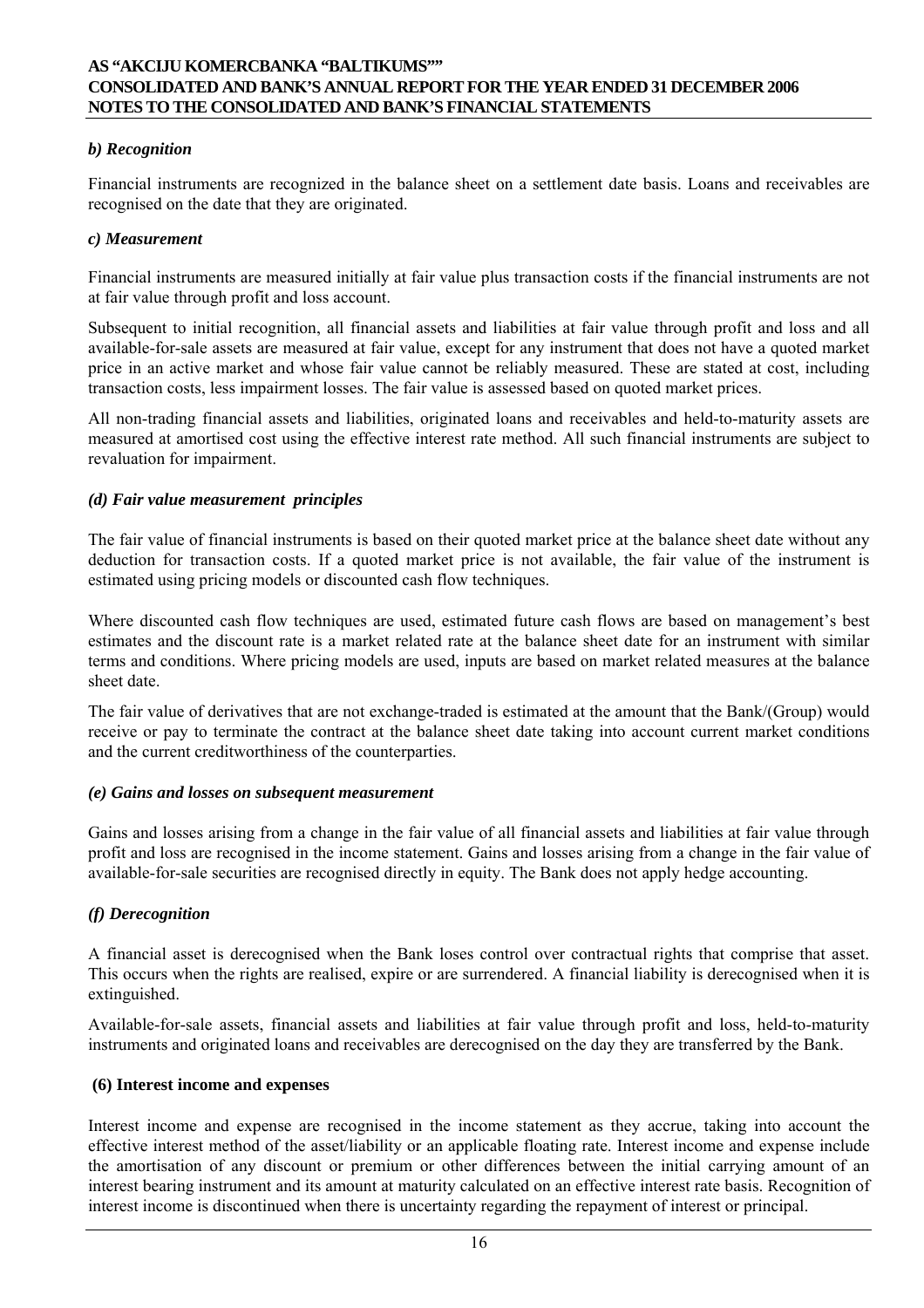#### **(7) Fee and commission income**

Fee and commission income is recognised when earned or incurred.

#### **(8) Investments**

# *Subsidiaries*

Subsidiaries are entities in which the Group, directly or indirectly, has power to control or exercise control over financial and operating policies.

Investments in subsidiaries are carried at cost in the Bank's financial statements. The Bank recognizes income from the investment only to the extent that the Bank receives distributions from accumulated profits of the subsidiary arising after the date of acquisition. Distributions received in excess of such profits are regarded as a recovery of investment and are recognized as a reduction of the cost of the investment.

#### **(9) Loans**

Loans and advances are classified as originated loans and receivables and carried at amortised cost, where cost is defined as the fair value of cash consideration given to originate those loans. Loans are recognized in the balance sheet at the amount of the outstanding value, less impairment loss.

The Bank mainly grants commercial and industrial loans to customers.

#### **(10) Impairment**

At each date of the preparation of financial statements the Group assesses whether there is objective evidence that financial assets not carried out at fair value through profit and loss are impaired. The Group considers evidence of impairment at both a specific and collective level. All individually significant financial assets are assessed for specific impairment. If any such indication exists, the assets' recoverable amounts are estimated.

# *Calculation of recoverable amount*

The recoverable amount of the financial assets not carried out at fair value through profit and loss is calculated as the present value of expected future cash flows, discounted at the original effective interest rate inherent in the asset. The recoverable amount of the financial assets carried out at fair value through profit and loss is their fair value.

#### *Reversals of impairment*

An impairment loss in respect of loans and receivables is reversed if the subsequent increase in recoverable amount can be related objectively to an event occurring after the impairment loss was recognised.

# **(11) Interest bearing borrowings**

Interest-bearing borrowings are recognised initially at fair value, net of any transaction costs incurred. Subsequent to initial recognition, interest-bearing borrowings are stated at amortised cost with any difference between cost and redemption value being recognised in the income statement over the period of the borrowings.

When borrowings are repurchased or settled before maturity, any difference between the amount repaid and the carrying amount is recognised immediately in the income statement.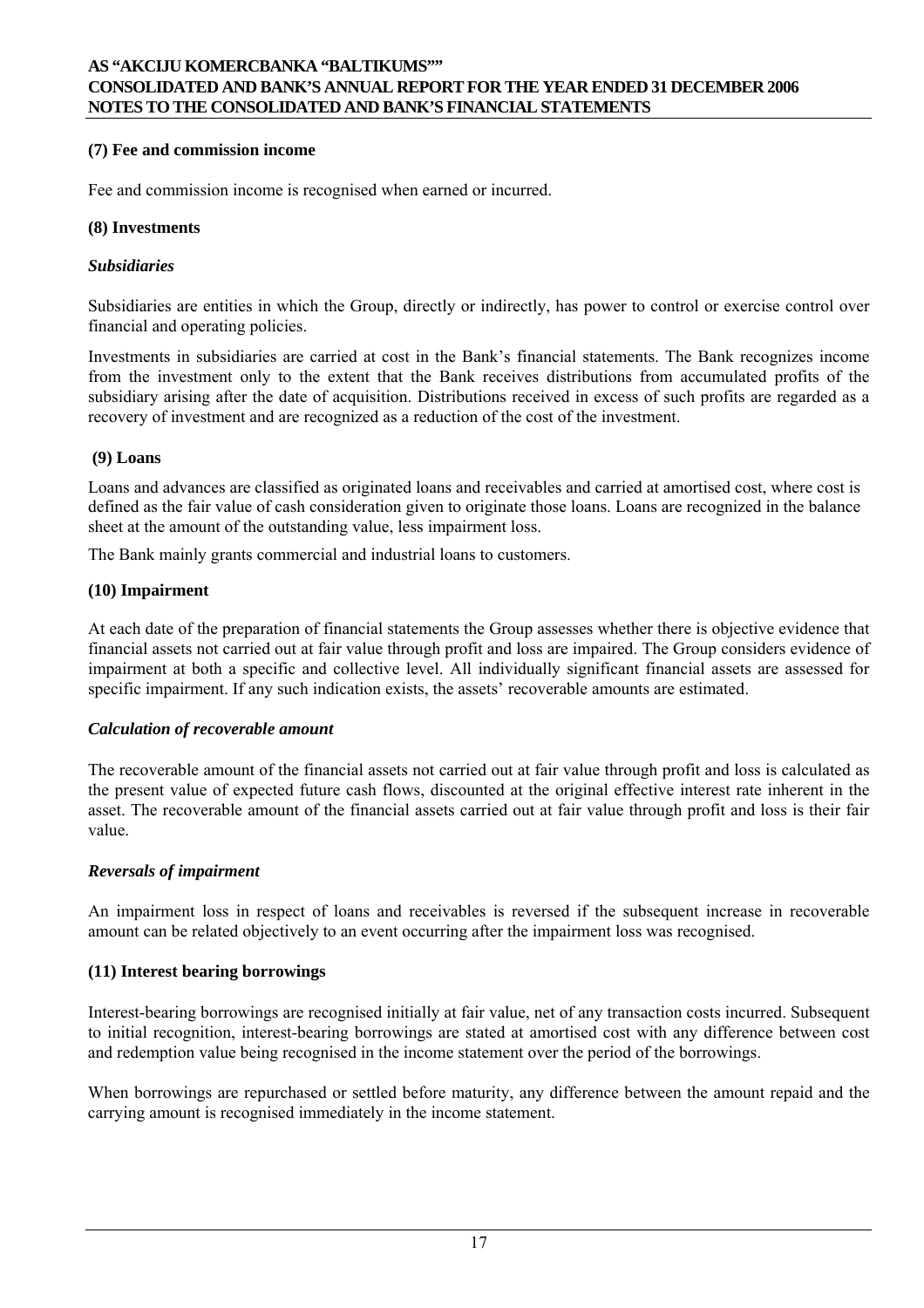#### **(12) Depreciation and amortisation of Property, Plant and Equipment and intangible assets**

Property, Plant and Equipment (thereafter PPE) and intangible assets are recorded at cost, less accumulated depreciation and impairment loss. Depreciation is calculated on a straight-line basis. Based on the useful lives of PPE, the following rates are applied:

| Intangible assets       | 20% |
|-------------------------|-----|
| Furniture and equipment | 20% |
| Computers               | 25% |
| Other                   | 20% |

Gains and losses on disposals of PPE are recognised in the profit and loss statement in the period of disposal. Useful lives, residual values and depreciation methods are reviewed annually.

#### **(13) Goodwill**

Goodwill arises on the acquisition of subsidiaries. Goodwill is the difference between the buyer's investment and net assets acquired. Goodwill is recognized at the acquisition cost, and testing on impairment of goodwill is done at least once a year. Goodwill is measured at cost less accumulated impairment losses.

#### **(14) Investment property**

Investment property is property held to earn rental income or for capital appreciation or for both. Investment property is stated at its fair value at the balance sheet date with any change therein recognised in profit or loss for the period in which they arise

#### **(15) Cash and cash equivalents**

Cash and cash equivalents are composed of cash and amounts due from the Bank of Latvia and other credit institutions on demand, and deposits in other credit institutions with a maturity less than 3 months less balances due to other credit institutions with a maturity less than 3 months.

#### **(16) Capital adequacy calculation**

According to the requirements of the Financial and Capital Market Commission, the capital adequacy ratio should be maintained at least at 8%. As of 31 December 2006, the Bank was in compliance with the law "On Credit Institutions" and the requirements of the Financial and Capital Market Commission for capital adequacy and minimum equity.

#### **(17) Off-balance sheet items**

Off-balance-sheet items include guarantees, letters of credit and unused credit lines provided to customers as well as unused limits of credit cards.

#### **(18) Corporate income tax**

Corporate income tax at the rate of 15% is calculated by the Bank in accordance with the Latvian tax regulations.

Deferred tax is recognized using the liability method, taking into account temporary differences between the carrying amounts of assets and liabilities for financial reporting purposes and their tax bases. The amount of deferred tax calculated is based on the expected manner of realization or settlement of the carrying amount of assets and liabilities, using tax rates applied or substantially applied at the balance sheet date.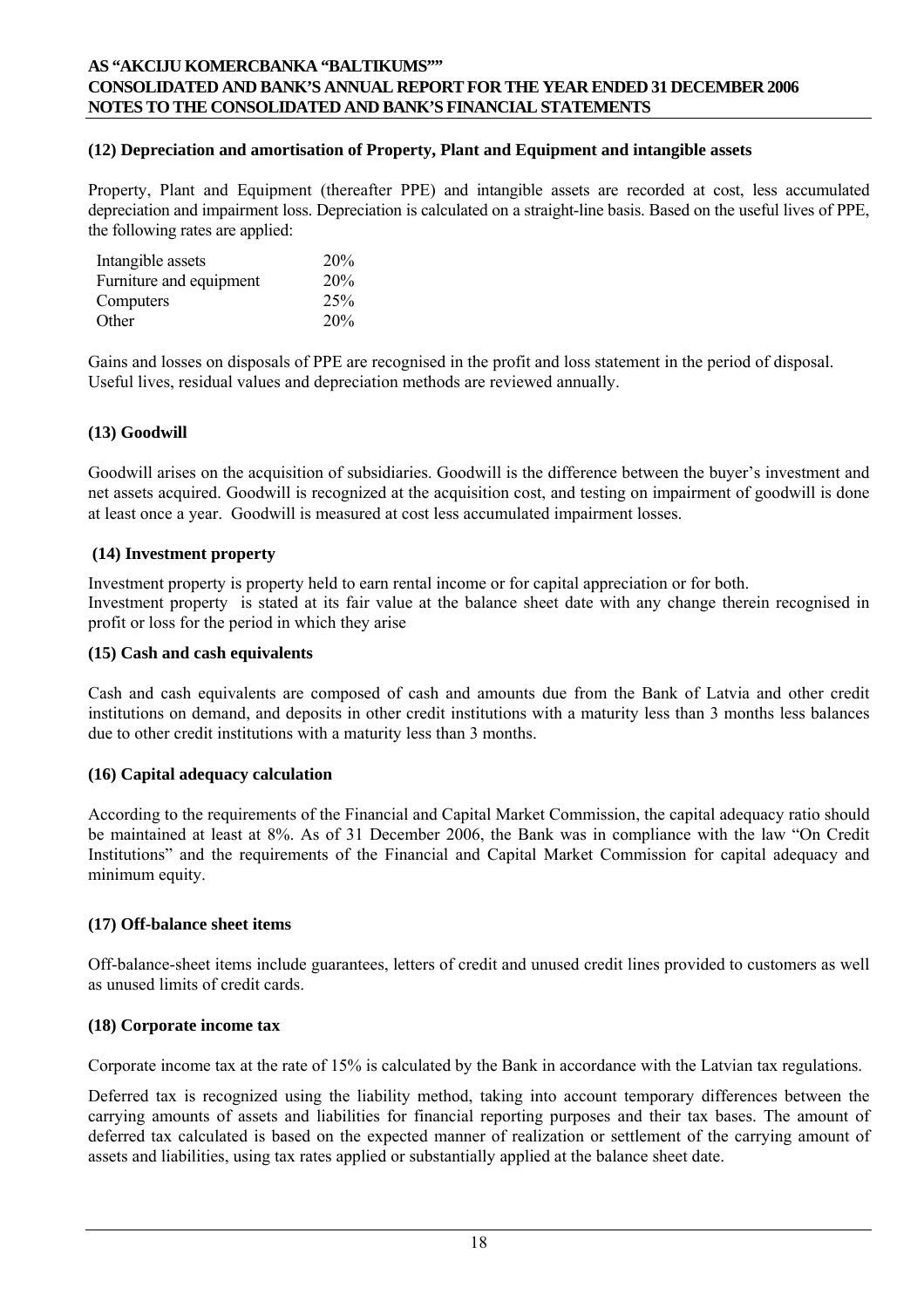Deferred tax assets are only recognized to the extent that it is probable that future taxable profit will be available against which the temporary differences can be utilised. Deferred tax assets are reduced by the amount that is not probable that the related tax benefit will be realized.

#### **(19) Provisions**

A provision is recognised in the balance sheet when the Bank has a legal or constructive obligation as a result of a past event, and it is probable that an outflow of economic benefits will be required to settle the obligation. If the effect is material, provisions are determined by discounting the expected future cash flows at a pre-tax rate that reflects current market assessments of the time value of money and, where appropriate, the risks specific to the liability.

#### **(20) Assets under management**

Assets managed by the Bank on behalf of customers are not treated as assets of the Bank. The Bank assumes no risk on the assets.

# **(21)** *Repo* **transactions**

*Repo* transactions are recognized as financing transactions.

When the Bank is the seller of securities, securities are continued to be recognized on the balance sheet. Proceeds from the sale are recognized as a liability to the purchaser of the securities.

When the Bank is the purchaser of securities, the purchased securities are not recognized on the balance sheet. The amount paid for securities is recognized as a loan provided to the seller. The Bank is involved in two types of such transactions – classic *repo* and *buy/sell back* transactions.

The result of *repo* and *buy/sellback* transactions is recognized in the profit and loss statement as interest income or expense according to the accrual principle.

# **(22) Segment reporting**

Segment results include revenue and expenses directly attributable to a segment and the relevant proportion of revenue and expenses that can be allocated to a segment, whether from external transactions or from transactions with other segments of the Group. Inter segment transfer pricing is based on cost plus an appropriate margin, as specified by the Group policy. Segment assets and liabilities comprise those operating assets and liabilities that are directly attributable to the segment or can be allocated to the segment on a reasonable basis.

#### **(23) Net profit from insurance**

Net profit from insurance includes earned insurance premiums, changes in life insurance reserves less reinsurer's part in such changes in life insurance reserves, and insurance claims paid less reinsurer's part in such insurance claims paid.

Net premiums earned are calculated as premiums underwritten less the amounts ceded to reinsurers and changes in unearned premium reserves. For life insurance policies with regular premium payments, premiums underwritten are equal to the total premium for the current year irrespective of the premium payment term. Premiums underwritten are decreased by the premiums cancelled and terminated over the accounting year. Insurance receivables (the difference between underwritten and received premiums) are recognised in other assets on the balance sheet. For life insurance policies with irregular premium payments, premiums underwritten are recognised when received and are equal to premiums received.

Claims paid are calculated as claims paid less reinsurers' share in claims paid and the change in non-life insurance claim reserves.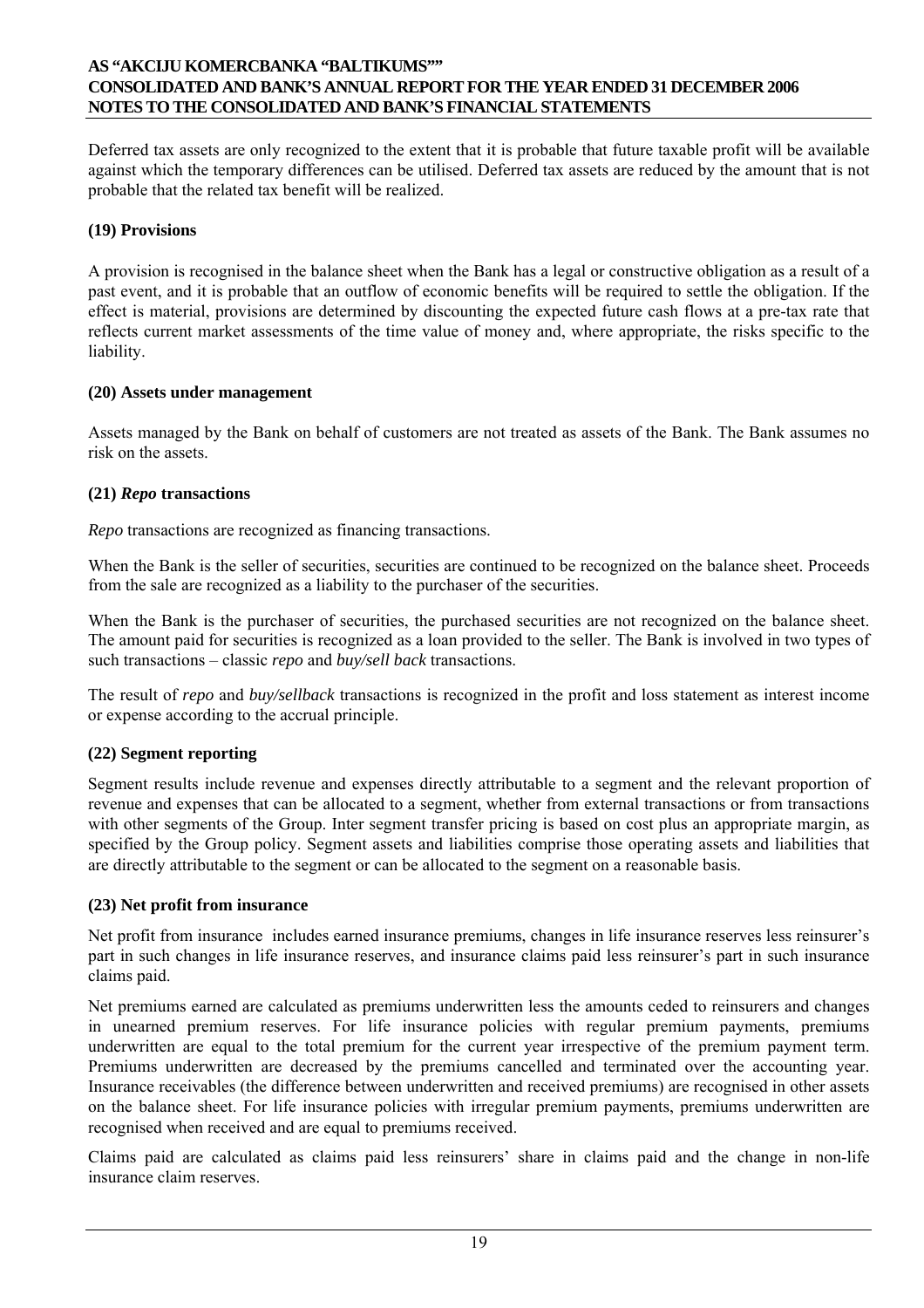The Group continuously holds investment assets to cover liabilities that result from insurance contracts. Investment assets include investment securities, classified as valued at fair value with changes in the value recognised in the profit and loss account, and investment properties. Income from investment assets is included in the profit and loss account. Insurance sales commissions that are paid to insurance sales agents and brokers are included in expenses for the period when they occur. Administrative expenses, including the payments to the Financial and Capital Market Commission and in the Insured Protection Fund, as well as depreciation, are included in the respective positions of the profit and loss account.

# **(24) Liabilities to policyholders**

Insurance liabilities arising in respect of life and accident insurance contracts comprise the reserves for life insurance, the reserves for unearned premiums and unexpired risks and the reserves for outstanding claims. The determination of the amount of insurance liabilities requires the application of management's judgment and assumptions. Principal assumptions are described in the respective note to the accounts.

The reserves for life insurance represents the current obligations to policyholders relating to life insurance contracts. The reserves for life insurance is stated based on actuarial calculations for each life insurance agreement. For insurance agreements with guaranteed and fixed terms the prospective method is used (the reserves equals the difference between the present value of the insurer's liabilities and the present value of future premium income). The retrospective method is used for long term insurance contracts without fixed terms (the reserves equals the accumulated premiums and accumulated guaranteed interests less deductions defined in insurance contacts).

The reserves for life insurance also includes a reserves for claims for life insurance.

The reserves for unearned premiums and unexpired risks represents deferred income arising on non-life insurance contracts in respect of that part of the gross written premium attributable to the period from the balance sheet date to the date of expiry of the insurance agreement to cover all claims and expenses in accordance with insurance agreements in force.

The reserves for claims represents the amount of outstanding non-life insurance claims reported but not settled and estimated as incurred but not reported. The reserves for claims includes the direct loss adjustment expense, which will be incurred on settlement of claims incurred in the reporting and prior years.

#### **(25) Reclassification**

When necessary, the corresponding numbers for the previous financial year are adjusted to confirm with the current year presentation.

#### **(26) New standards and interpretations not yet effective**

A number of new standards, amendments to standards and interpretations are not yet effective for the year ended 31 December 2006, and have not been applied in preparing these financial statements:

- IFRS 7 *Financial Instruments: Disclosures and the Amendment to IAS 1 Presentation of Financial Statements: Capital Disclosures* require extensive disclosures about the significance of financial instruments for an entity's financial position and performance, and qualitative and quantitative disclosures on the nature and extent of risks. IFRS 7 and amended IAS 1, which become mandatory for the Bank's 2007 financial statements, will require extensive additional disclosures with respect to Bank's financial instruments and share capital.
- IFRIC 7 *Applying the Restatement Approach under IAS29 Financial Reporting in Hyperinflationary Economies* addresses the application of IAS 29 when an economy first becomes hyperinflationary and in particular the accounting for deferred tax. IFRIC 7 which becomes mandatory for the Bank's 2007 financial statements, is not expected to have any impact on the financial statements.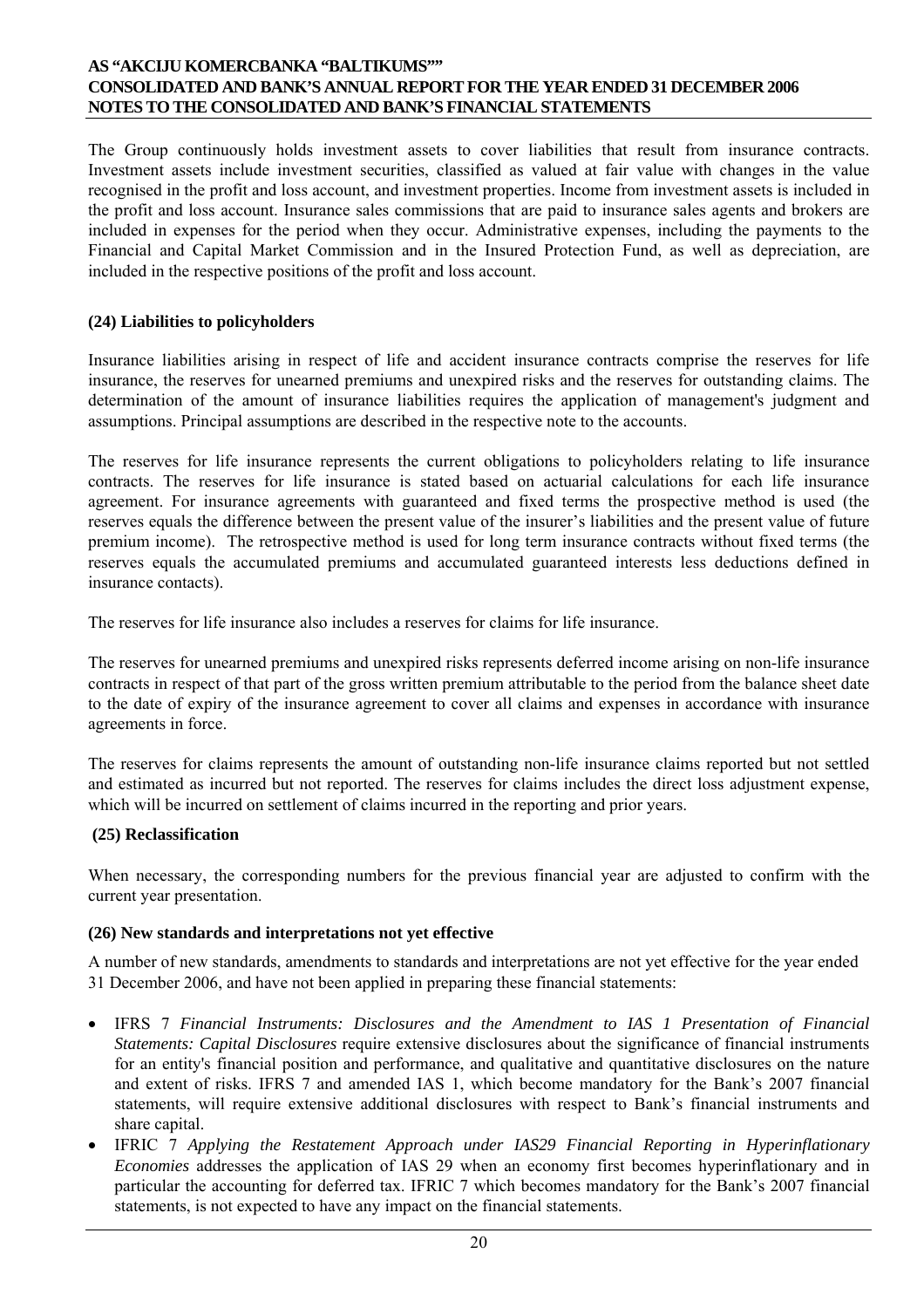- IFRIC 8 *Scope of IFRS2 Share-based Payment* addresses the accounting for share-based payment transactions in which some or all of goods or services received cannot be specifically identified. IFRIC 8 will become mandatory for the Bank's 2007 financial statements, with retrospective application required. The Bank has not yet determined the potential effect of the interpretation.
- IFRIC 9 *Reassessment of Embedded Derivatives* requires that a reassessment of whether embedded derivative should be separated from the underlying host contract should be made only when there are changes to the contract. IFRIC 9, which becomes mandatory for the Bank's 2007 financial statements, is not expected to have any impact on the financial statements.
- IFRIC 10 Interim Financial Reporting and Impairment prohibits the reversal of an impairment loss recognised in a previous interim period in respect of goodwill, an investment in an equity instrument or a financial asset carried at cost. IFRIC 10 will become mandatory for the Bank's 2007 financial statements, and will apply to goodwill, investments in equity instruments, and financial assets carried at cost prospectively from the date that the Bank first applied the measurement criteria of IAS 36 and IAS 39 respectively.
- IFRS 8 *Operating Segments* requires segment disclosure based on the components of the entity that management monitors in making decisions about operating matters. Operating segments are components of an entity about which separate financial information is available that is evaluated regularly by the chief operating decision maker in deciding how to allocate resources and in assessing performance. The Bank expects the new Standard to significantly alter the presentation and disclosure of its operating segments in the financial statements.
- IFRIC 11 *IFRS 2 Group and Treasury Share Transactions* requires a share-based payment arrangement in which an entity receives goods or services as consideration for its own equity-instruments to be accounted for as an equity-settled share-based payment transaction, regardless of how the equity instruments needed are obtained. It also provides guidance on whether share-based payment arrangements, in which suppliers of goods or services of an entity are provided with equity instruments of the entity's parent, should be accounted for as cash-settled or equity-settled in the entity's financial statements. IFRIC 11 is not relevant to the Bank's operations as the Bank has not entered into any share-based payments arrangements.
- IFRIC 12 *Service Concession Arrangements* provides guidance to private sector entities on certain recognition and measurement issues that arise in accounting for public-to-private service concession arrangements. IFRIC 12 is not relevant to the Bank's operations as the Bank has not entered into any service concession arrangements.

# **3. RISK MANAGEMENT**

The Bank pays significant attention to risk identification and management. The most significant risks to which the Bank is exposed to are credit risk, interest rate risk, liquidity risk, foreign exchange risk, operational and reputational risk.

Risk management principles are set forth in the Bank's risk management policies which are approved by the Council. Financial Analysis and Risk Management Department, the Asset and Liability committee, Credit committee and Anti Money Laundering committee are responsible for ensuring the implementation of the risk management policies.

# **(1) Credit risk**

Credit risk is the risk of potential losses resulting from non-fulfilment of contractual obligations by the Bank's debtor or counterparty.

Credit risk is managed in accordance with the Credit risk management policy approved by the Council. This policy details the basic principles of credit risk management, identification, assessment, restriction and control.

The management of risks related to ordinary loans involves assessment of the potential borrower's credit standing that is performed by the Financial Analysis and Risk Management Department. Decisions on granting loans are made by the Credit Committee based on the above analysis and evaluation of collateral. Subsequent to loan granting, the Financial Analysis and Risk Management Department performs a regular analysis of the borrower's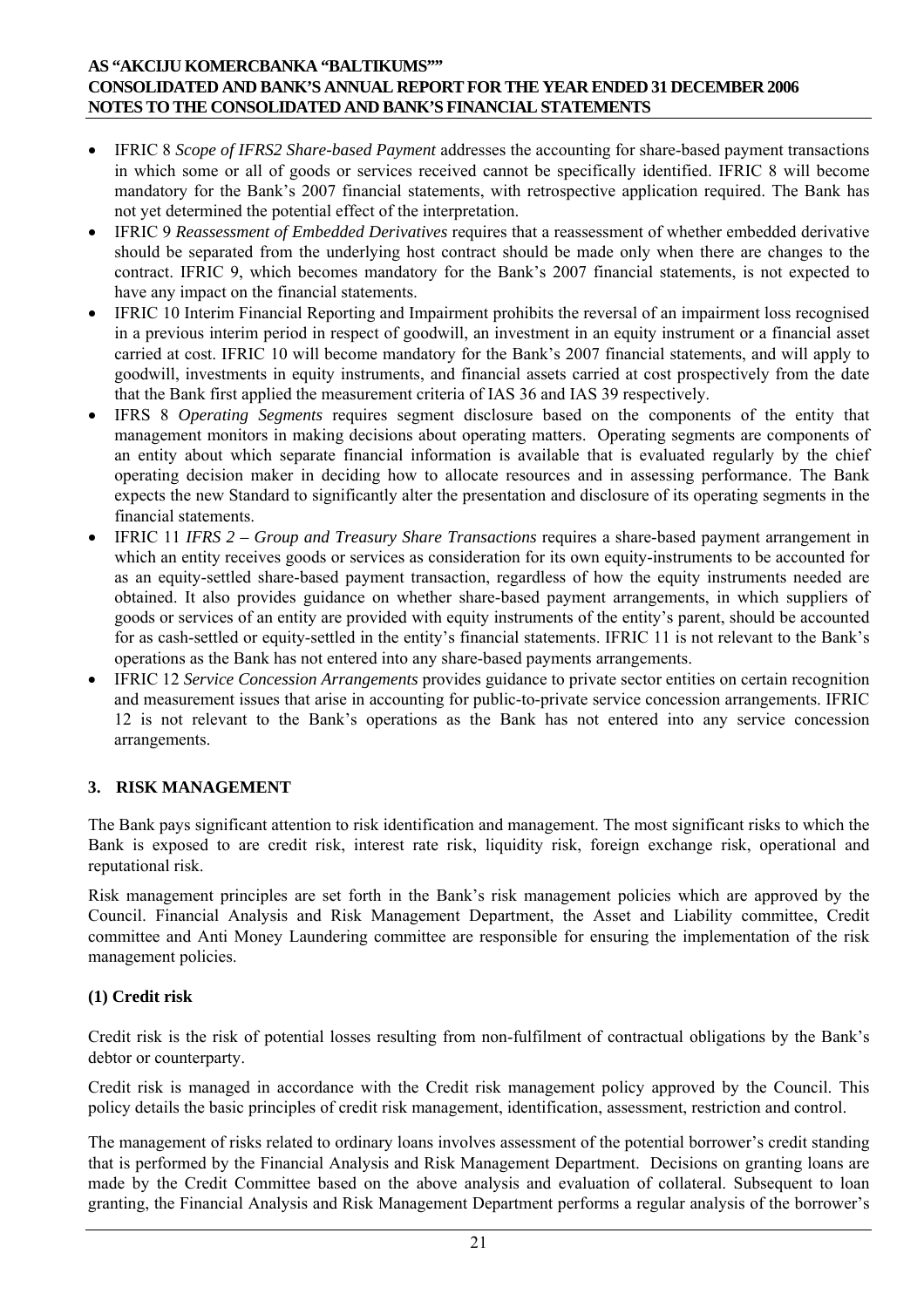financial position, which enables the Bank to take prompt action in the case of deterioration of the borrower's financial position.

Credit risk that is related to inter-bank operations (or operations with financial institutions), including the credit risk related to inter-bank settlements, is controlled by the Asset and Liability Committee that sets limits for transactions with each counter party.

The Bank monitors the concentration of significant balance sheet and off balance items' credit risk by geographical regions (i.e., countries, groups of countries, specific regions within the countries etc), client groups (i.e., central governments, local authorities, state enterprises, private enterprises, private individuals, etc) and industries.

#### **(2) Foreign exchange risk**

Foreign exchange risk is the risk of potential losses as a result of the revaluation of balance sheet and off-balance sheet items denominated in foreign currencies.

The Bank continuously monitors the open positions of foreign currencies and regularly assesses the structure of assets and liabilities by currency. In order to improve the currency structure of its balance sheet, the Bank issued bonds in EUR currency, taking into account the increasing share of EUR denominated assets.

The Asset and Liability Committee sets limits for the open position in each currency providing an acceptable overall level of foreign currency risk.

# **(3) Interest rate risk**

Interest rate risk is the risk of potential losses the Bank may incur as a result of interest rate fluctuations. For the purpose of controlling the interest rate risk, the Asset and Liability Committee performs regular analysis of assets and liabilities by maturity and type of interest.

# **(4) Liquidity risk**

Liquidity risk is the risk of potential losses as a result of sales of assets or acquisition of resources at unfavourable prices in order for the Bank to fulfil its liabilities to creditors.

Liquidity risk management is based on the analysis of the structure of assets and liabilities performed by the Bank's Financial Analysis and Risk Management Department. That includes the analysis of dynamics in customer funds by customer group and assessment of the possibilities of external borrowing. Based on this information, the Asset and Liability Committee monitors the Bank's ability to fulfil all its commitments. Operating short-term liquidity management, i.e. attraction and placement of resources, in the Bank is performed by the Resources Department of the Bank based on the short-term liquidity forecast.

# **(5) Country risk**

Country risk is the risk of potential losses arising from transactions with residents of foreign countries (or their securities) due to changes in the economic, political, and legal environment of the respective countries.

Before entering into transactions with residents of foreign countries, the Bank performs an assessment of the influence of economic, social, political and legal circumstances on the residents' ability to fulfil their obligations.

#### **(6) Operational risks**

The Bank's organizational structure, precise job specifications, clear division of responsibilities as well as control procedures allow the Bank to monitor operational risks. The Bank has also developed an action plan for various crisis situations. The Bank has set up an independent "Internal audit service" (IAS) with its main functions to ensure that the Bank's activities comply with existing legislation, approved plans, policies and other internal Bank documents and to monitor the compliance of the Bank's department activities with internal control procedures.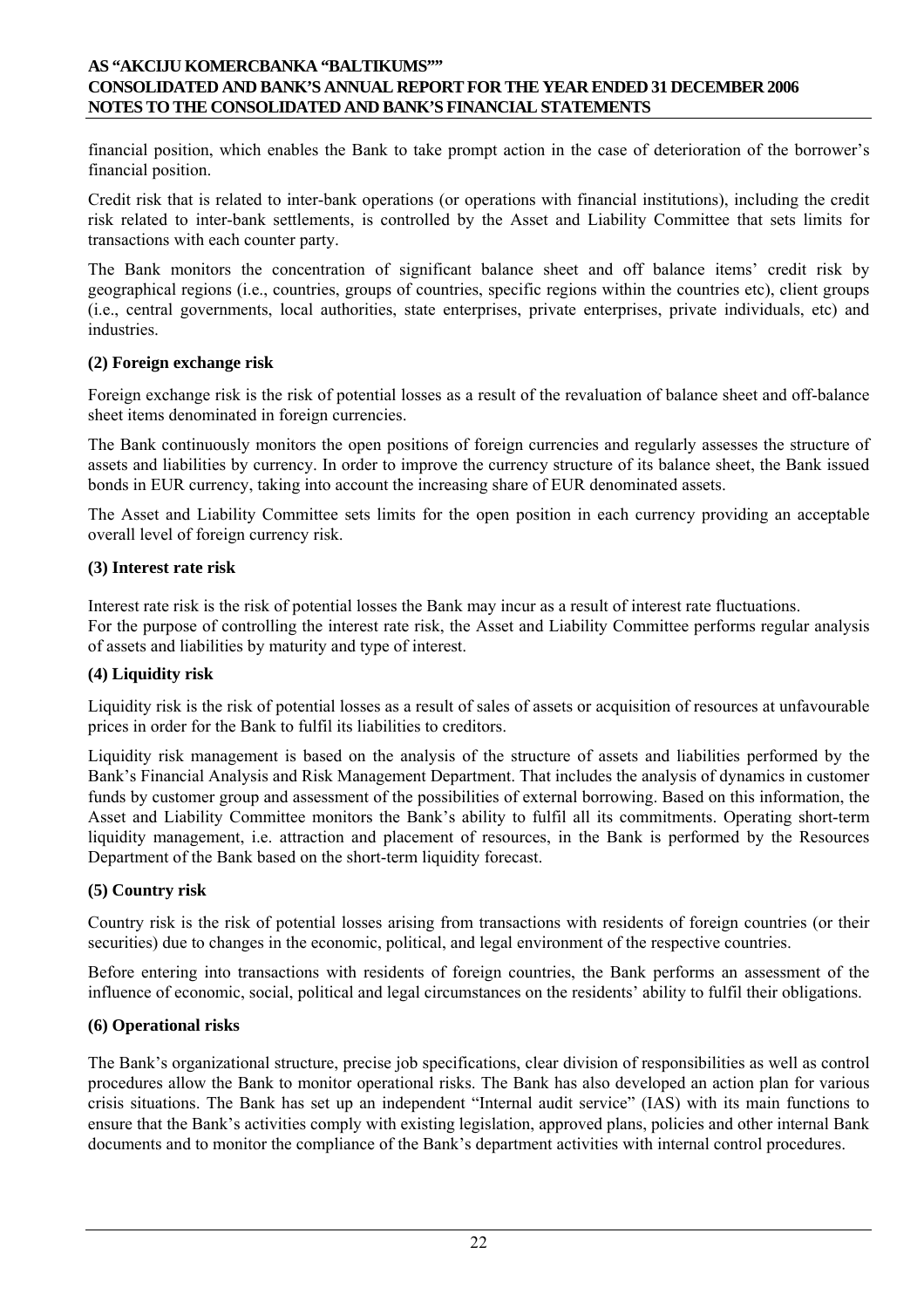#### **(7) Reputational risk**

The Bank recognizes the importance of preventing of money laundering and preventing of terrorism financing. Reputation risk management department was set up in the Bank to implement an internal control system, which monitors the timely control of clients and their business partners. IAS regularly monitors execution of money laundering and terrorism financing prevention policy and procedures.

# **4. INTEREST INCOME**

|                             |                  | 2006                   |                  | 2005                   |
|-----------------------------|------------------|------------------------|------------------|------------------------|
|                             | Group<br>LVL'000 | <b>Bank</b><br>LVL'000 | Group<br>LVL'000 | <b>Bank</b><br>LVL'000 |
| Credit institutions         | 582              | 582                    | 228              | 228                    |
| Loans to non-bank customers | 1494             | 1474                   | 1 1 2 3          | 1 0 9 9                |
| Fixed income securities     | 734              | 702                    | 384              | 381                    |
| Other                       | 25               | 19                     | 8                | 8                      |
|                             | 2835             | 2 7 7 7                | 1743             | 1716                   |

# **5. INTEREST EXPENSE**

|                                     | 2006             |                        | 2005             |                        |
|-------------------------------------|------------------|------------------------|------------------|------------------------|
|                                     | Group<br>LVL'000 | <b>Bank</b><br>LVL'000 | Group<br>LVL'000 | <b>Bank</b><br>LVL'000 |
| Credit institutions                 | 167              | 172                    | 162              | 162                    |
| Customers deposits                  | 374              | 374                    | 213              | 220                    |
| Amortisation of securities premiums | 26               | 26                     | 30               | 30                     |
| Notes payable                       | 341              | 341                    | 154              | 154                    |
| Other                               | 57               | 61                     | 35               | 35                     |
|                                     | 965              | 974                    | 594              | 601                    |

# **6. FEE AND COMMISSION INCOME**

|                                          | 2006             |                        | 2005             |                        |
|------------------------------------------|------------------|------------------------|------------------|------------------------|
|                                          | Group<br>LVL'000 | <b>Bank</b><br>LVL'000 | Group<br>LVL'000 | <b>Bank</b><br>LVL'000 |
| Payment transactions                     | 816              | 816                    | 369              | 369                    |
| Corporate banking credits                | 273              | 271                    | 144              | 144                    |
| Securities transactions                  | 24               | 24                     | 34               | 11                     |
| Account servicing                        | 50               | 50                     | 29               | 29                     |
| Trust operation                          | 34               | 19                     | 22               |                        |
| Management of investment funds and plans | 30               |                        | 35               |                        |
| Other                                    | 66               | 66                     | 65               | 65                     |
|                                          | 1 2 9 3          | 1 2 4 6                | 698              | 619                    |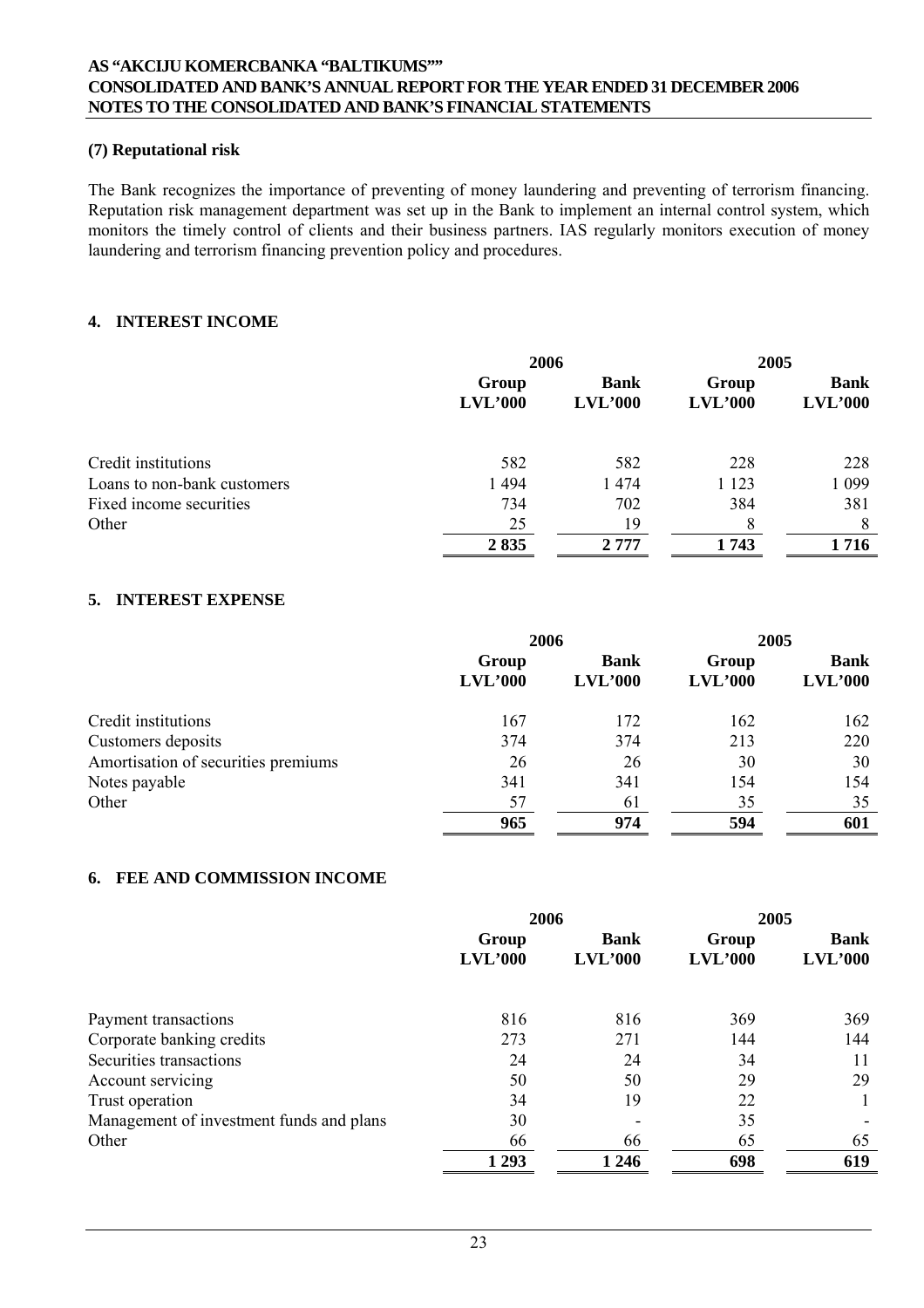# **7. FEE AND COMMISSION EXPENSE**

|                                                                                              | 2006             |                        | 2005             |                        |
|----------------------------------------------------------------------------------------------|------------------|------------------------|------------------|------------------------|
|                                                                                              | Group<br>LVL'000 | <b>Bank</b><br>LVL'000 | Group<br>LVL'000 | <b>Bank</b><br>LVL'000 |
| Correspondent accounts                                                                       | 209              | 209                    | 113              | 113                    |
| Cash transactions, payment card transaction<br>Customer acquisition and distribution of fund | 39               | 39                     | 48               | 48                     |
| shares                                                                                       | 40               | 62                     | 13               |                        |
| Securities transactions                                                                      | 16               | 15                     | 8                | 8                      |
|                                                                                              | 304              | 325                    | 182              | 169                    |

# **8. NET PROFIT (LOSS) FROM FINANCIAL ASSETS AND LIABILITIES VALUED AT FAIR VALUE**

|                                                    | 2006             |                        | 2005             |                 |
|----------------------------------------------------|------------------|------------------------|------------------|-----------------|
|                                                    | Group<br>LVL'000 | <b>Bank</b><br>LVL'000 | Group<br>LVL'000 | Bank<br>LVL'000 |
| (Loss) from trading on financial assets and        |                  |                        |                  |                 |
| liabilities valued at fair value recognised in the |                  |                        |                  |                 |
| profit and loss account                            | (8)              |                        |                  |                 |
| Gain/(loss) on revaluation from financial assets   |                  |                        |                  |                 |
| and liabilities valued at fair value recognised in |                  |                        |                  |                 |
| the profit and loss account                        | 4                |                        | (4)              |                 |
| Net profit/loss from financial assets and          |                  |                        |                  |                 |
| liabilities valued at fair value recognised in     |                  |                        |                  |                 |
| the profit and loss account                        | (4)              |                        | (4)              |                 |
| Profit/ (loss) from trading on financial assets    |                  |                        |                  |                 |
| and liabilities held for trading                   | (9)              | (9)                    | 148              | 148             |
| Gain/(loss) on revaluation from financial assets   |                  |                        |                  |                 |
| and liabilities held for trading                   |                  | (64)                   | (20)             | (28)            |
| Net profit/loss from financial assets and          | (8)              | (73)                   | 128              | <b>120</b>      |
| liabilities held for trading                       |                  |                        |                  |                 |
|                                                    | (12)             | (73)                   | 124              | 120             |

# **9. NET TRADING INCOME FROM FOREIGN EXCHANGE**

|                                        | 2006             |                        | 2005             |                        |
|----------------------------------------|------------------|------------------------|------------------|------------------------|
|                                        | Group<br>LVL'000 | <b>Bank</b><br>LVL'000 | Group<br>LVL'000 | <b>Bank</b><br>LVL'000 |
| Net gain on foreign exchange trading   | 639              | 641                    | 566              | 566                    |
| (Loss) on foreign exchange revaluation | (328)            | (327)                  | (390)            | (390)                  |
|                                        | 311              | 314                    | 176              | 176                    |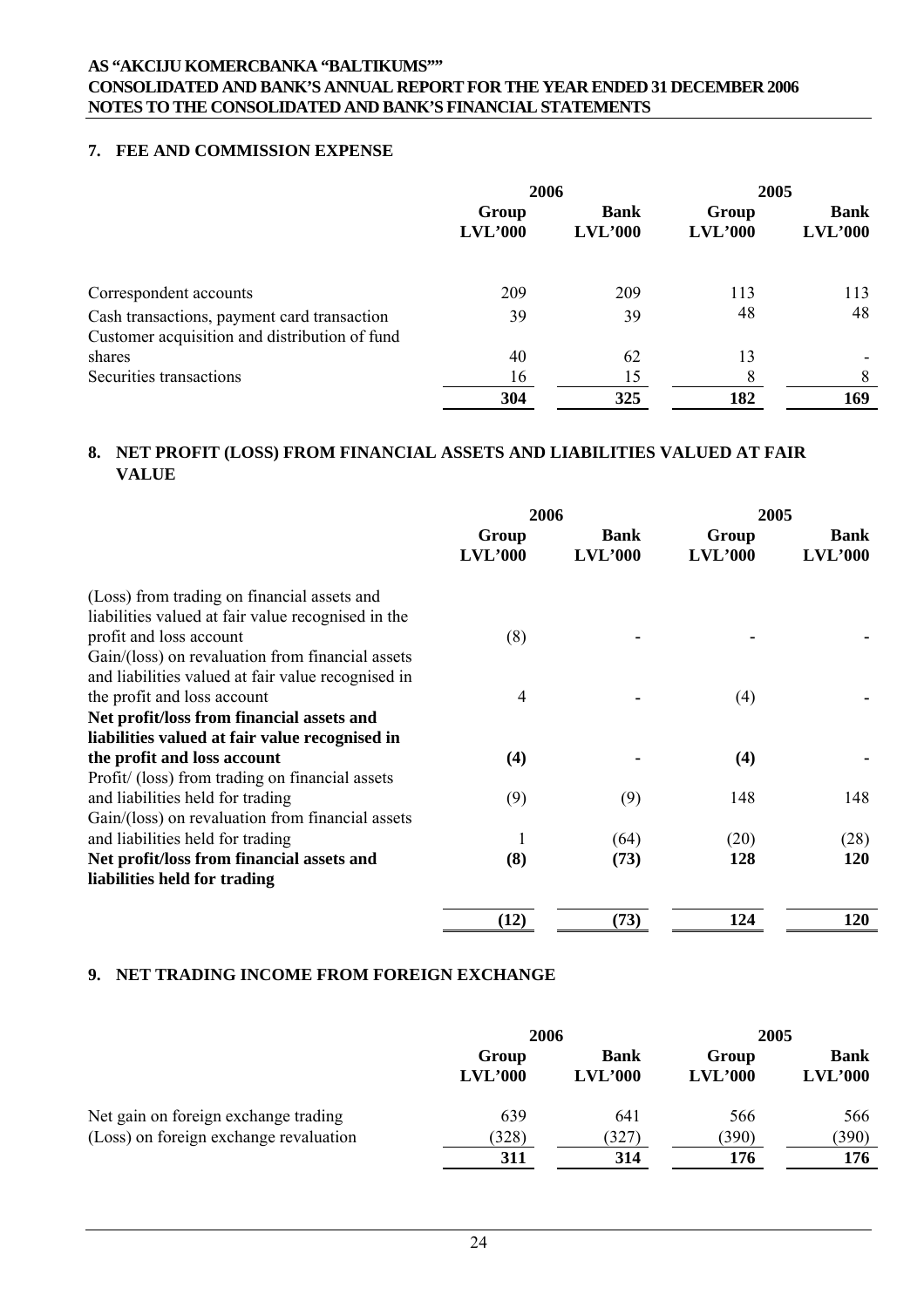# **10. OTHER OPERATING INCOME**

|                                     | 2006             |                        | 2005             |                        |
|-------------------------------------|------------------|------------------------|------------------|------------------------|
|                                     | Group<br>LVL'000 | <b>Bank</b><br>LVL'000 | Group<br>LVL'000 | <b>Bank</b><br>LVL'000 |
| Net profit from insurance (Note 11) | 27               |                        |                  |                        |
| Penalties received                  | 29               | 29                     |                  | 2                      |
| Fee on real estate management       | 81               |                        |                  |                        |
| Gain on sale of a building          |                  |                        | 24               | 24                     |
| Dividends received                  |                  | 15                     |                  |                        |
| Other                               | 10               | 12                     |                  |                        |
|                                     | 147              | 56                     | 28               | 28                     |

# **11. NET PROFIT FROM INSURANCE**

The following table reflects net profit of the Group's life insurance company from insurance before investment income and operating expenses:

|                                                                           | 2006    |
|---------------------------------------------------------------------------|---------|
|                                                                           | Group   |
|                                                                           | LVL'000 |
| <b>Earned permiums</b>                                                    |         |
| Gross premiums underwritten                                               | 79      |
| Changes in unearned premium and unpredictable risk net reserves (Note 36) | 18      |
| Net earned premiums                                                       | 97      |
| Other technical income, net                                               |         |
| Net claims incurred                                                       |         |
| Change in the life insurance net reserves (Note 36)                       | 13      |
| Gross claims                                                              | (87)    |
| Change in reserves for deferred non-life insurance claims (Note 36)       |         |
| Net claims incurred                                                       | (69)    |
| Other technical expenses, net                                             | (2)     |
| Net profit from insurance                                                 | 27      |
|                                                                           |         |

# **12. ADMINISTRATIVE EXPENSES**

|                                        | 2006             |                        | 2005             |                 |
|----------------------------------------|------------------|------------------------|------------------|-----------------|
|                                        | Group<br>LVL'000 | <b>Bank</b><br>LVL'000 | Group<br>LVL'000 | Bank<br>LVL'000 |
| Remuneration to the Council and Board  | 233              | 162                    | 164              | 141             |
| Salaries and remuneration to the staff | 577              | 499                    | 447              | 429             |
| Social tax expense                     | 179              | 148                    | 140              | 130             |
| Other staff costs                      | 45               | 44                     | 25               | 25              |
| Communications and transport           | 123              | 109                    | 117              | 111             |
| Professional services                  | 246              | 231                    | 129              | 118             |
| Rent, utilities and maintenance        | 250              | 244                    | 162              | 156             |
| <b>Network</b>                         | 39               | 39                     | 49               | 49              |
| Advertising and marketing              | 28               | 28                     | 29               | 27              |
| Taxes                                  | 31               | 31                     |                  | 5               |
| Insurance                              | 5                | 5                      |                  |                 |
| Other                                  | 28               | 14                     |                  | 5               |
|                                        | 1784             | 1 5 5 4                | 1 2 7 5          | 1 1 9 7         |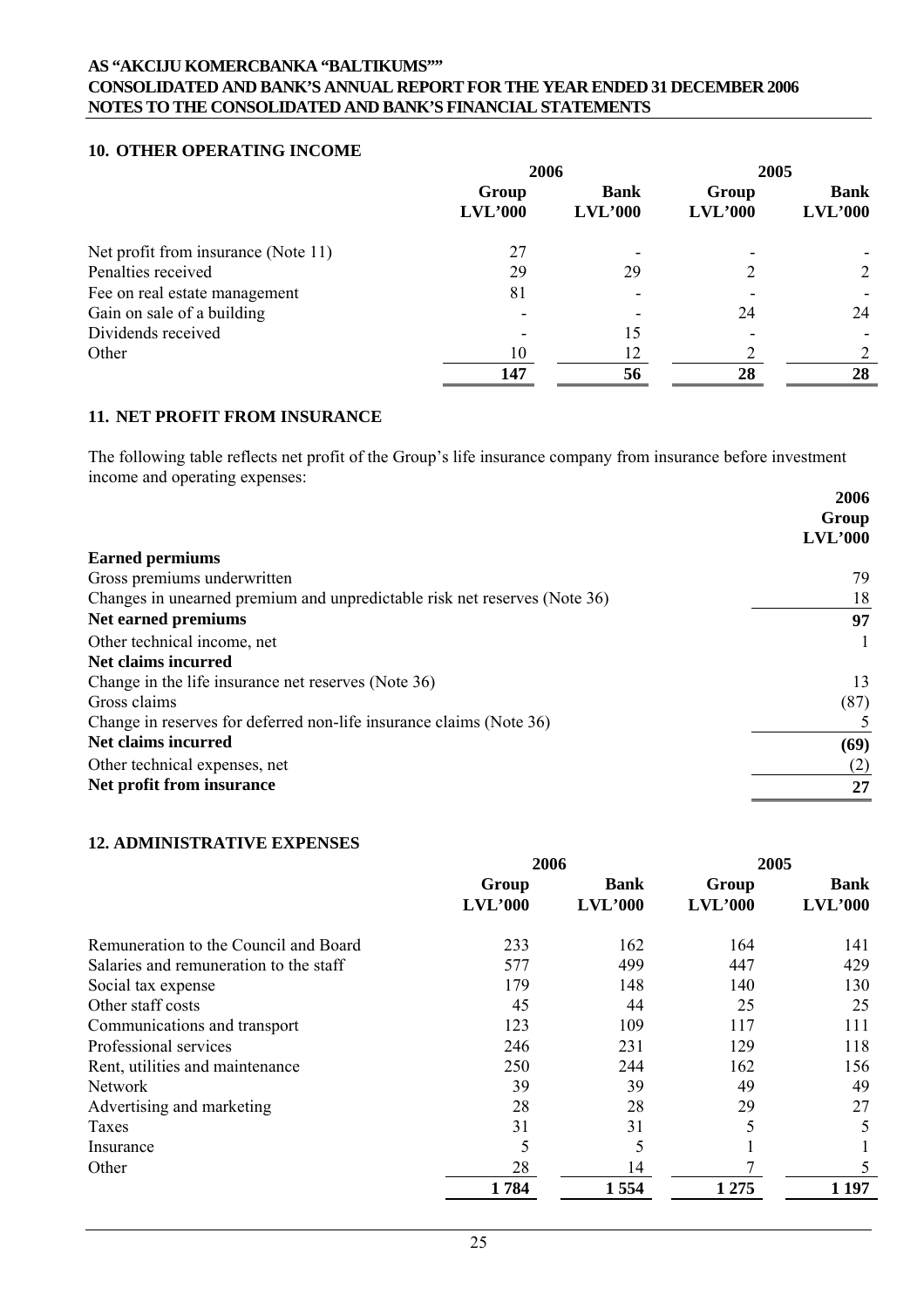The average number of employees in the Bank in 2006 was 67 (2005: 65).

# **13. OTHER OPERATING EXPENSES**

|                               | 2006             |                        | 2005             |                        |
|-------------------------------|------------------|------------------------|------------------|------------------------|
|                               | Group<br>LVL'000 | <b>Bank</b><br>LVL'000 | Group<br>LVL'000 | <b>Bank</b><br>LVL'000 |
| Membership fees               | 19               | 15                     |                  | 10                     |
| Fee on real estate management | 22               | ۰                      |                  | ۰                      |
| Other                         | 12               | 30                     | 20               | 20                     |
|                               | 53               | 45                     | 33               | 30                     |

# **14. IMPAIRMENT OF FINANCIAL ASSETS, NET**

Impairment of financial assets by the Bank

|                                              | Loans LVL'000 |
|----------------------------------------------|---------------|
| Total allowance as of December 31, 2005      |               |
| Increase in allowances                       |               |
| Release of previously established allowances | (14)          |
| Total allowance as of December 31, 2006      | 10            |

Impairment of financial assets by the Group

|                                              | Loans   | Other assets | <b>Total</b> |
|----------------------------------------------|---------|--------------|--------------|
|                                              | LVL'000 | LVL'000      | LVL'000      |
| Total allowance as of December 31, 2005      | 33      |              | 34           |
| Increase in allowances                       | 12      |              | 12.          |
| Release of previously established allowances | (15)    |              | (15)         |
| Change of allowance due to write-offs        |         |              |              |
| Total allowance as of December 31, 2006      | 27      |              | 28           |

# **15. CORPORATE INCOME TAX**

|                          | 2006             |                        | 2005             |                        |
|--------------------------|------------------|------------------------|------------------|------------------------|
|                          | Group<br>LVL'000 | <b>Bank</b><br>LVL'000 | Group<br>LVL'000 | <b>Bank</b><br>LVL'000 |
| Tax adjustment for 2004  | -                | -                      |                  |                        |
| Current year tax expense | 221              | 221                    | 89               | 88                     |
| Deferred tax             |                  | -                      |                  |                        |
|                          | 222              | 221                    | 96               | 95                     |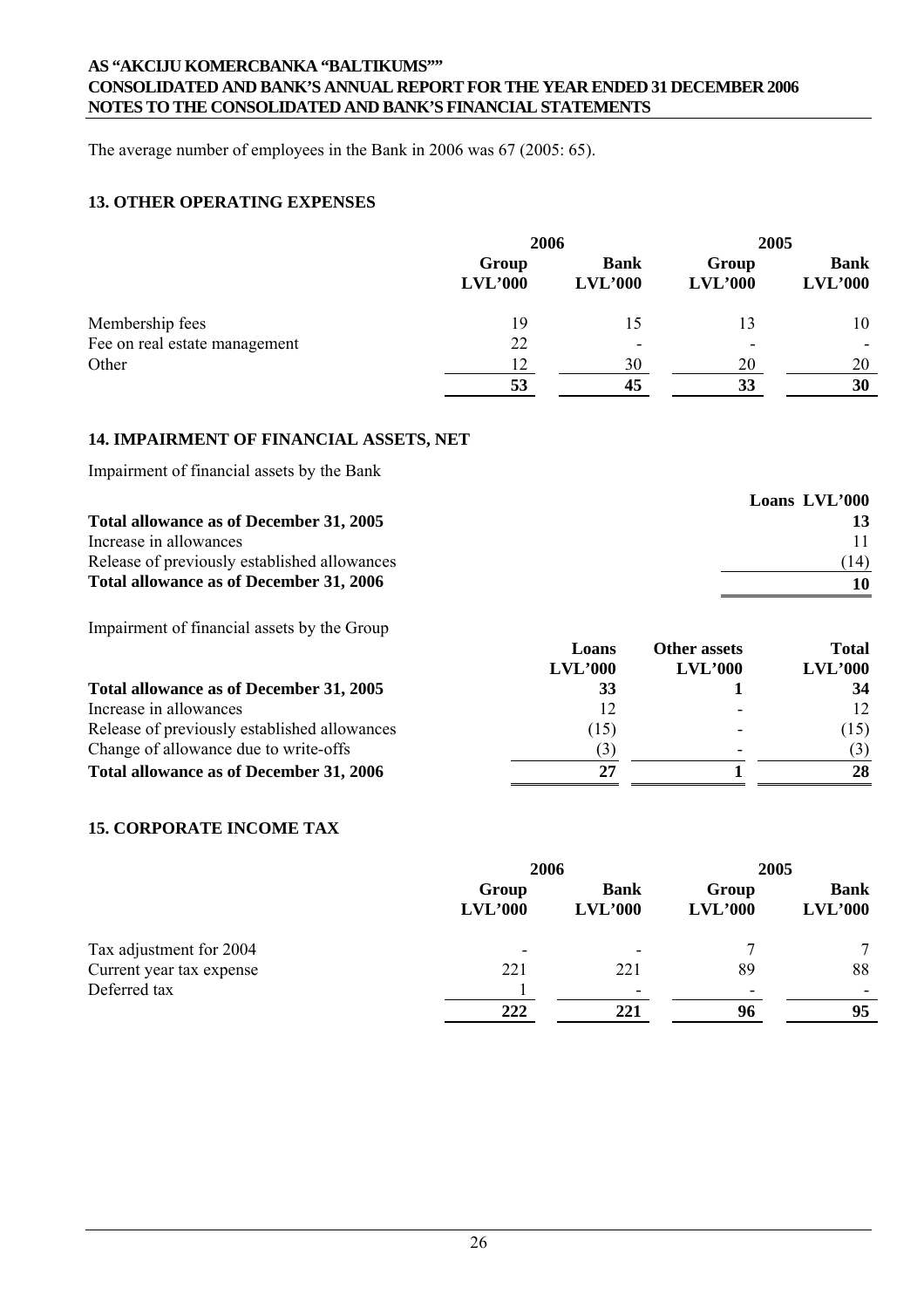The table below shows the reconciliation between the current tax expense and theoretically calculated tax amount using basic tax rate, which was 15% in 2006 and 2005.

|                                          | 2006             |                        | 2005             |                        |
|------------------------------------------|------------------|------------------------|------------------|------------------------|
|                                          | Group<br>LVL'000 | <b>Bank</b><br>LVL'000 | Group<br>LVL'000 | <b>Bank</b><br>LVL'000 |
| Profit before tax                        | 1615             | 1 3 5 3                | 620              | 601                    |
| Theoretically calculated tax at rate 15% | 242              | 203                    | 93               | 90                     |
| Non-deductible expenses, net             |                  |                        |                  | $\overline{4}$         |
| Other temporary differences, net         | (25)             | 13                     |                  | (6)                    |
| Effect of tax losses utilized            |                  |                        |                  |                        |
| Current year tax expense                 | 222              | 221                    | 89               | 88                     |

# **16. CASH AND BALANCES WITH THE BANK OF LATVIA**

|                                 | 2006             |                        | 2005             |                        |
|---------------------------------|------------------|------------------------|------------------|------------------------|
|                                 | Group<br>LVL'000 | <b>Bank</b><br>LVL'000 | Group<br>LVL'000 | <b>Bank</b><br>LVL'000 |
| Cash                            | 282              | 280                    | 193              | 193                    |
| Balance with the Bank of Latvia | 6783             | 6 7 8 3                | 126              | 126                    |
|                                 | 7 0 6 5          | 7 0 6 3                | 319              | 319                    |

According to the regulations of the Financial and Capital Markets Commission, the total amount of funds on the account with the Central Bank should not be less than the amount of the obligatory reserves calculated from the average amount of customer deposits during the month. During 2006 the Bank complied with these requirements.

# **17. DUE FROM CREDIT INSTITUTIONS ON DEMAND**

|                                                  | 2006             |                        | 2005             |                        |
|--------------------------------------------------|------------------|------------------------|------------------|------------------------|
|                                                  | Group<br>LVL'000 | <b>Bank</b><br>LVL'000 | Group<br>LVL'000 | <b>Bank</b><br>LVL'000 |
| Credit institutions registered in Latvia         | 11 193           | 11 182                 | 2 0 8 4          | 2 0 8 4                |
| Credit institutions registered in OECD countries | 8 9 4 4          | 8944                   | 13 5 5 2         | 13 5 5 2               |
| Credit institutions of other countries           | 1 737            | 1738                   | 1665             | 1 665                  |
|                                                  | 21 874           | 21 864                 | 17 301           | 17 301                 |

As at 31 December 2006, the Bank had correspondent accounts with 39 Banks (2005: 31). As at 31 December 2006 the largest account balances the Bank had due from Hansabanka (LVL 5 360 thousand) and Raiffeisen Zentralbank Oesterreich (LVL 5 597 thousand). As at 31 December 2005 the largest account balance was with Deutsche Bank AG (LVL 10 806 thousand) and Raiffeisen Zentralbank Oesterreich (LVL 1 984 thousand).

As at 31 December 2006 and 2005 the Bank had amounts due from 3 banks and 3 financial institutions, respectively, which exceeded 10% of total due from credit institutions. The aggregate value of these balances as of 31 December 2006 and 2005 were LVL 15 132 thousand and LVL 15 300 thousand respectively.

The average effective interest rate on due amounts from credit institutions was 3.05% in 2006 (2005: 2.90%).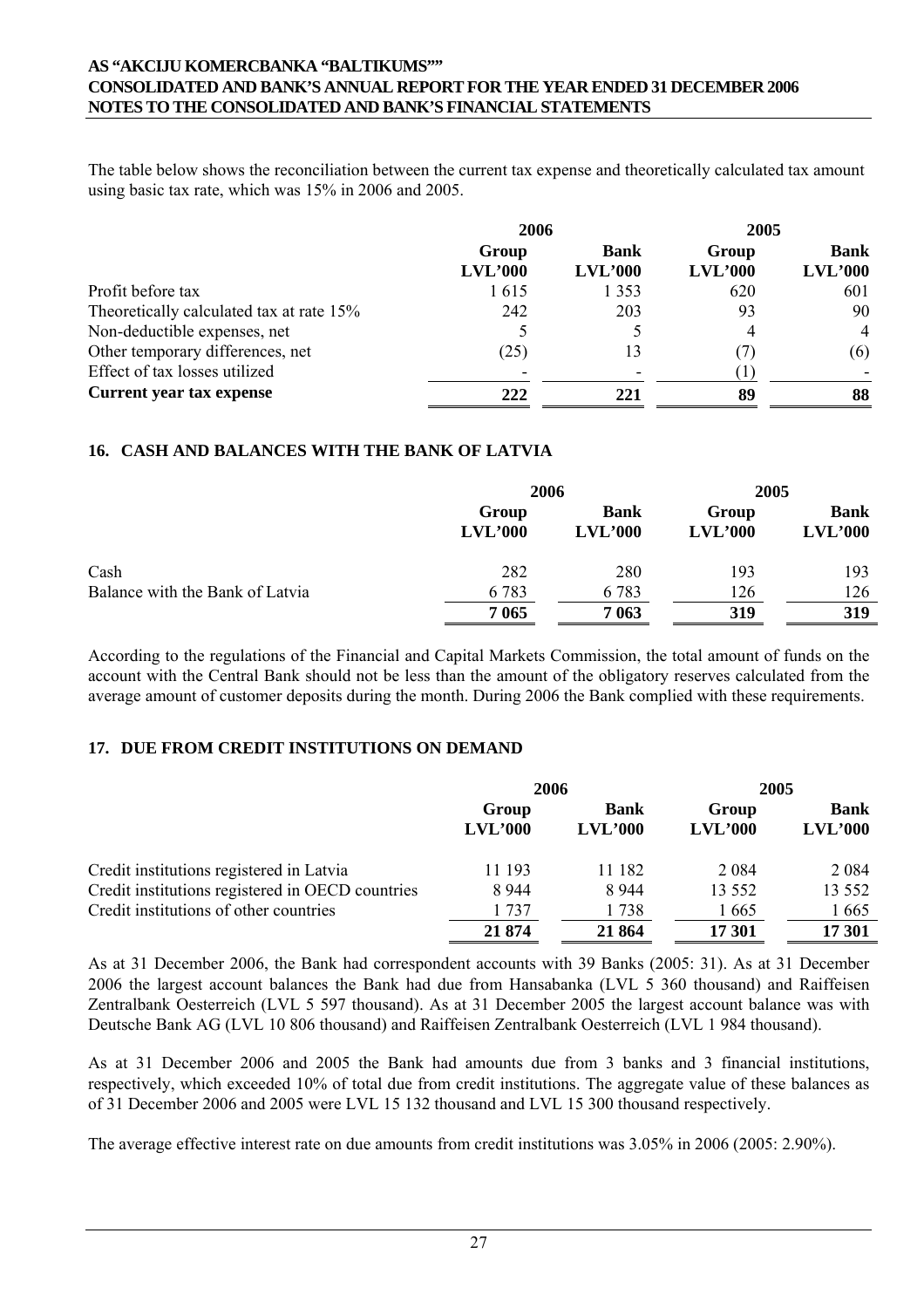# **18. TRADING ASSETS**

|                                                   | 2006             |                 | 2005             |                        |
|---------------------------------------------------|------------------|-----------------|------------------|------------------------|
|                                                   | Group<br>LVL'000 | Bank<br>LVL'000 | Group<br>LVL'000 | <b>Bank</b><br>LVL'000 |
| <b>Fixed income securities</b>                    |                  |                 |                  |                        |
| Latvian government debt securities                | 112              |                 | 1 708            | 1 708                  |
| Eurobonds issued by Latvian credit                |                  |                 |                  |                        |
| institutions                                      | 752              | 714             | 719              | 719                    |
| Eurobonds issued by companies and credit          |                  |                 |                  |                        |
| institutions of other countries                   | 8 8 0 1          | 8 8 0 1         | 4 0 4 1          | 4 0 4 1                |
| <b>Investments in non-fixed income securities</b> |                  |                 |                  |                        |
| Shares of private non-financial companies         | 442              |                 |                  |                        |
| Investments in mutual funds                       | 104              |                 |                  |                        |
| Derivatives                                       | 59               | 59              |                  |                        |
| <b>Total trading assets</b>                       | 10 270           | 9 5 7 4         | 6468             | 6468                   |

As on December 31, 2005 the Bank had 8 foreign exchange forward contracts outstanding with the total nominal value of LVL 4 305 thousand in assets and LVL 4 304 thousand in liabilities. Fair value of the contracts was minus LVL 1 thousand. As on December 31, 2006 the Bank had 31 foreign exchange forward contract outstanding with the total nominal value of LVL 19 620 thousand in assets and LVL 19 679 thousand in liabilities. Fair value of the contracts was LVL 59 thousand.

# **19. FINANCIAL ASSETS AT FAIR VALUE THROUGH PROFIT OR LOSS**

|                                                   | 2006             |                        | 2005             |                        |
|---------------------------------------------------|------------------|------------------------|------------------|------------------------|
|                                                   | Group<br>LVL'000 | <b>Bank</b><br>LVL'000 | Group<br>LVL'000 | <b>Bank</b><br>LVL'000 |
| <b>Fixed income securities</b>                    |                  |                        |                  |                        |
| Latvian government debt securities                | 15               |                        | 81               |                        |
| <b>Investments in non-fixed income securities</b> |                  |                        |                  |                        |
| Investments in mutual fund "Valsts"               |                  |                        |                  |                        |
| obligaciju fonds"                                 |                  |                        | 17               |                        |
| Total financial assets at fair value through      |                  |                        |                  |                        |
| profit or loss                                    | 15               |                        | 98               |                        |
|                                                   |                  |                        |                  |                        |

# **20. AVAILABLE-FOR-SALE FINANCIAL ASSETS**

|                                                     | 2006             |                        | 2005             |                        |
|-----------------------------------------------------|------------------|------------------------|------------------|------------------------|
|                                                     | Group<br>LVL'000 | <b>Bank</b><br>LVL'000 | Group<br>LVL'000 | <b>Bank</b><br>LVL'000 |
| <b>Fixed income securities</b>                      |                  |                        |                  |                        |
| Debt securities issued by private companies         | 1920             |                        |                  |                        |
| Debt securities issued by financial<br>institutions |                  |                        |                  |                        |
| <b>Investments in non-fixed income securities</b>   |                  |                        |                  |                        |
| <b>SWIFT</b> shares                                 | 10               | 10                     |                  |                        |
| Total financial assets available for sale           | 1931             | 10                     |                  |                        |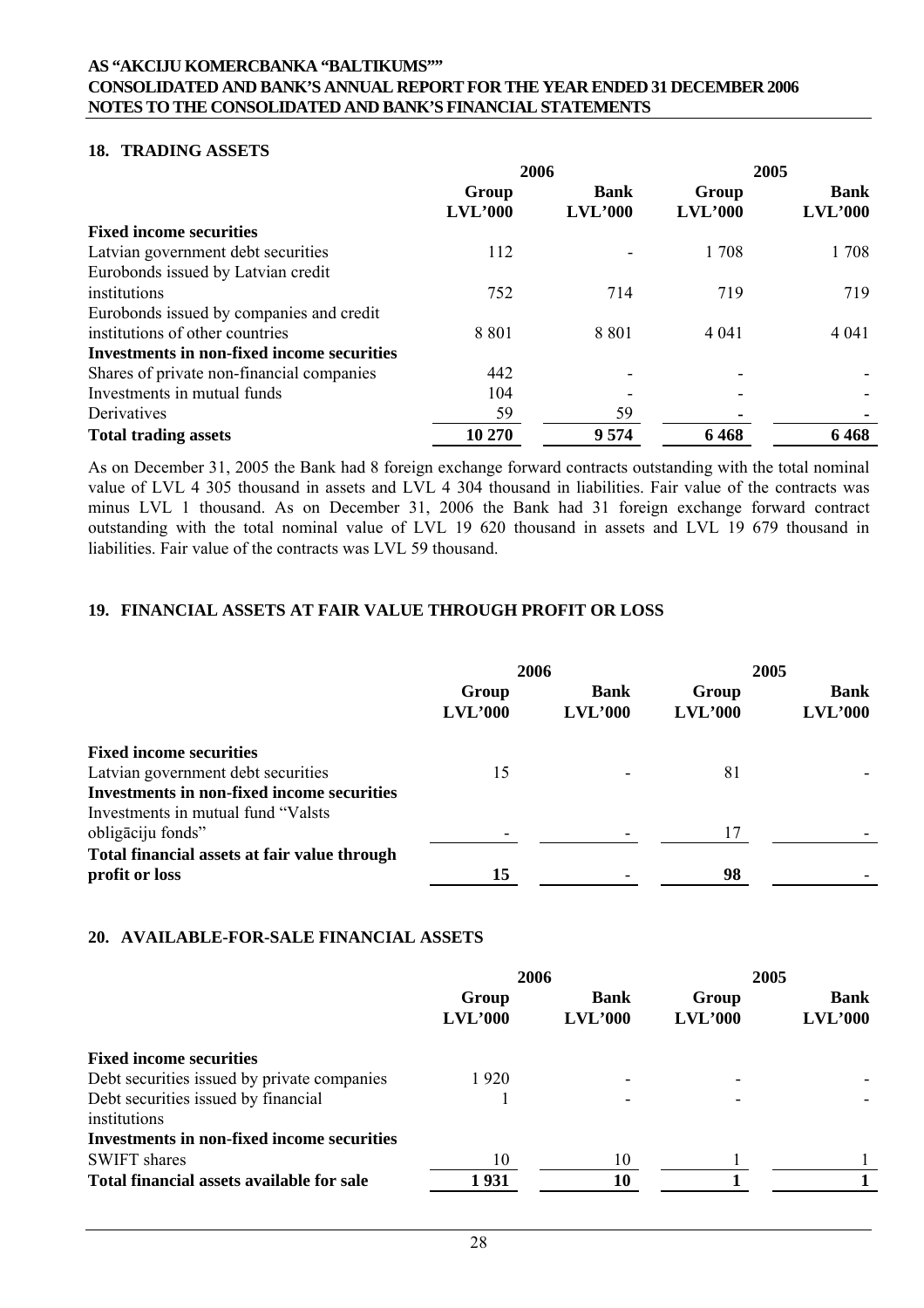# **21. LOANS AND RECEIVABLES**

| (a) Loans                      | 2006             |                        | 2005             |                        |
|--------------------------------|------------------|------------------------|------------------|------------------------|
|                                | Group<br>LVL'000 | <b>Bank</b><br>LVL'000 | Group<br>LVL'000 | <b>Bank</b><br>LVL'000 |
| Financial institutions         | 1 0 8 7          | 1 0 8 6                | 1859             | 1906                   |
| Private companies              | 14 721           | 14 185                 | 11 525           | 11 3 45                |
| Individuals                    | 1 0 8 2          | 1 0 3 2                | 673              | 648                    |
| <b>Total loans</b>             | 16890            | 16 303                 | 14 057           | 13899                  |
| Loan loss impairment (Note 14) | (27)             | (10)                   | (33)             | (13)                   |
| <b>Net loans</b>               | 16863            | 16 29 3                | 14 024           | 13886                  |

| (b) Analysis of loans by type | 2006<br><b>Bank</b><br><b>LVL'000</b> | 2005<br><b>Bank</b><br>LVL'000         |
|-------------------------------|---------------------------------------|----------------------------------------|
| Loan portfolio                |                                       |                                        |
| Commercial loans              | 7911                                  | 6486                                   |
| Industrial loans              | 4 5 0 2                               | 3 4 1 7                                |
| Payment cards loans           | 36                                    | 57                                     |
| Mortgage loans                | 934                                   | 526                                    |
| Other loans                   | 439                                   | 59                                     |
| Accrued interest              | 153                                   | 89                                     |
| <b>Total Loan portfolio</b>   | 13 975                                | 10 634                                 |
| <b>Securities loans</b>       |                                       |                                        |
| Reverse repo                  | 485                                   | 2 3 0 7                                |
| Other loans (buy/sellback)    | 1841                                  | 957                                    |
| Accrued interest              | 2                                     |                                        |
| <b>Total securities loans</b> | 2 3 2 8                               | 3 2 6 5                                |
| <b>Total loans</b>            | 16 303                                | 13899                                  |
| Impairment losses (Note 14)   | (10)                                  | (13)                                   |
| <b>Loans</b> net              | 16 29 3                               | 13886                                  |
| (c) Average loans balance:    | <b>Bank</b><br>Loan portfolio         | <b>Bank</b><br><b>Securities loans</b> |
|                               | LVL'000<br>9 0 2 1                    | LVL'000                                |
| I quarter 2005                |                                       | 2 5 8 8                                |
| II quarter 2005               | 10 016                                | 4 4 8 3                                |
| III quarter 2005              | 9 4 2 9                               | 4 9 9 6                                |
| IV quarter 2005               | 11 247                                | 4 1 6 3                                |
| I quarter 2006                | 10 665                                | 3789                                   |
| II quarter 2006               | 15 020                                | 2 7 4 7                                |
| III quarter 2006              | 12 309                                | 2 0 7 0                                |

IV quarter 2006 15 174 2 425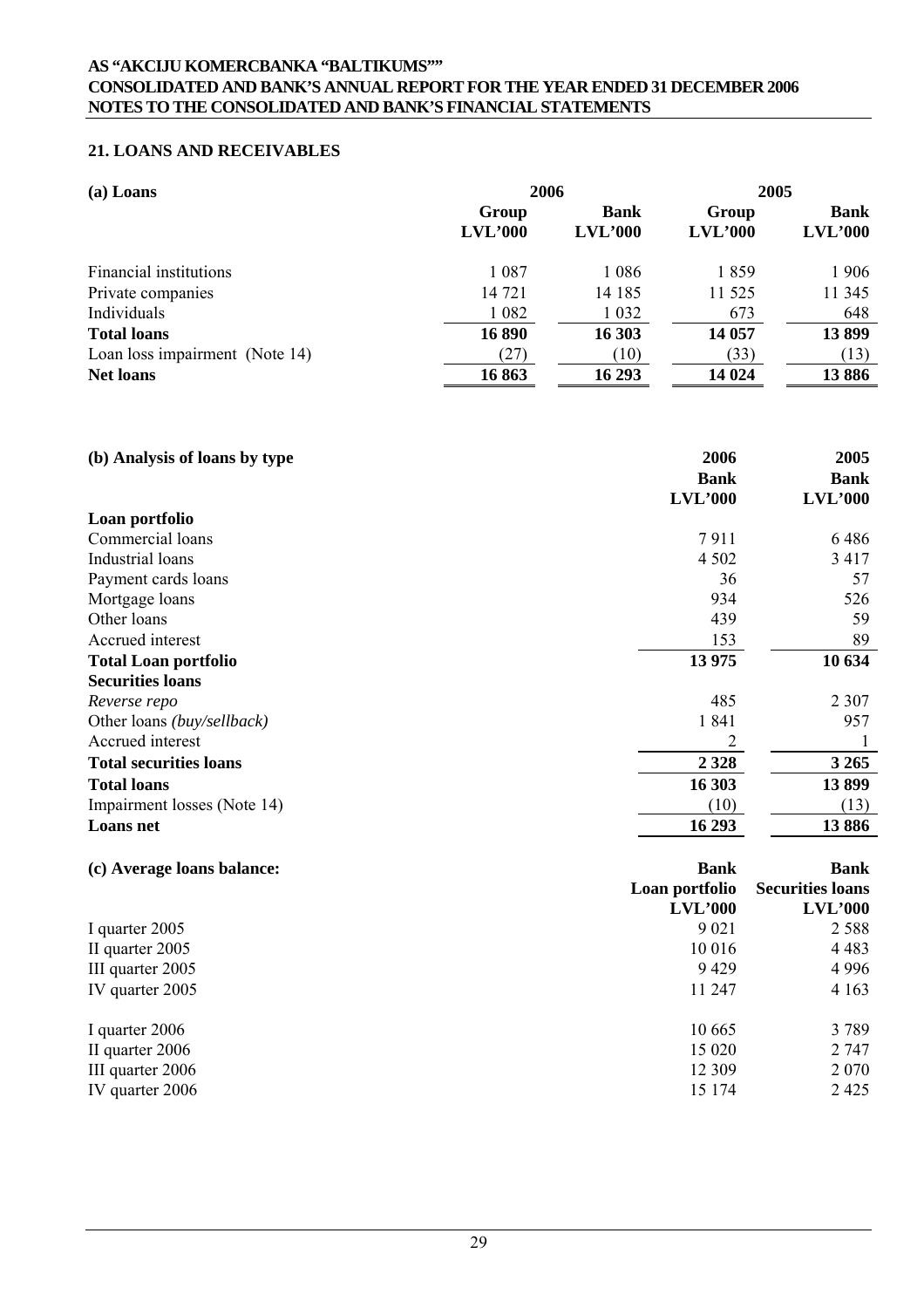#### **(d) Geographical segmentation of the loans**

|                                           | 2006        | 2005<br><b>Bank</b> |  |
|-------------------------------------------|-------------|---------------------|--|
|                                           | <b>Bank</b> |                     |  |
|                                           | LVL'000     | LVL'000             |  |
| Loans to residents of Latvia              | 4 74 6      | 5 8 9 1             |  |
| Loans to residents of OECD countries      | 5 7 5 3     | 5 0 0 2             |  |
| Loans to residents of the other countries | 5 6 4 9     | 2916                |  |
| Accrued interest                          | 155         | 90                  |  |
| <b>Total loans</b>                        | 16 303      | 13899               |  |
| Impairment assets (Note 14)               | (10)        | (13)                |  |
| <b>Loans</b> net                          | 16 293      | 13886               |  |

Loans amounting to LVL 2 566 thousand were pledged as a collateral for an interbank loan. The average interest rate on the loan portfolio was  $10.13\%$  in  $2006(2005 - 9.73\%)$ . The average interest rate on securities loans was 5.44% in 2006 (2005 – 3.01%).

As at 31 December 2006 the Bank had none and at 31 December 2005 the Bank had one group of related borrowers, whose loan balances exceeded 10% of loans to customers. The gross value of these loans as of 31 December 2005 was LVL 2 991. The major part of these loans (82% in 2005) were classified as risk-free loans collateralized by Latvian Government bonds.

# **22. HELD-TO-MATURITY FINANCIAL INVESTMENTS**

|                                                        | 2006             |                        | 2005             |                        |
|--------------------------------------------------------|------------------|------------------------|------------------|------------------------|
|                                                        | Group<br>LVL'000 | <b>Bank</b><br>LVL'000 | Group<br>LVL'000 | <b>Bank</b><br>LVL'000 |
| Term deposits due from registred in Latvia             |                  |                        |                  |                        |
| credit institutions                                    | 43               | 43                     | 2 0 0 0          | 2 0 0 0                |
| <b>Total held-to-maturity financial</b><br>investments | 43               | 43                     | <b>2000</b>      | <b>2000</b>            |

# **23. INVESTMENTS IN SUBSIDIARIES**

In 2003 the Bank acquired 100% of the share capital in IPAS "Baltikums Asset Management" and SIA "Baltikums Līzings". In 2005 the Bank acquired 99.24% of the share capital in AS "Pirmais atklātais pensiju fonds". In 2006 The Bank's subsidiary, IPAS "Baltikums Asset Management", acquired 93.46 % of the share capital in AAS "Baltikums Dzīvība" and the Bank acquired 100% of the share capital in "Nord Real Estate".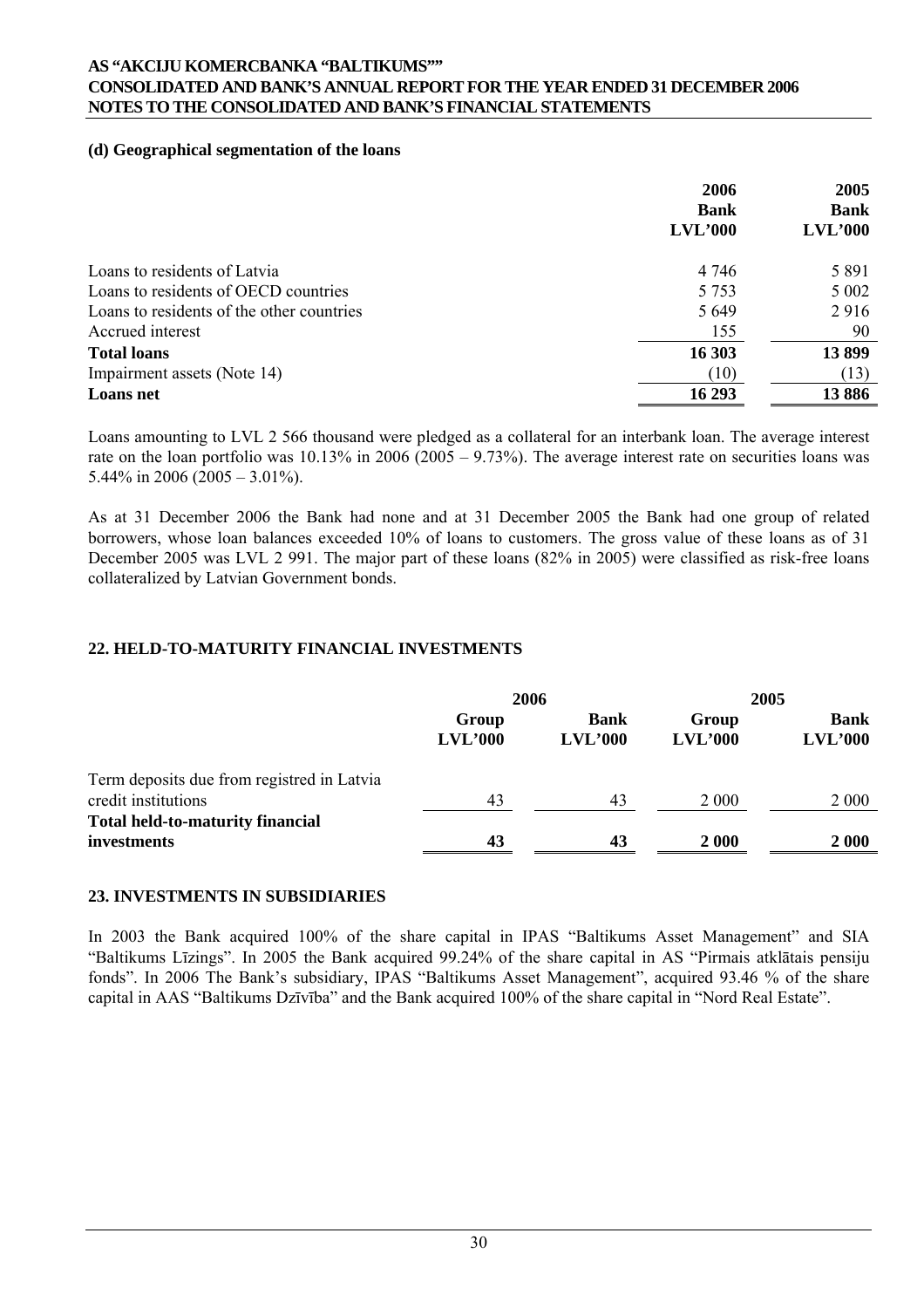The cost to the Bank and the share in equity acquired is reflected in the table below:

| Company                              | <b>Share in</b><br>equity | 2006<br>Cost<br>LVL'000 | 2005<br>Cost<br>LVL'000 |
|--------------------------------------|---------------------------|-------------------------|-------------------------|
| SIA "Baltikums Līzings"              | 100.00 %                  | 345                     | 345                     |
| IPAS "Baltikums Asset Management"    | 100.00 %                  | 4 0 1 6                 | 154                     |
| AS "Pirmais atklātais pensiju fonds" | 99.24 %                   | 31                      | 31                      |
| SIA "Nord Real Estate"               | 100.00%                   | 206                     |                         |
|                                      |                           | 4598                    | 530                     |

The core operations of SIA "Baltikums Līzings" are financial leasing and lending. At the end of the reporting year the leasing portfolio balance of "SIA Baltikums Līzings" in comparison to the total assets of the Group was immaterial. For the year ended 31 December 2006 the profit of SIA Baltikums Līzings was LVL 1 thousand (for 2005: profits of LVL 10 thousand). On 31 December 2006 the equity and reserves of SIA "Baltikums Līzings" were LVL 336 thousand (LVL 334 thousand on 31 December 2005).

In 2006 the investment company "Baltikums Asset Management" managed three funds ("Baltic Index fonds", "Valsts obligāciju fonds" and "Internacionālo akciju fondu fonds"), two state funded pension plans as well as the assets of AS "Pirmais atklātais pensiju fonds". Total assets under management amounted to LVL 4.41 million (LVL 7.57 million in 2005). For the year ending 31 December 2006 net profit of IPAS "Baltikums Asset Management" was nil (for 2005: a profit of LVL 5 thousand). On 31 December 2006 the equity and reserves of IPAS "Baltikums Asset Management" were LVL 4 014 thousand (LVL 156 thousand on 31 December 2005).

In 2006 AS "Pirmais atklātais pensiju fonds" had established and managed three private pension plans. On 31 December 2006 net assets of the three plans amounted to LVL 134 thousand (LVL 150 thousand on 31 December 2005).

SIA "Nord Real Estate" balance sheet at the moment of the acquisition (September 2006) was as follows:

| <b>Balance sheet</b>                    | LVL'000 |
|-----------------------------------------|---------|
| Long-term investments                   | 565     |
| Loans to customers and debtors          |         |
| Current assets                          | 5       |
| cash                                    | 4       |
| Long-term liabilities                   | (382)   |
| Current liabilities                     | (21)    |
| Net assets aquired                      | 174     |
| Goodwill                                | 32      |
| Total consideration                     | 206     |
| Satisfied by cash                       | 206     |
| Net cash outflow arising on acquisition |         |
| Cost of acquisition                     | 206     |
| Cash acquired                           | 4       |
|                                         | 202     |

The management of the Group assessed that there were no differences among preacquisition carrying amounts, fair values and recognized values on acquisition for net assets of the acquired subsidiary at the date of acquisition.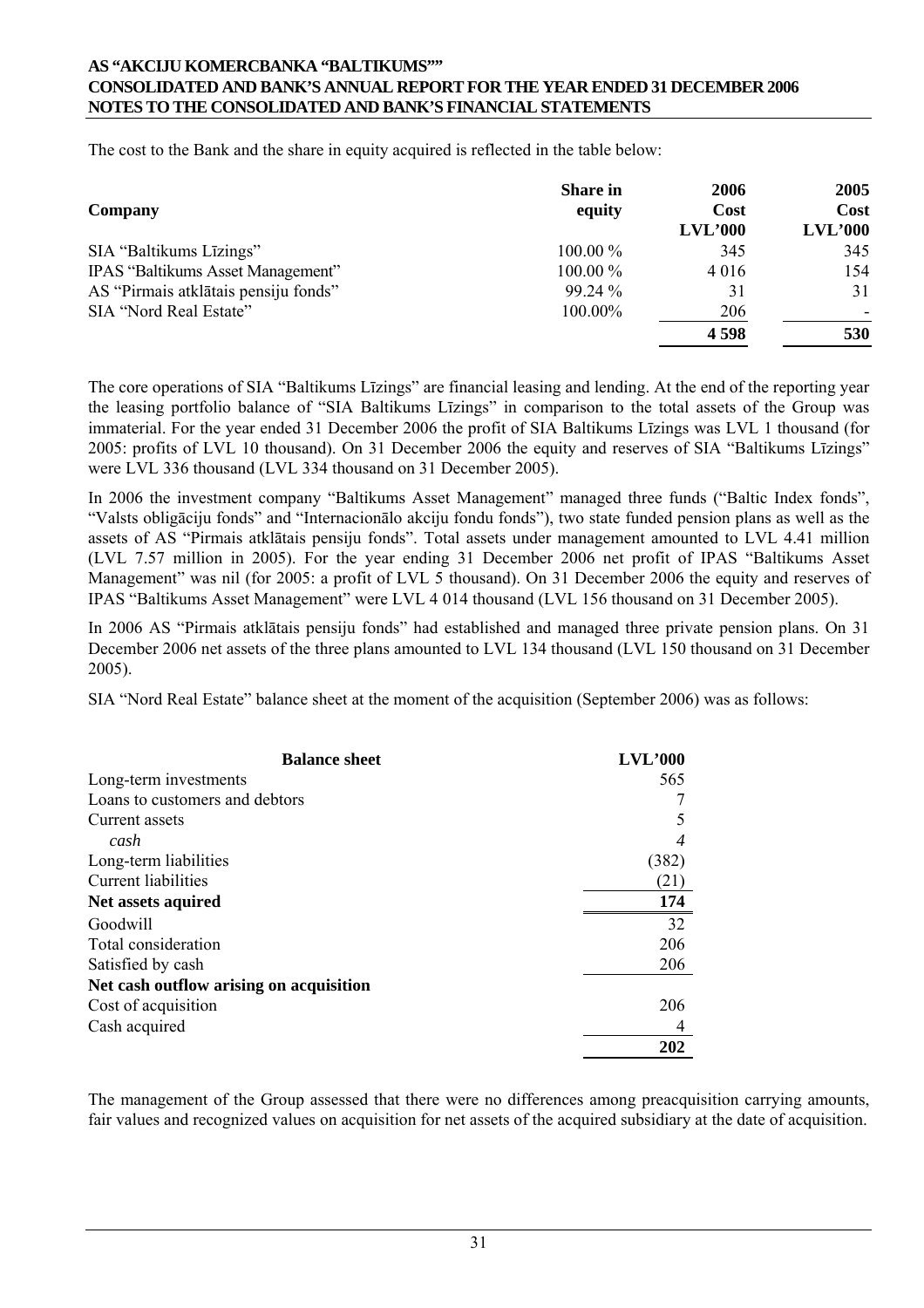# **Acquisition of a Life Insurance Subsidiary**

On July 14, 2006 IPAS "Baltikums Asset Management acquired 51% of AAS "Baltikums Dzīvība" share capital for LVL 1 284 thousand. On August 25, 2006 IPAS "Baltikums Asset Management increased its shareholding in AAS "Baltikums Dzīvība" to 93%, as the total investment reached LVL 2 353 thousand.

The amounts that were recognised as assets, liabilities and contingent liabilities of AAS "Baltikums Dzīvība" on the date of the acquisition were as follows:

| <b>Balance sheet</b>                          | 30.06.2006<br>LVL'000 |
|-----------------------------------------------|-----------------------|
| <b>Assets</b>                                 |                       |
| Cash and amounts due from credit institutions | 109                   |
| Fixed income securities                       | 2 0 6 1               |
| Investments in non-fixed income securities    | 521                   |
| Loans and receivables                         | 45                    |
| Held-to-maturity financial assets             | 115                   |
| Property, Plant and Equipment                 | 5                     |
| Investment property                           | 335                   |
| <b>Technical reserves</b>                     | (765)                 |
| Long-term liabilities                         | (14)                  |
| <b>Current liabilities</b>                    | (23)                  |
| Minority interest                             | (156)                 |
| <b>Assets total</b>                           | 2 2 3 3               |
| Goodwill                                      | 120                   |
| Total consideration                           | 2 3 5 3               |
| Satisfied by cash                             | 2 3 5 3               |
| Net cash outflow arising on acquisition       |                       |
| Cost of acquisition                           | 2 3 5 3               |
| Cash and cash equivalents                     | 224                   |
|                                               | 2 1 2 9               |

The management of the Group assessed that there were no differences among preacquisition carrying amounts, fair values and recognized values on acquisition for net assets of the acquired subsidiary at the date of acquisition.

After-tax profit of AAS "Baltikums Dzīvība" from the date of the acquisition for the reporting year ended on December 31, 2006 was LVL 270 thousand.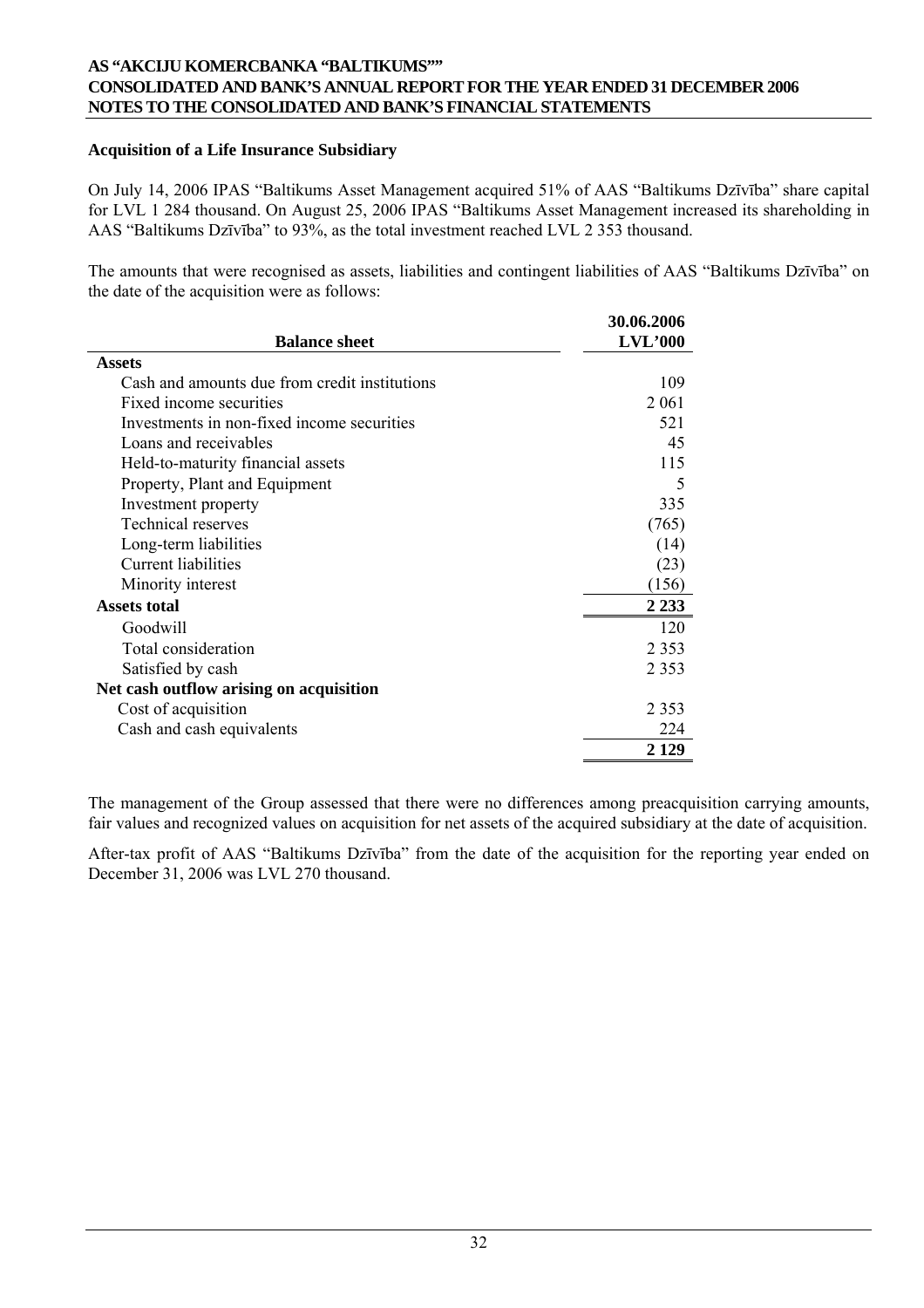# **24. INTANGIBLE ASSETS**

.

|                                                               | Group<br>LVL'000 | <b>Bank</b><br>LVL'000 |
|---------------------------------------------------------------|------------------|------------------------|
| Historical cost                                               |                  |                        |
| As of 31 December 2004                                        | 142              | 138                    |
| Additions                                                     | 23               | 21                     |
| As of 31 December 2005                                        | 165              | 159                    |
| Additions                                                     | 52               | 52                     |
| Goodwill as a result of acquisition of subsidiaries (Note 23) | 152              |                        |
| As of 31 December 2006                                        | 369              | 211                    |
| Amortisation                                                  |                  |                        |
| As of 31 December 2004                                        | 62               | 61                     |
| Amortisation                                                  | 31               | 31                     |
| As of 31 December 2005                                        | 93               | 92                     |
| Amortisation                                                  | 39               | 37                     |
| As of 31 December 2006                                        | 132              | 129                    |
| Net book value                                                |                  |                        |
| As of 31 December 2004                                        | 80               | 77                     |
| As of 31 December 2005                                        | 72               | 67                     |
| As of 31 December 2006                                        | 237              | 82                     |

The amounts of goodwill in the table above are shown at their gross amounts and there are no accumulated impairment losses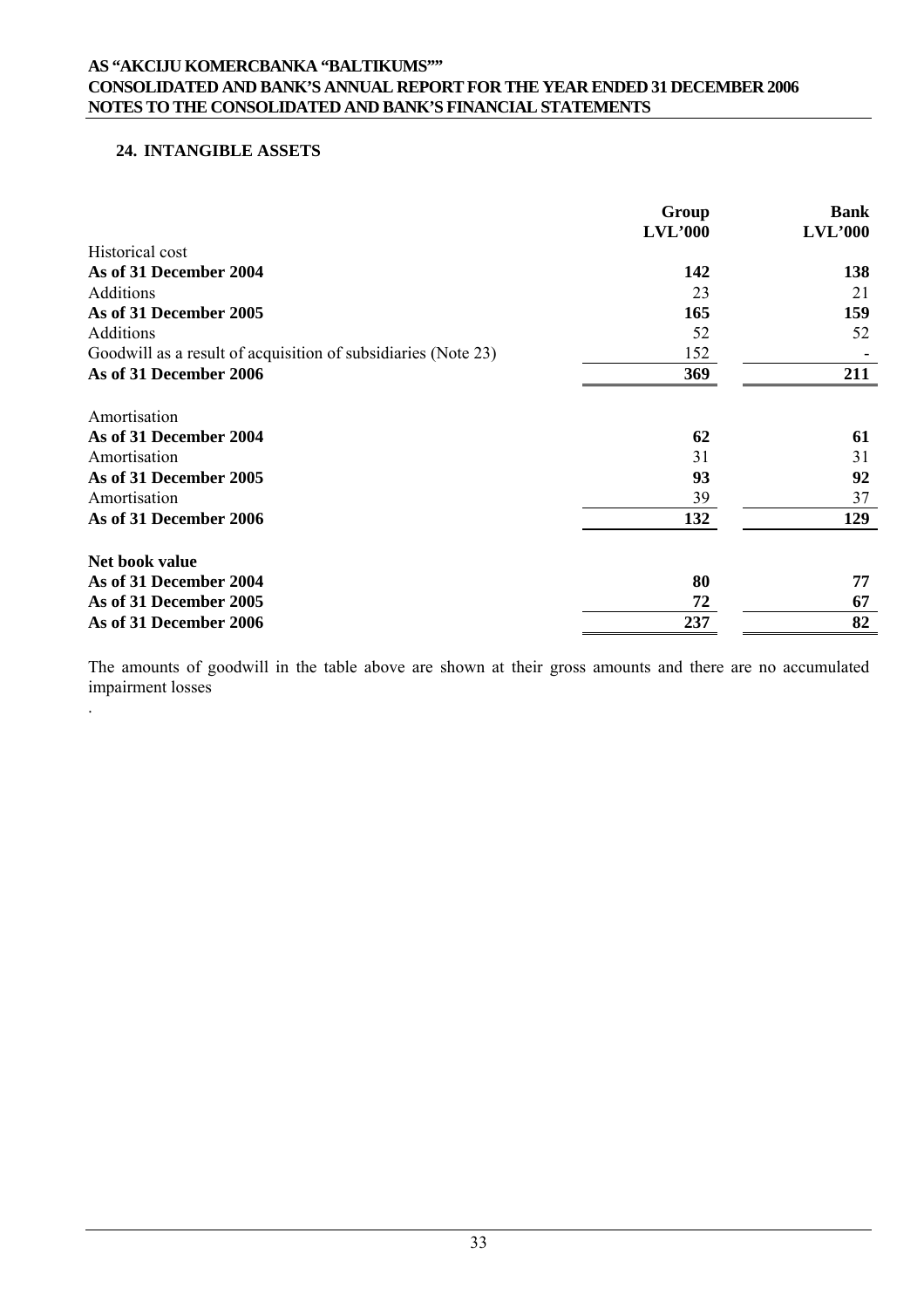# **25. PROPERTY, PLANT AND EQUIPMENT**

|                               |                  | <b>Vehicles</b><br><b>LVL'000</b> | Office equipment<br>LVL'000 |             | <b>Total</b><br><b>LVL'000</b> |             |
|-------------------------------|------------------|-----------------------------------|-----------------------------|-------------|--------------------------------|-------------|
|                               | Group            | <b>Bank</b>                       | Group                       | <b>Bank</b> | Group                          | <b>Bank</b> |
| <b>Historical cost</b>        |                  |                                   |                             |             |                                |             |
| As of 31 December 2004        | 9                | 9                                 | 249                         | 239         | 258                            | 248         |
| Additions                     |                  |                                   | 28                          | 24          | 28                             | 24          |
| Disposals                     |                  |                                   | (5)                         | (5)         | (5)                            | (5)         |
| As of 31 December 2005        | $\boldsymbol{9}$ | $\boldsymbol{9}$                  | 272                         | 258         | 281                            | 267         |
| <b>Additions</b>              | 30               | 30                                | 48                          | 44          | 78                             | 74          |
| Additions as a result of      |                  |                                   |                             |             |                                |             |
| acquisition of subsidiaries   |                  |                                   | 11                          |             | 11                             |             |
| Disposals                     |                  |                                   | (15)                        | (6)         | (15)                           | (6)         |
| As of 31 December 2006        | 39               | 39                                | 316                         | 296         | 355                            | 335         |
| <b>Depreciation</b>           |                  |                                   |                             |             |                                |             |
| As of 31 December 2004        | 5                | 5                                 | 151                         | 148         | 156                            | 153         |
| Depreciation                  | $\overline{2}$   | $\overline{2}$                    | 63                          | 59          | 65                             | 61          |
| Disposals                     |                  |                                   | (5)                         | (5)         | (5)                            | (5)         |
| As of 31 December 2005        | 7                | 7                                 | 209                         | 202         | 216                            | 209         |
| Depreciation charge for       |                  |                                   |                             |             |                                |             |
| the year                      | $\overline{2}$   | $\overline{2}$                    | 35                          | 33          | 37                             | 35          |
| Accumulated depreciation      |                  |                                   |                             |             |                                |             |
| as a result of acquisition of |                  |                                   |                             |             |                                |             |
| subsidiaries                  |                  |                                   | $\overline{4}$              |             | $\overline{4}$                 |             |
| Disposals                     |                  |                                   | (10)                        | (6)         | (10)                           | (6)         |
| As of 31 December 2006        | 9                | 9                                 | 238                         | 229         | 247                            | 238         |
| Net book value                |                  |                                   |                             |             |                                |             |
| As of 31 December 2004        | 4                | 4                                 | 98                          | 91          | 102                            | 95          |
| As of 31 December 2005        | $\overline{2}$   | $\overline{2}$                    | 63                          | 56          | 65                             | 58          |
| As of 31 December 2006        | 30               | 30                                | 78                          | 67          | 108                            | 97          |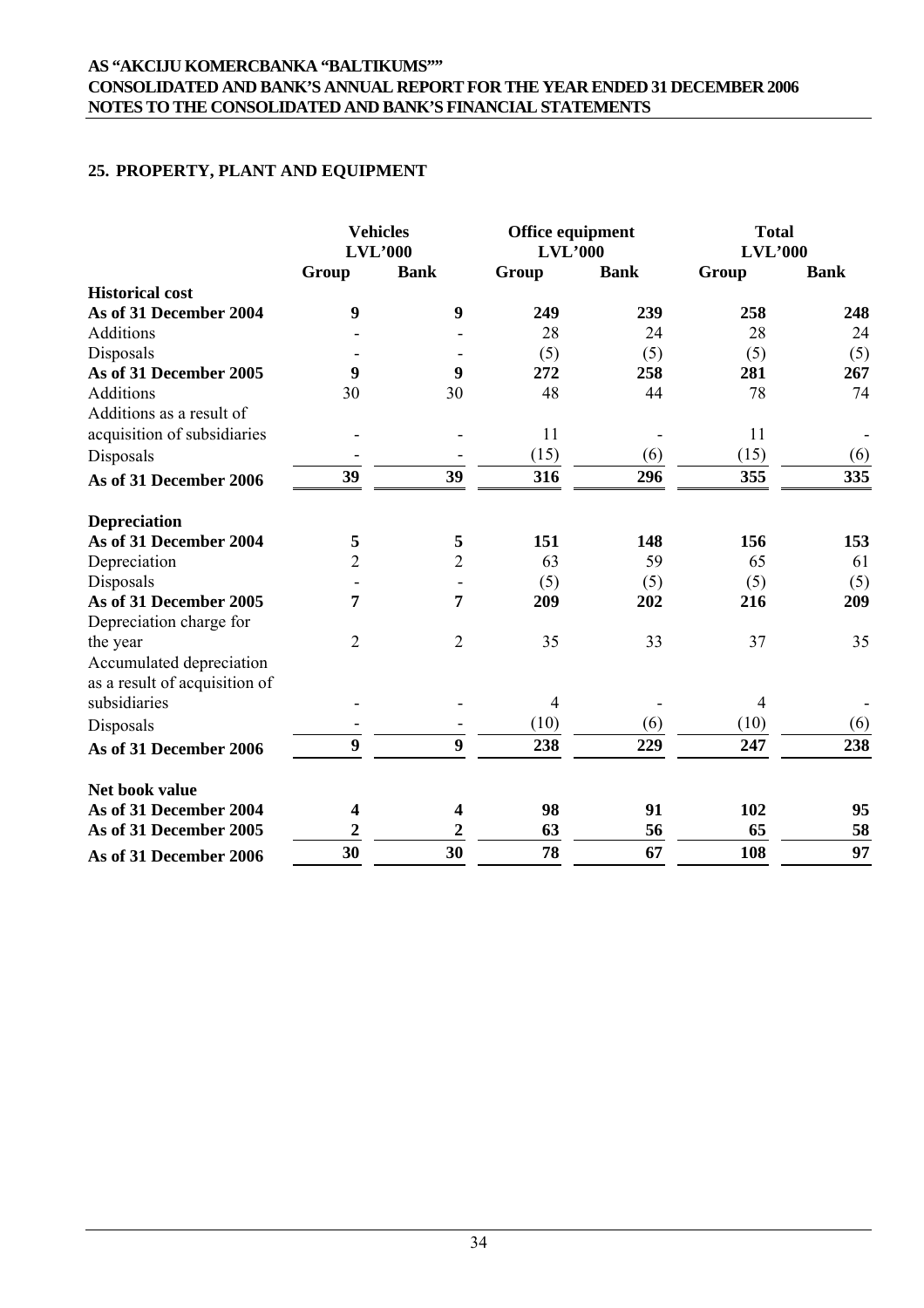# **26. INVESTMENT PROPERTY**

The investment property of the Group consists of the following property items:

|                                     | 2006             |                        | 2005             |                        |
|-------------------------------------|------------------|------------------------|------------------|------------------------|
|                                     | Group<br>LVL'000 | <b>Bank</b><br>LVL'000 | Group<br>LVL'000 | <b>Bank</b><br>LVL'000 |
| Land and building on Sporta street, |                  |                        |                  |                        |
| Riga                                | 562              |                        |                  |                        |
| 21 land plots in Latvia             | 549              |                        |                  |                        |
|                                     | 1 1 1 1          |                        |                  |                        |
|                                     | 2006             |                        | 2005             |                        |
|                                     | Group<br>LVL'000 | <b>Bank</b><br>LVL'000 | Group<br>LVL'000 | <b>Bank</b><br>LVL'000 |
| As of 31 December 2005              |                  |                        |                  |                        |
| Aquisition                          | 873              |                        |                  |                        |
| Revaluation                         | 238              |                        |                  |                        |
| As of 31 December 2006              | 1 1 1 1          |                        |                  |                        |

Fair value of the investment property as on December 31, 2006 was determined based on the appraisal by an independent appraiser.

# **27. OTHER ASSETS**

|                                              | 2006             |                        |                  | 2005                   |  |
|----------------------------------------------|------------------|------------------------|------------------|------------------------|--|
|                                              | Group<br>LVL'000 | <b>Bank</b><br>LVL'000 | Group<br>LVL'000 | <b>Bank</b><br>LVL'000 |  |
| Security deposit for Mastercard              | 88               | 88                     | 93               | 93                     |  |
| Mastercard receivable                        |                  |                        |                  |                        |  |
| Cash with brokers for securities settlements | 123              | 123                    | 18               | 18                     |  |
| Unrealized gain from SPOT transactions       |                  |                        | 130              | 130                    |  |
| Taxes receivable                             | 49               | 49                     |                  | 2                      |  |
| Other debtors                                | 117              | 102                    | 39               | 18                     |  |
|                                              | 377              | 362                    | 283              | 262                    |  |
| Impairment loss (Note 14)                    | (1)              |                        |                  |                        |  |
|                                              | 376              | 362                    | 282              | 262                    |  |

# **28. BALANCES DUE TO CREDIT INSTITUTIONS ON DEMAND**

|                                          | 2006             |                        | 2005             |                 |
|------------------------------------------|------------------|------------------------|------------------|-----------------|
|                                          | Group<br>LVL'000 | <b>Bank</b><br>LVL'000 | Group<br>LVL'000 | Bank<br>LVL'000 |
| Credit institutions registered in Latvia | 6 1 4 9          | 6 1 4 9                | 090              | .090            |
|                                          | 6 1 4 9          | 6 1 4 9                | 1 090            | 1 090           |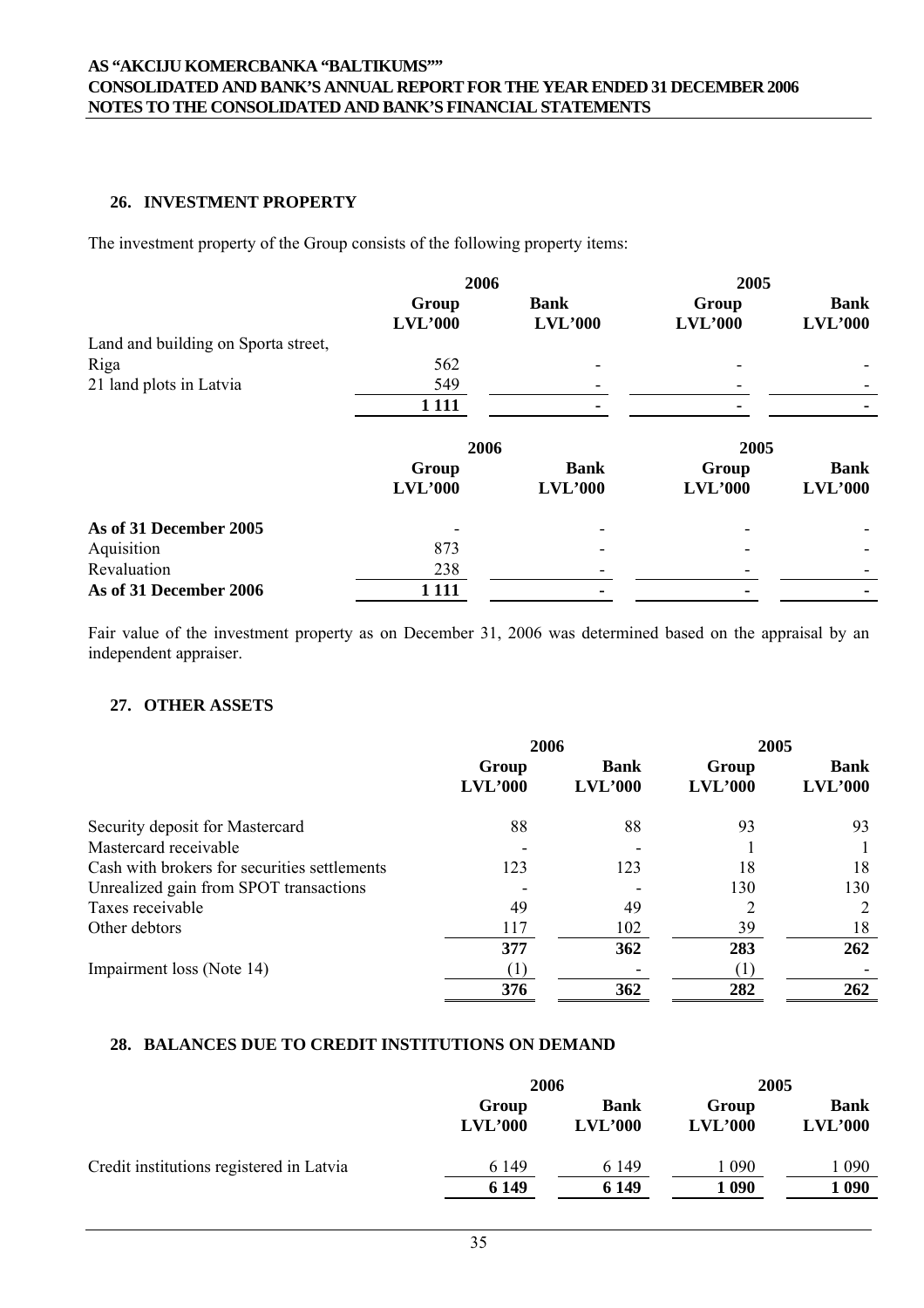The average interest rate on amounts due to credit institutions registered in Latvia in 2006 was 4.31% (2.50% in 2005), excluding long - term credit line from AS "SEB Latvijas Unibanka".

As at 31 December 2006 amounts due to credit institutions included LVL 3 514 thousand were attracted against the collateral of the Bank assets.

As at 31 December 2006 and 2005 the Bank had amounts due to 3 and 4 banks and financial institutions respectively, which exceeded 10% of total due to credit institutions. The gross value of these balances as at 31 December 2006 and 2005 was LVL 6 683 thousand and LVL 10 062 thousand respectively.

#### **29. FINANCIAL LIABILITIES CARRIED AT AMORTISED COST: CREDIT INSTITUTIONS**

|                                          | 2006             |                        | 2005             |                        |
|------------------------------------------|------------------|------------------------|------------------|------------------------|
|                                          | Group<br>LVL'000 | <b>Bank</b><br>LVL'000 | Group<br>LVL'000 | <b>Bank</b><br>LVL'000 |
| Credit institutions registered in Latvia | 2 1 5 1          | 1 770                  | 9994             | 9 9 9 4                |
|                                          | 2 1 5 1          | 1770                   | 9994             | 9994                   |

Liabilities to credit institutions as on December 31, 2006 included a long-term loan in the amount of LVL 1 770 thousand with Libor + 1.25% interest rate (on December 31, 2005 – LVL 2 307 thousand, the same interest rate).

On December 31, 2006 liabilities to credit institutions in the amount of LVL 1 770 were secured with the pledge of the Bank's assets.

# **30. FINANCIAL LIABILITIES CARRIED AT AMORTISED COST: CUSTOMERS DEPOSITS**

|                                | 2006             |                        | 2005             |                        |
|--------------------------------|------------------|------------------------|------------------|------------------------|
|                                | Group<br>LVL'000 | <b>Bank</b><br>LVL'000 | Group<br>LVL'000 | <b>Bank</b><br>LVL'000 |
| <b>Current accounts:</b>       |                  |                        |                  |                        |
| Private financial institutions | 1616             | 3 2 1 2                | 679              | 856                    |
| Private enterprises            | 29 7 78          | 29 7 78                | 17 904           | 17 904                 |
| Private persons                | 789              | 789                    | 440              | 440                    |
|                                | 32 183           | 33 779                 | 19 023           | 19 200                 |
| <b>Term deposits:</b>          |                  |                        |                  |                        |
| Private financial institutions | 370              | 397                    | 573              | 670                    |
| Private enterprises            | 4610             | 4610                   | 231              | 231                    |
| Private persons                | 741              | 741                    | 591              | 591                    |
|                                | 5721             | 5748                   | 1 3 9 5          | 1492                   |
| <b>Deposits total</b>          | 37 904           | 39 527                 | 20 418           | 20 692                 |

The average term deposits rate was 3.73% in 2006 (3.42% in 2005). The average demand deposits rate was 1.10% in 2006 (1.08% in 2005).

On December 31, 2006 the Bank did not have any customers/customer groups with deposits exceeding 10% of the total customer deposits. On December 31, 2006 there were 2 such customers/customer groups with total balances of LVL 4 644 thousand.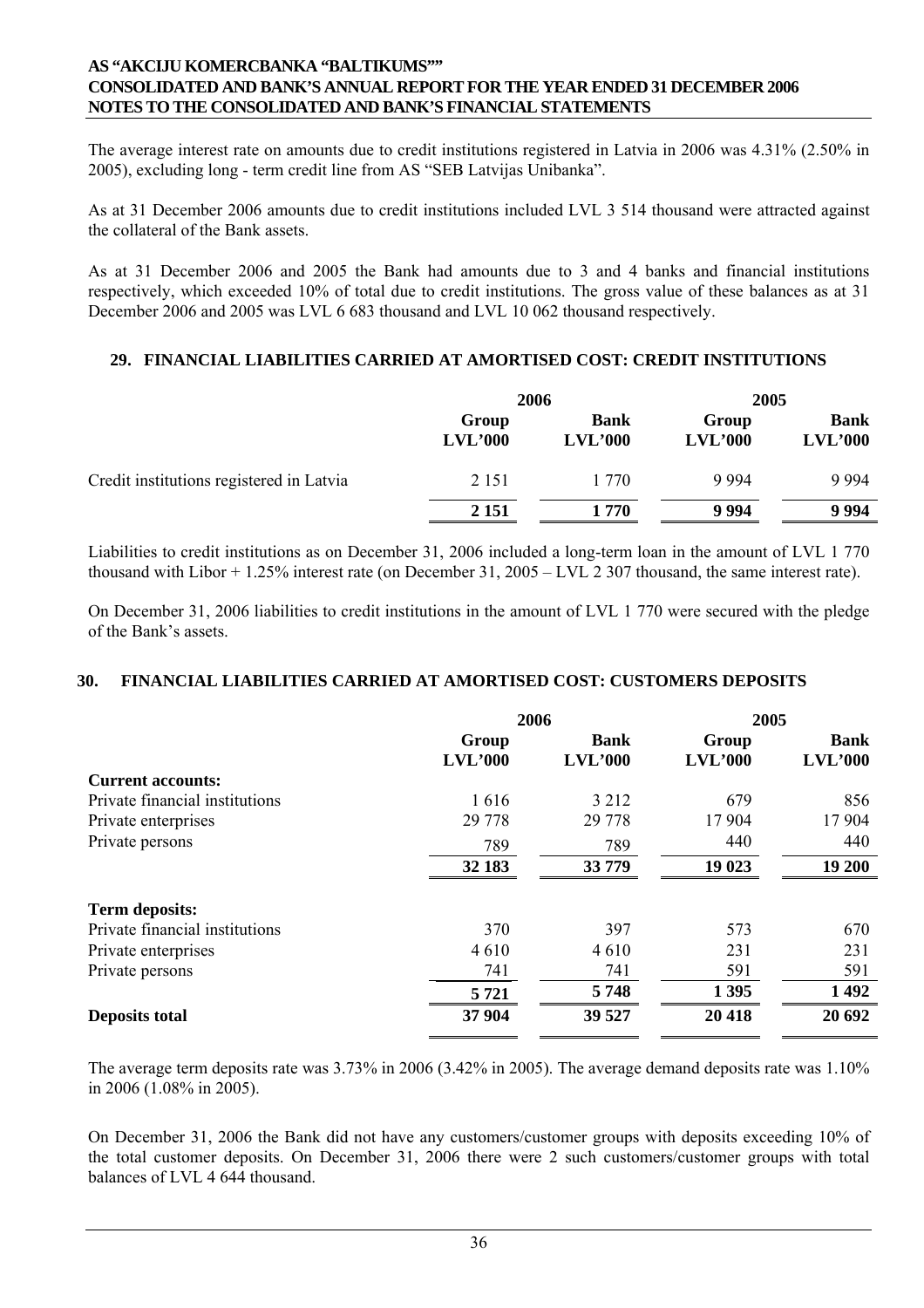# **31. FINANCIAL LIABILITIES VALUED AT AMORTISED COST: NOTES PAYABLE**

On December 29, 2006 the Bank repaid its first bonds issue in the amount of EUR 3 856 thousand (LVL 2 710 thousand). The issue was carried out in 2004 and had a floating interest rate of 6 month Euribor + 3.5%.

In April, 2006 the Bank carried out the second issue of bonds. The maturity date of the bonds is April 20, 2009, size of the issue is EUR 5 000 thousand (LVL 3 514 thousand), and coupon rate is 6.785%.

In February, 2007 the Bank carried out the third issue of bonds with maturity date on February 2, 2010, size of the issue EUR 10 000 thousand (LVL 7 028 thousand), and floating coupon rate of 3 month Euribor  $+ 3.0\%$ .

|                                                           | 2006             |                        | 2005             |                        |
|-----------------------------------------------------------|------------------|------------------------|------------------|------------------------|
|                                                           | Group<br>LVL'000 | <b>Bank</b><br>LVL'000 | Group<br>LVL'000 | <b>Bank</b><br>LVL'000 |
| Notes payable<br>Non-amortised commission for the sale of | 3 5 4 7          | 3 5 6 1                | 2 7 1 0          | 2 7 1 0                |
| the issue                                                 | (34)             | (34)                   | (22)             | (22)                   |
|                                                           | 3513             | 3 5 27                 | 2688             | 2688                   |

# **32. PREPAYMENTS AND ACCRUED INCOME**

|                        |                  | 2006                   |                  | 2005                   |  |
|------------------------|------------------|------------------------|------------------|------------------------|--|
|                        | Group<br>LVL'000 | <b>Bank</b><br>LVL'000 | Group<br>LVL'000 | <b>Bank</b><br>LVL'000 |  |
| Prepaid income         |                  |                        |                  | 8                      |  |
| Other accrued expenses | 120              | 116                    | 18               | 18                     |  |
|                        | 127              | 123                    | 26               | 26                     |  |

#### **33. PROVISIONS**

Provisions consist of provisions for unused vacations of employees.

|                        | 2006             |                        | 2005             |                        |
|------------------------|------------------|------------------------|------------------|------------------------|
|                        | Group<br>LVL'000 | <b>Bank</b><br>LVL'000 | Group<br>LVL'000 | <b>Bank</b><br>LVL'000 |
| As of 31 December 2005 |                  | Q                      |                  | Q                      |
| Increase in provisions | 14               |                        | -                |                        |
| As of 31 December 2006 | 23               | 14                     |                  | Q                      |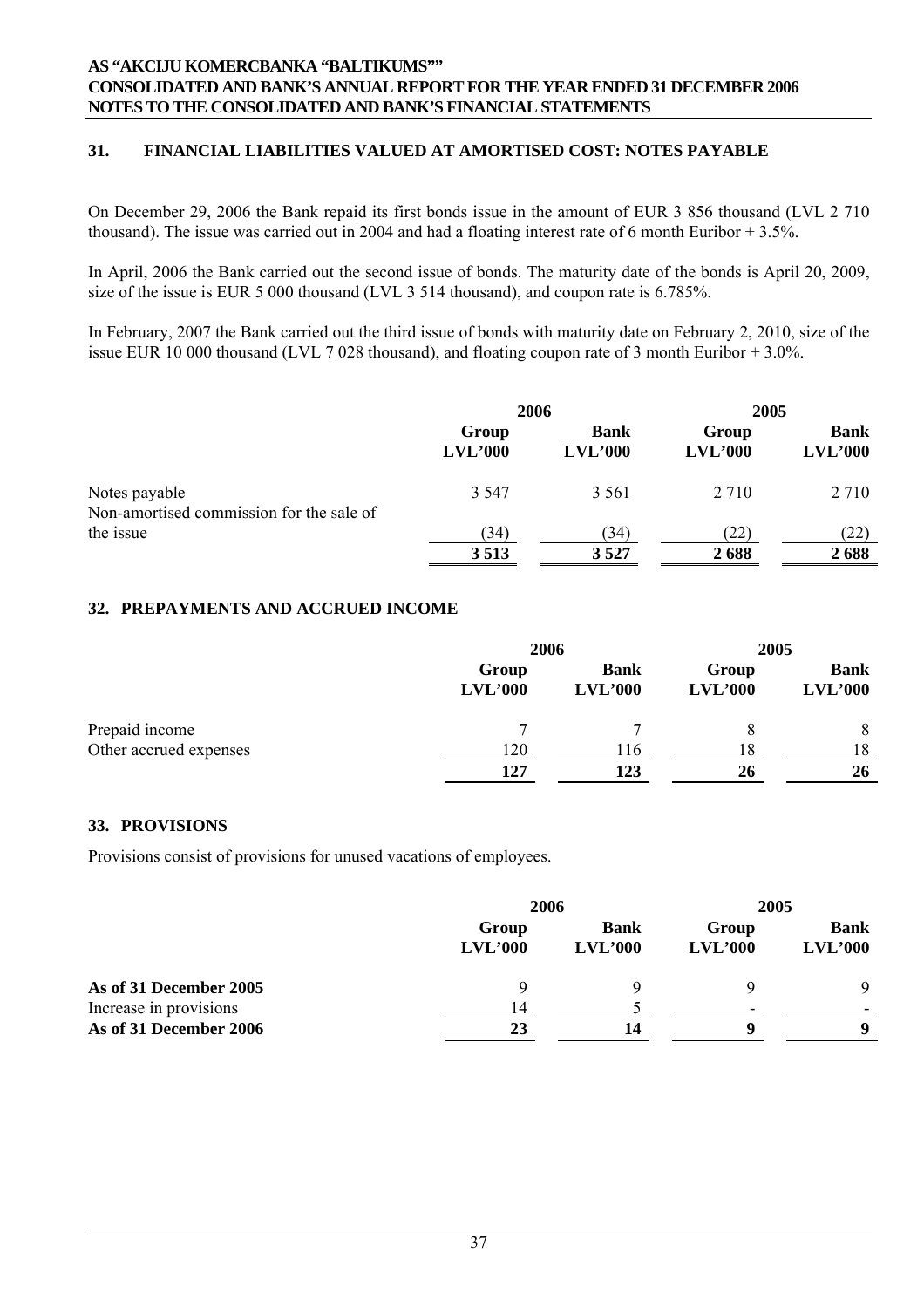# **34. TAX LIABILITIES**

|                                        | 2006             |                        |                  | 2005                   |  |
|----------------------------------------|------------------|------------------------|------------------|------------------------|--|
|                                        | Group            | <b>Bank</b>            | Group            | <b>Bank</b>            |  |
|                                        | LVL'000          | LVL'000                | LVL'000          | LVL'000                |  |
| Prepayments                            | (95)             | (94)                   | (59)             | (59)                   |  |
| Corporate income tax                   | 222              | 221                    | 88               | 88                     |  |
|                                        | 127              | 127                    | 29               | 29                     |  |
|                                        | 2006             |                        | 2005             |                        |  |
|                                        | Group<br>LVL'000 | <b>Bank</b><br>LVL'000 | Group<br>LVL'000 | <b>Bank</b><br>LVL'000 |  |
| Tax liabilities as of 31 December 2005 | 29               | 29                     | 49               | 49                     |  |
| Corporate income tax paid              | (29)             | (29)                   | (49)             | (49)                   |  |
| Prepayments                            | (95)             | (94)                   | (59)             | (59)                   |  |
| Corporate income tax expense           | 222              | 221                    | 88               | 88                     |  |
| Tax liabilities as of 31 December 2006 | 127              | 127                    | 29               | 29                     |  |

# **35. OTHER LIABILITIES**

|                                        | 2006             |                        | 2005             |                        |
|----------------------------------------|------------------|------------------------|------------------|------------------------|
|                                        | Group<br>LVL'000 | <b>Bank</b><br>LVL'000 | Group<br>LVL'000 | <b>Bank</b><br>LVL'000 |
| Suspense liabilities                   | 101              | 101                    |                  |                        |
| Funds in transit                       | 27               | 27                     |                  |                        |
| Settlements related to credit cards    |                  |                        | h                | 6                      |
| Unrealised loss from spot transactions | 37               | 37                     |                  |                        |
| Other creditors                        |                  |                        | 22               | 12                     |
|                                        | 183              | 181                    | 28               | 18                     |

# **36. INSURANCE CONTRACTS**

The balance in the balance sheet is composed of:

|                                                  |                  | 31.12.2006<br><b>Reinsu-rance</b> |                       |
|--------------------------------------------------|------------------|-----------------------------------|-----------------------|
|                                                  | Gross<br>LVL'000 | LVL'000                           | <b>Net</b><br>LVL'000 |
| Life insurance reserves                          | 716              |                                   | 716                   |
| Unearned premium and unpredictable risk reserves | 13               |                                   | 12.                   |
| Non-life deferred insurance claim reserves       |                  |                                   |                       |
|                                                  | 732              |                                   | 731                   |

Liabilities to policyholders and reinsurance assets on the Group's balance sheet are related to the insurance company AAS "Baltikums Dzīvība".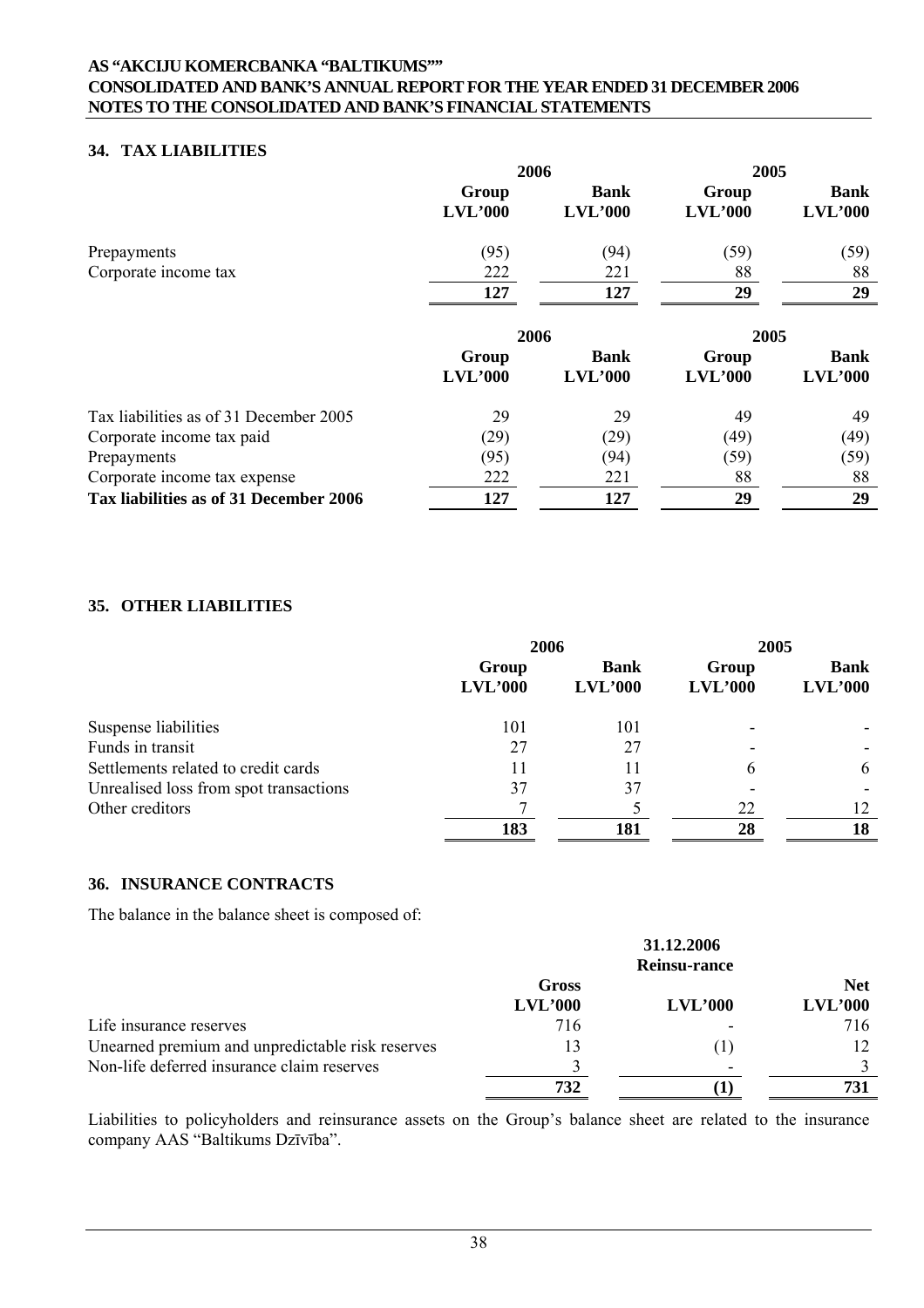In the following table changes in life insurance reserves for the period included in the profit and loss account are shown:

|                                        | 2006             |                               |                       |
|----------------------------------------|------------------|-------------------------------|-----------------------|
|                                        | Gross<br>LVL'000 | <b>Reinsurance</b><br>LVL'000 | <b>Net</b><br>LVL'000 |
| As on 31 December 2005                 | ٠                |                               |                       |
| Acquisition of AAS "Baltikums Dzīvība" | 729              |                               | 729                   |
| Net decrease during the period         | 13               |                               | (13)                  |
| As on 31 December 2006                 | 716              |                               | 716                   |

In the following table changes in unearned premium and unpredictable risk reserves are shown for the period included in the profit and loss account:

|                                        | 2006             |                               |                       |
|----------------------------------------|------------------|-------------------------------|-----------------------|
|                                        | Gross<br>LVL'000 | <b>Reinsurance</b><br>LVL'000 | <b>Net</b><br>LVL'000 |
| As on 31 December 2005                 | ۰                |                               |                       |
| Acquisition of AAS "Baltikums Dzīvība" | 35               | (5)                           | 30                    |
| Net increase for the period            | $22^{\circ}$     |                               | 18)                   |
| As of 31 December 2006                 |                  |                               | 12                    |

In the following table changes in unearned premium reserves are shown for the period included in the profit and loss account:

|                                        | 2006             |                        |                       |
|----------------------------------------|------------------|------------------------|-----------------------|
|                                        | Gross<br>LVL'000 | Reinsurance<br>LVL'000 | <b>Net</b><br>LVL'000 |
| As on 31 December 2005                 |                  |                        |                       |
| Acquisition of AAS "Baltikums Dzīvība" |                  |                        | 8                     |
| Net increase for the period            | (5)              |                        | (5)                   |
| As on 31 December 2006                 |                  | ٠                      |                       |

The calculated amount of liabilities to policyholders depends on the key assumptions made. Changes in the key assumptions may cause changes in the amount of liabilities and result in profit or loss that to be recognised in the profit and loss account.

Liabilities to policyholders are determined employing assumptions that are based on mortality tables, morbidity assumptions and discount rates applied.

Depending on the type of product, the Group uses mortality tables by the Latvian Central Statistics Bureau for 2000 and 1992, statistics by the Health Care Ministry of the Republic of Latvia and the Agency of Medical Technologies for 1992, as well as own mortality tables for years 1992 – 1994. For morbidity the Health Care Ministry's of the Republic of Latvia and the Agency's of Medical Technologies statistics for 1992 is used.

Liabilities to policyholders are calculated by employing discount rates consistent with the rules set by the Financial and Capital Market Commission, which specify that the discount rate shall not be greater than the lower of: 3%, or 60% of Latvian government long-term bond yield, or 66% of the life insurance company's investment yield in the prior accounting year. The discount rate applied mostly fluctuates due to changes in the government long-term bonds yield. Discount rate applied on December 31, 2006 was 2.6%.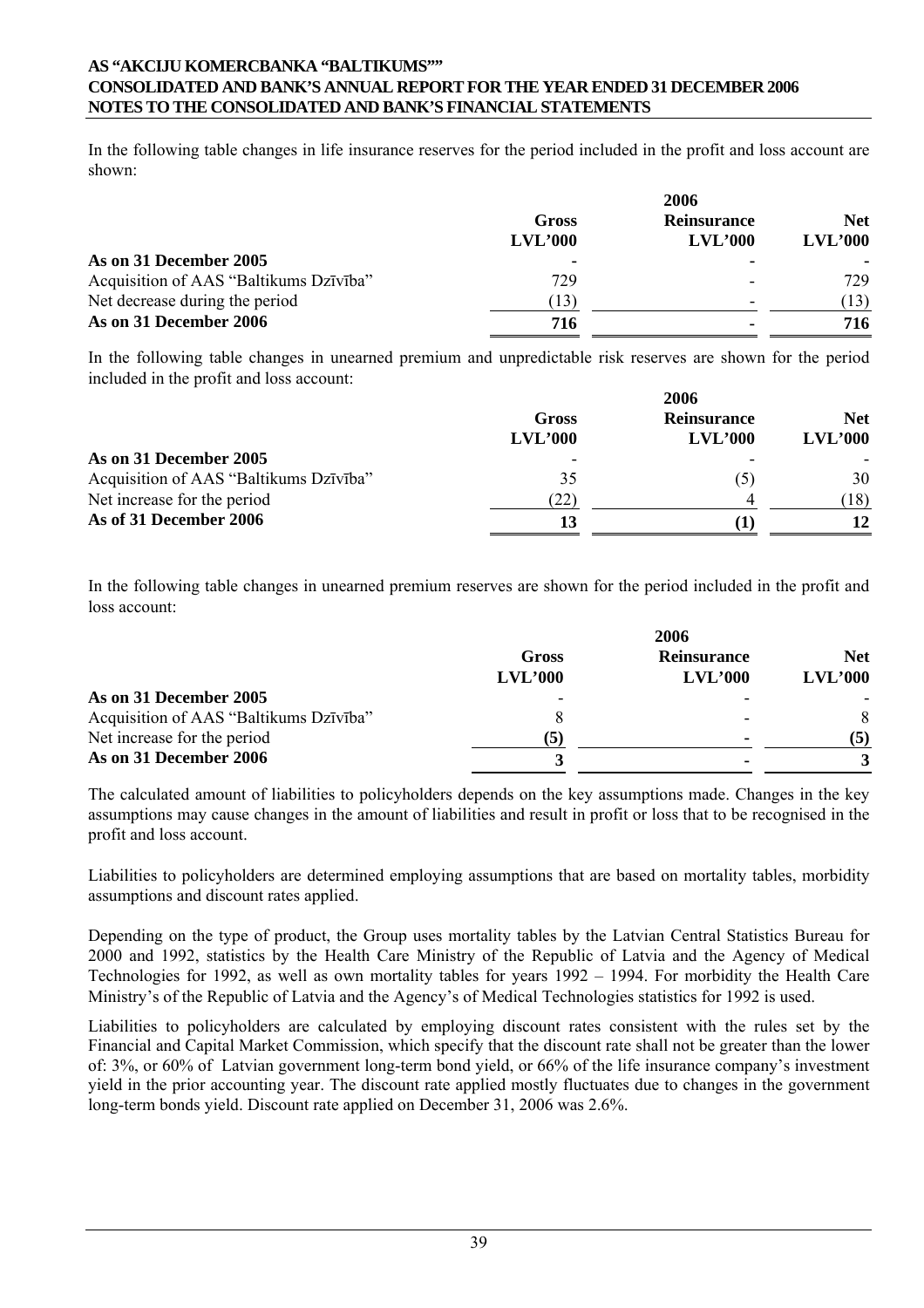# **37. SHARE AND RESERVE CAPITAL**

As of December 31, 2006 the authorized share capital comprised 7.45 millions ordinary shares (2005: 5.1 million). All these shares have a par value of LVL 1. All issued shares are fully paid. The holders of ordinary shares are entitled to receive dividends as declared from time to time and are entitled to one vote per share at shareholders meetings.

The only shareholder of the Bank is AS "Baltikums bankas grupa".

|                                    |           | 2006            |           | 2005       |  |
|------------------------------------|-----------|-----------------|-----------|------------|--|
|                                    | Quantity  | LVL<br>Ouantity |           | <b>LVL</b> |  |
| Paid up share capital              |           |                 |           |            |  |
| Ordinary shares with voting rights | 7 450 000 | 7 450 000       | 5 100 000 | 5 100 000  |  |
|                                    | 7 450 000 | 7 450 000       | 5 100 000 | 5 100 000  |  |

The reserve capital amounting to LVL 17 thousand represents a historically-established reserve accumulated from retained earnings in accordance with the legislation of the Republic of Latvia. The reserve capital is not subject to any restrictions and can be distributed to the shareholders upon the appropriate decision.

# **38. CASH AND CASH EQUIVALENTS**

|                                            | 2006    |             | 2005    |             |
|--------------------------------------------|---------|-------------|---------|-------------|
|                                            | Group   | <b>Bank</b> |         | <b>Bank</b> |
|                                            | LVL'000 | LVL'000     | LVL'000 | LVL'000     |
| Cash                                       | 282     | 280         | 193     | 193         |
| Due from the Bank of Latvia                | 6 7 8 3 | 6783        | 126     | 126         |
| Due from credit institutions on demand and |         |             |         |             |
| within 3 months                            | 21 874  | 21 864      | 19 301  | 19 301      |
| Due to credit institutions on demand and   |         |             |         |             |
| within 3 months                            | (7 919) | (7 919)     | (9442)  | (9 442)     |
|                                            | 21 020  | 21 008      | 10 178  | 10 178      |

# **39. FINANCIAL COMMITMENTS**

|                                   | 2006             |                        | 2005             |                        |  |
|-----------------------------------|------------------|------------------------|------------------|------------------------|--|
|                                   | Group<br>LVL'000 | <b>Bank</b><br>LVL'000 | Group<br>LVL'000 | <b>Bank</b><br>LVL'000 |  |
| Unutilised loan facilities        | 6 6 5 2          | 6 6 5 2                | 2436             | 2436                   |  |
| Unutilised credit card facilities | 171              | 171                    | 180              | 180                    |  |
| Letters of credit                 | 58               | 58                     | 48               | 48                     |  |
|                                   | 6881             | 6881                   | 2 6 6 4          | 2 6 6 4                |  |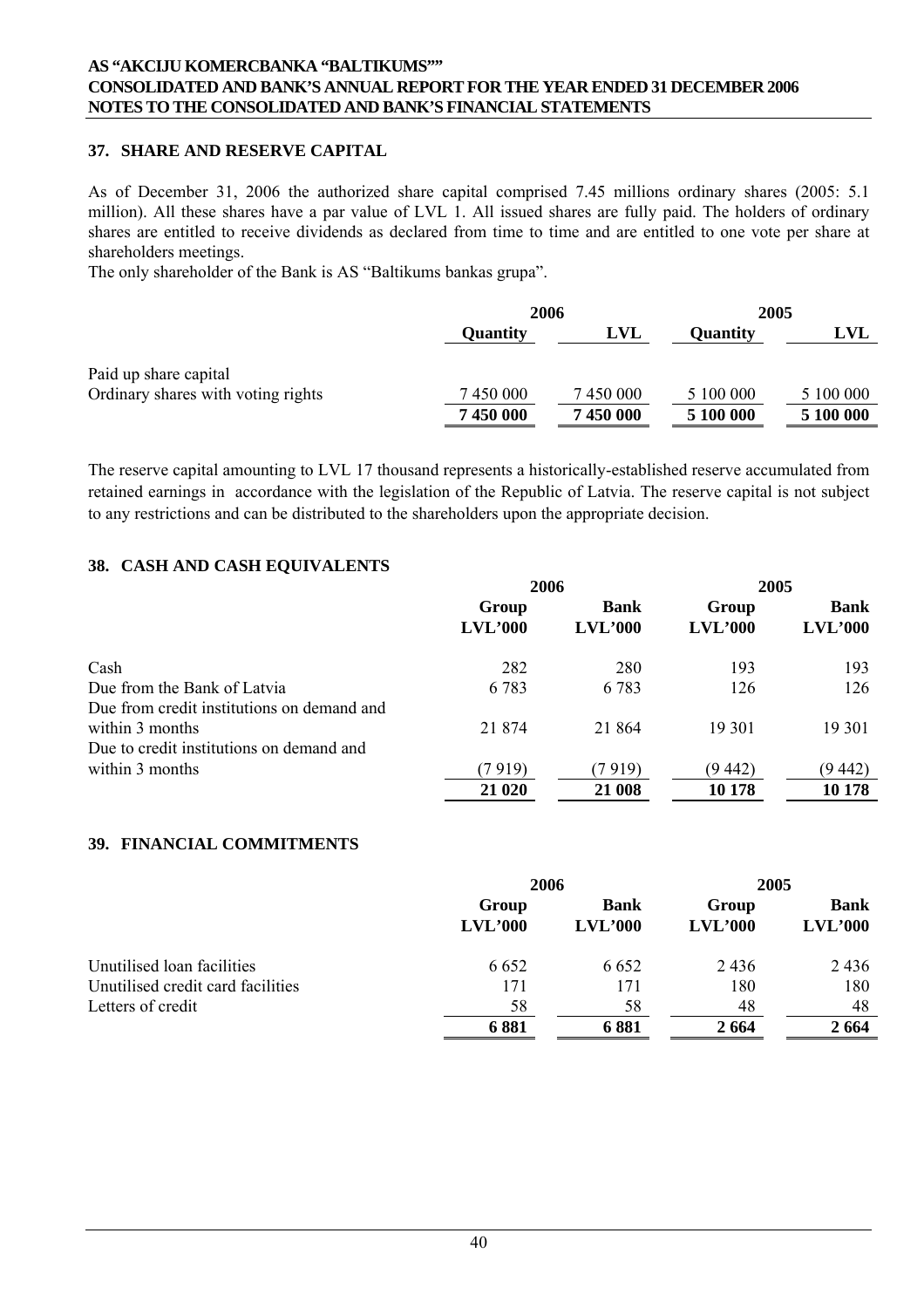# **40. EARNINGS PER SHARE**

As at 31 December 2006 the Bank has no dilutive potential ordinary shares and therefore diluted earnings per share are the same as the basic earnings per share.

Basic earnings per share are calculated by dividing the net income attributable to the shareholders by the weighted average number of ordinary shares in issue during the year.

|                    |                        | 2005               |                        |  |
|--------------------|------------------------|--------------------|------------------------|--|
| Group<br>LVL'000   | <b>Bank</b><br>LVL'000 | Group<br>LVL'000   | <b>Bank</b><br>LVL'000 |  |
| 1 393              | 1 1 3 2                | 524                | 506                    |  |
| 6 072 000<br>0,229 | 6 072 000<br>0,186     | 5 100 000<br>0,103 | 5 100 000<br>0,099     |  |
|                    |                        | 2006               |                        |  |

# **41. ASSETS AND LIABILITIES UNDER MANAGEMENT**

|                                                                 | 2006             |                        | 2005             |                        |
|-----------------------------------------------------------------|------------------|------------------------|------------------|------------------------|
|                                                                 | Group<br>LVL'000 | <b>Bank</b><br>LVL'000 | Group<br>LVL'000 | <b>Bank</b><br>LVL'000 |
| Due from Latvian credit institutions<br>Fixed-income securities | 164              | 164                    | 4                | 4                      |
| (pledged in <i>repo</i> transactions)                           | 1 2 2 9          | 732                    | 1 3 7 2          |                        |
| Fixed-income securities                                         |                  |                        | 752              | 752                    |
| Other assets                                                    |                  | 9                      |                  |                        |
|                                                                 | 1402             | 905                    | 2 1 2 9          | 757                    |
| Liabilities under management                                    |                  |                        |                  |                        |
| Resident trust liabilities                                      | 1 4 0 2          | 905                    | 2 1 2 9          | 757                    |
|                                                                 | 1402             | 905                    | 2 1 2 9          | 757                    |

There were no outstanding balances with related parties included in the assets under management by the Bank as at 31 December 2006 and 2005. As at 31 December 2005 assets under management by the Group included balances with related parties amounting to LVL 1 372 thousand, as at 31 December 2006 assets under management by the Group with related parties were LVL 497 thousand.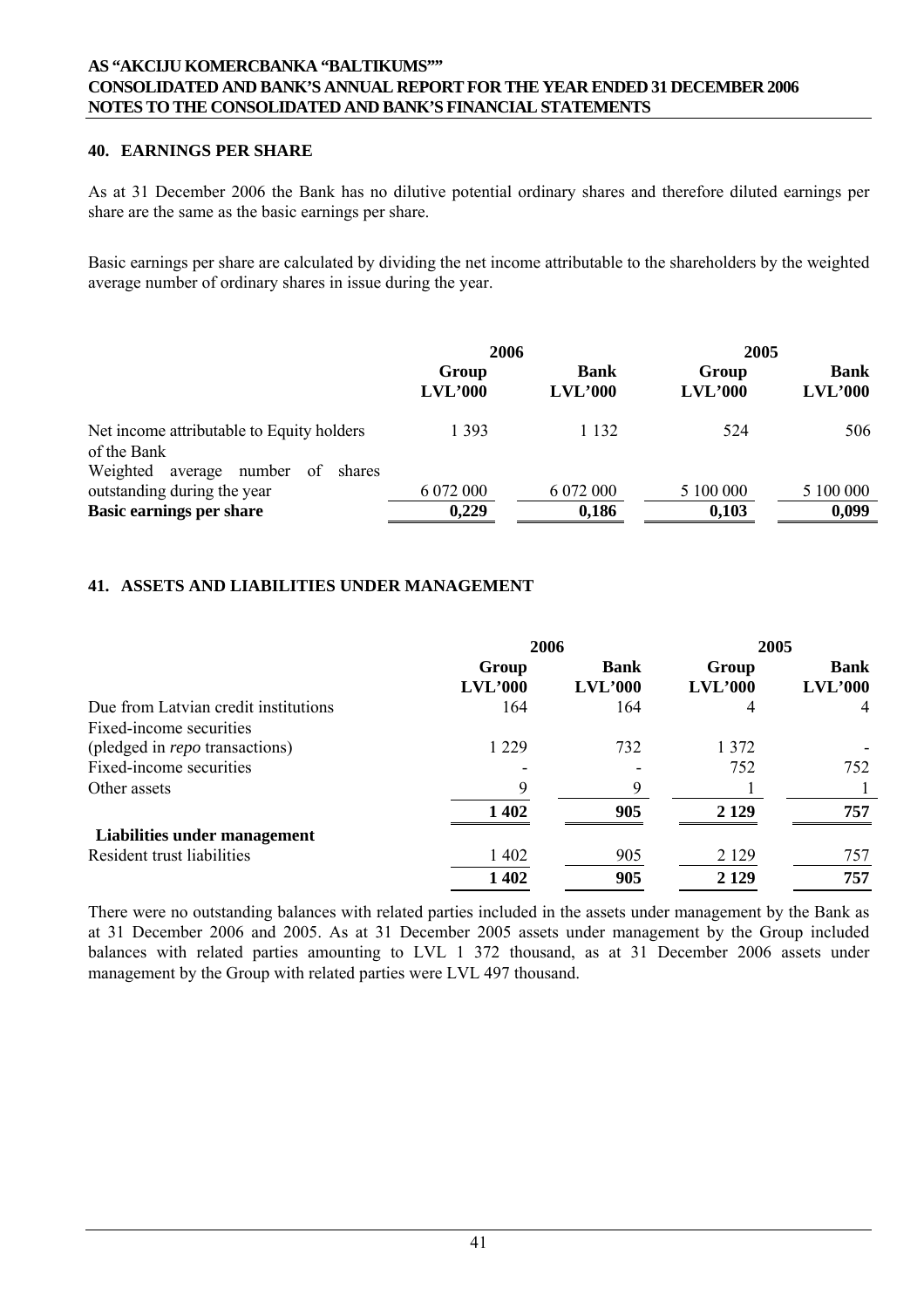# **42. TRANSACTIONS WITH RELATED PARTIES**

Related parties are defined as shareholders who have significant influence over the Bank, companies in which they have a controlling interest, members of the Council and the Management Board, key management personnel, their close relatives and companies in which they have a controlling interest, as well as associated companies. All transactions with related parties have been carried out at on arms-length basis.

Loans, deposits and other claims and liabilities to related parties included the following:

|                                             |         | <b>Interest</b> |         | <b>Interest</b> |
|---------------------------------------------|---------|-----------------|---------|-----------------|
|                                             | 2006    | rate            | 2005    | rate            |
|                                             | LVL'000 | $\frac{6}{6}$   | LVL'000 | $\frac{6}{6}$   |
| Loans to customers                          | 1 1 0 5 | 5.77            | 548     | 7.86            |
| Derivatives                                 |         |                 |         |                 |
| Unused credit lines                         |         |                 | 252     |                 |
| <b>Total loans and other claims</b>         | 1 1 8 3 |                 | 800     |                 |
| Term and demand deposits                    | 4 9 9 5 | 2.81            | 1 541   | 2.46            |
| <b>Total deposits and other liabilities</b> | 4995    |                 | 1541    |                 |

As at 31 December 2006 loans to related parties in the amount of LVL 420 thousand were secured by collateral of Latvian government bonds in 2005- LVL 2 193 thousand. As at 31 December 2006 and 2005 there were no outstanding trust assets from and liabilities to related parties.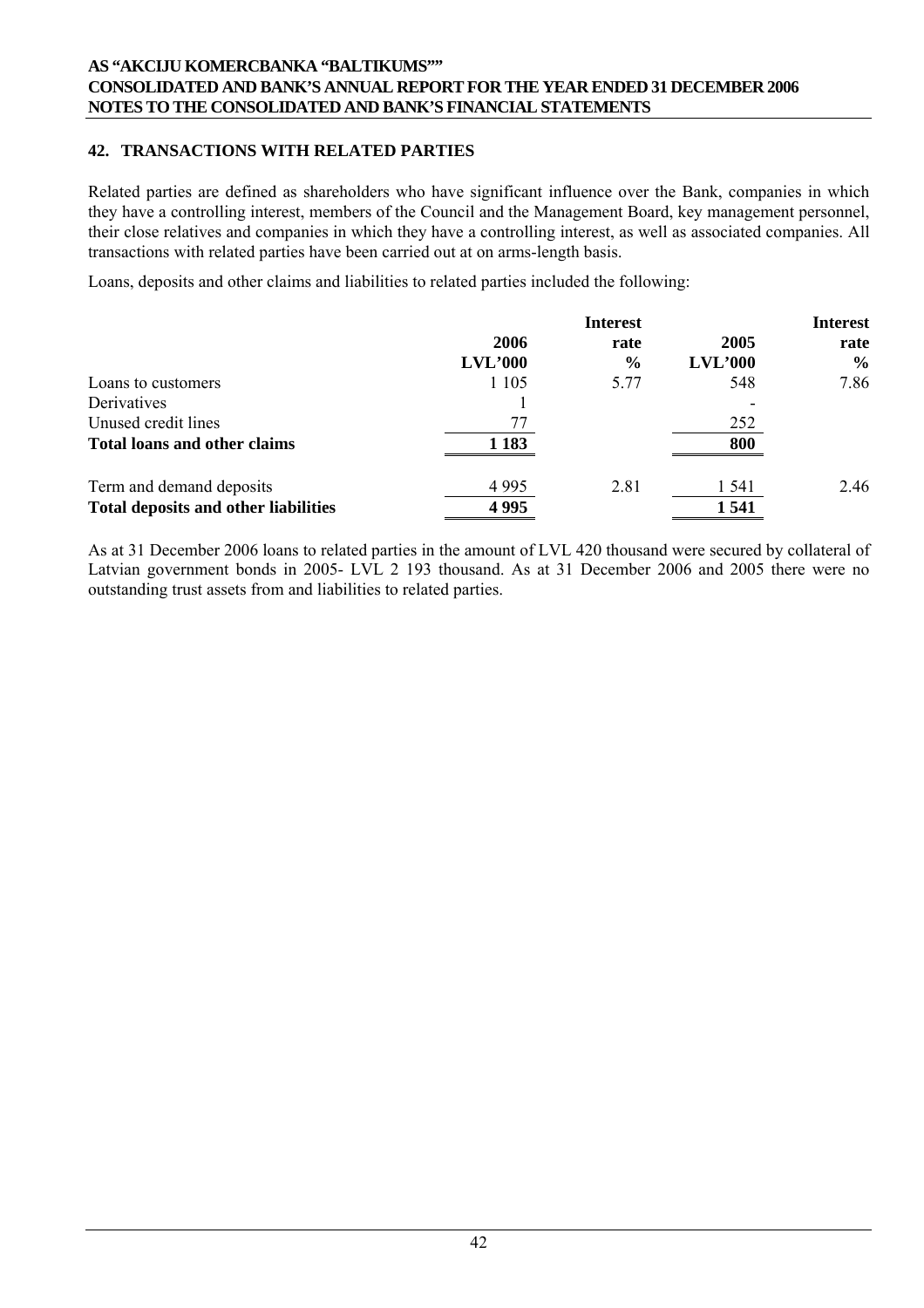# **43. MATURITY ANALYSIS OF ASSETS AND LIABILITIES (BANK)**

| 2006                                        | Up to 1   |           | From 3    | From 6    | From 1    |                          |              |
|---------------------------------------------|-----------|-----------|-----------|-----------|-----------|--------------------------|--------------|
| <b>LVL'000</b>                              | month     | From 1 to | months to | months to | year to 5 | 5 years                  | <b>Total</b> |
|                                             | including | 3 months  | 6 months  | 1 year    | years     | and over                 | LVL'000      |
| <b>ASSETS</b>                               |           |           |           |           |           |                          |              |
| Cash and due from the Central               |           |           |           |           |           |                          |              |
| Bank                                        | 7 0 63    |           |           |           |           |                          | 7 0 6 3      |
| Due from credit institutions on             |           |           |           |           |           |                          |              |
| demand                                      | 21 864    |           |           |           |           | $\overline{\phantom{a}}$ | 21 864       |
| Loans to customers and                      |           |           |           |           |           |                          |              |
| debtors                                     | 6 801     | 360       | 2056      | 2 3 3 0   | 4 7 4 6   |                          | 16 29 3      |
| Fixed income securities and                 |           |           |           |           |           |                          |              |
| derivatives recognized as                   |           |           |           |           |           |                          |              |
| trading assets                              | 9 5 7 4   |           |           |           |           |                          | 9 5 7 4      |
| Non-fixed income securities                 |           |           |           |           |           |                          |              |
| recognized as available-for-                |           |           |           |           |           |                          |              |
| sale                                        |           |           |           |           |           | 10                       | 10           |
| Held-to-maturity financial                  |           |           |           |           |           |                          |              |
| investments                                 |           |           | 16        |           | 27        |                          | 43           |
| Investments in subsidiaries                 |           |           |           |           |           | 4 5 9 8                  | 4598         |
| Intangible assets                           |           |           |           |           |           | 82                       | 82           |
| Property, Plant and Equipment               |           |           |           |           |           | 97                       | 97           |
| Other assets                                | 258       |           |           |           |           | 104                      | 362          |
| Prepayments and accrued                     |           |           |           |           |           |                          |              |
| income                                      |           |           |           | 116       |           |                          | 116          |
| <b>Total assets</b>                         | 45 560    | 360       | 2072      | 2446      | 4773      | 4891                     | 60 102       |
|                                             |           |           |           |           |           |                          |              |
| <b>LIABILITIES AND</b>                      |           |           |           |           |           |                          |              |
|                                             |           |           |           |           |           |                          |              |
| <b>EQUITY</b><br>Due to credit institutions | 6 1 4 9   |           |           |           |           |                          | 6 1 4 9      |
|                                             |           |           |           |           |           |                          |              |
| Term deposits due from credit               |           |           |           |           |           |                          |              |
| institutions                                | 1 770     |           |           |           |           |                          | 1 770        |
| Customers deposits                          | 38 074    | 48        | 794       | 423       | 188       |                          | 39 5 27      |
| Notes payable                               | 3 5 2 7   |           |           |           |           |                          | 3 5 2 7      |
| Deferred income and accrued                 |           |           |           |           |           |                          |              |
| expense                                     | 123       |           |           |           |           |                          | 123          |
| Provisions                                  |           |           |           |           | 14        |                          | 14           |
| Tax liabilities                             |           | 127       |           |           |           |                          | 127          |
| Other liabilities                           | 181       |           |           |           |           |                          | 181          |
| Shareholders' equity                        |           |           |           |           |           | 8684                     | 8684         |
| <b>Total liabilities and equity</b>         | 49 824    | 175       | 794       | 423       | 202       | 8684                     | 60 102       |
| <b>Liquidity risk</b>                       | (4264)    | 185       | 1 278     | 2023      | 4571      | (3793)                   |              |

The maturity analysis of the Group is not significantly different from that of the Bank disclosed above.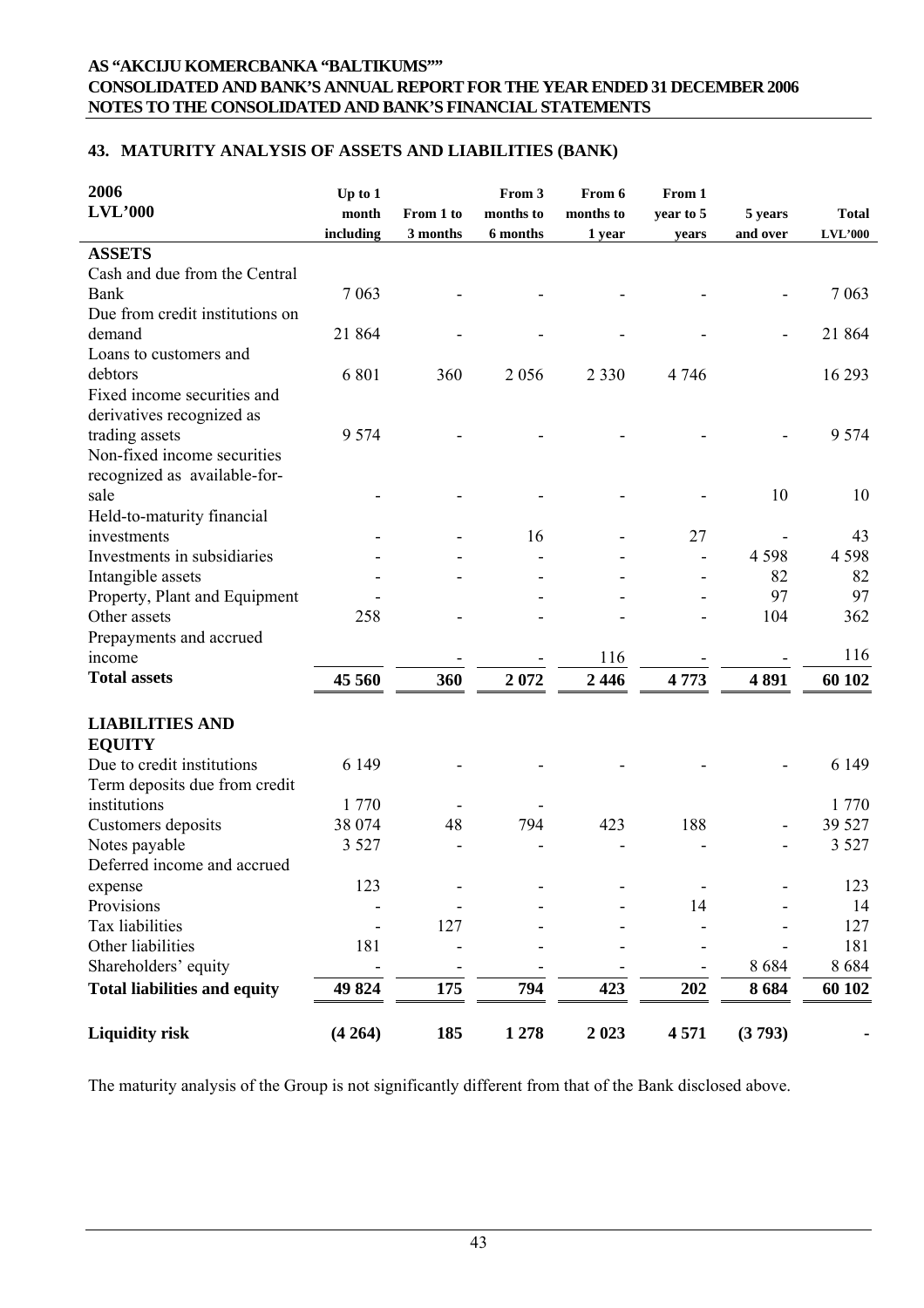# **44. MATURITY ANALYSIS OF ASSETS AND LIABILITIES (BANK) (continued)**

| 2005<br>LVL'000                               | Up to 1<br>month | From 1 to | From 3<br>months to | From 6<br>months to | From 1<br>year to 5 | 5 years                  | <b>Total</b>      |
|-----------------------------------------------|------------------|-----------|---------------------|---------------------|---------------------|--------------------------|-------------------|
|                                               | including        | 3 months  | 6 months            | 1 year              | years               | and over                 | <b>LVL'000</b>    |
| <b>ASSETS</b>                                 |                  |           |                     |                     |                     |                          |                   |
| Cash and due from the Central                 |                  |           |                     |                     |                     |                          |                   |
| Bank                                          | 319              |           |                     |                     |                     |                          | 319               |
| Due from credit institutions on               |                  |           |                     |                     |                     |                          |                   |
| demand                                        | 17 301           |           |                     |                     |                     |                          | 17 301            |
| Loans to customers and                        |                  |           |                     |                     |                     |                          |                   |
| debitors                                      | 7 3 4 1          | 1 2 6 3   | 1984                | 1 1 6 1             | 2 1 3 7             |                          | 13886             |
| Fixed income securities and                   |                  |           |                     |                     |                     |                          |                   |
| derivatives recognized as                     |                  |           |                     |                     |                     |                          |                   |
| trading assets                                | 6468             |           |                     |                     |                     |                          | 6468              |
| Non-fixed income securities                   |                  |           |                     |                     |                     |                          |                   |
| recognized as available-for-                  |                  |           |                     |                     |                     |                          |                   |
| sale                                          |                  |           |                     |                     |                     | 1                        | $\mathbf{1}$      |
| Held-to-maturity financial                    |                  |           |                     |                     |                     |                          |                   |
| investments                                   | 2 0 0 0          |           |                     |                     |                     | $\overline{\phantom{a}}$ | 2 0 0 0           |
| Investments in subsidiaries                   |                  |           |                     |                     |                     | 530                      | 530               |
| Intangible assets                             |                  |           |                     |                     |                     | 67                       | 67                |
| Property, Plant and Equipment                 |                  |           |                     |                     |                     | 58                       | 58                |
| Other assets                                  | 151              |           |                     |                     |                     | 111                      | 262               |
| Prepayments and accrued                       |                  |           |                     |                     |                     |                          |                   |
| income                                        | 27               |           |                     |                     |                     |                          | 27                |
| <b>Total assets</b>                           | 33 607           | 1 2 6 3   | 1984                | 1 1 6 1             | 2 1 3 7             | 767                      | 40 919            |
|                                               |                  |           |                     |                     |                     |                          |                   |
| <b>LIABILITIES AND</b>                        |                  |           |                     |                     |                     |                          |                   |
| <b>EQUITY</b>                                 |                  |           |                     |                     |                     |                          |                   |
| Due to credit institutions                    | 1 0 9 0          |           |                     |                     |                     |                          | 1 0 9 0           |
| Derivatives                                   | 1                |           |                     |                     |                     |                          | 1                 |
|                                               |                  |           |                     |                     |                     |                          |                   |
| Term deposits due from credit<br>institutions |                  |           |                     |                     |                     |                          |                   |
|                                               | 7687<br>19 775   | 159       | 190                 | 2 3 0 7<br>334      | 234                 |                          | 9 9 9 4<br>20 692 |
| Customers deposits                            |                  |           |                     |                     |                     |                          |                   |
| Notes payable                                 |                  |           | ÷,                  | 2688                |                     |                          | 2688              |
| Financial liabilities pledged in              |                  |           |                     |                     |                     |                          |                   |
| repo transactions                             | 665              |           |                     |                     |                     |                          | 665               |
| Deferred income and accrued                   |                  |           |                     |                     |                     |                          |                   |
| expense                                       | 26               |           |                     |                     |                     |                          | 26                |
| Provisions                                    | 9                |           |                     |                     |                     |                          | 9                 |
| Tax liabilities                               |                  | 29        |                     |                     |                     |                          | 29                |
| Other liabilities                             | 18               |           |                     |                     |                     |                          | 18                |
| Shareholders' equity                          |                  |           |                     |                     |                     | 5 707                    | 5 707             |
| <b>Total liabilities and equity</b>           | 29 27 1          | 188       | 190                 | 5 3 29              | 234                 | 5707                     | 40 919            |
| <b>Liquidity risk</b>                         | 4 3 3 6          | 1 0 7 5   | 1794                | (4168)              | 1903                | (4940)                   |                   |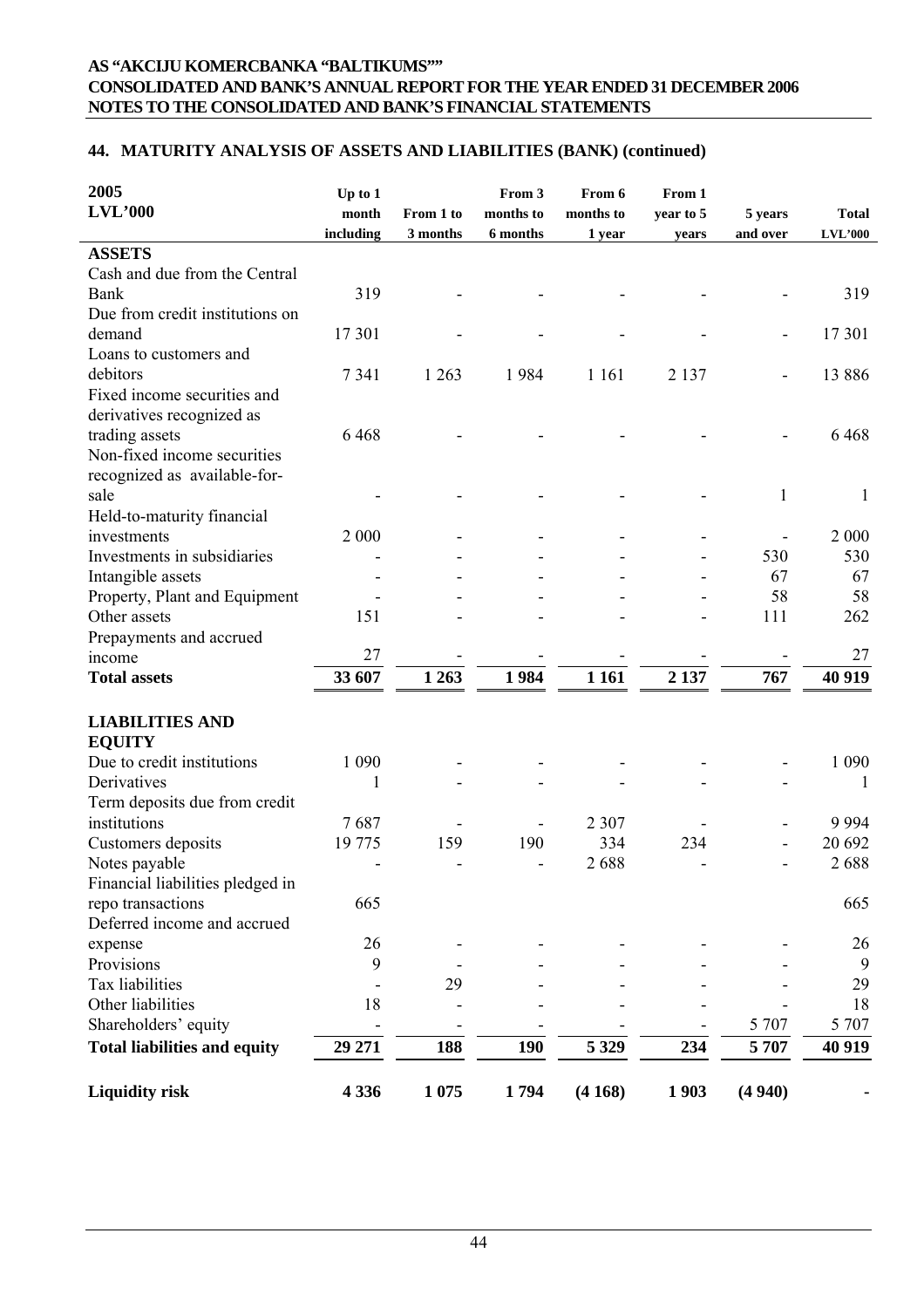# **45. CURRENCY ANALYSIS OF ASSETS AND LIABILITIES (BANK)**

| 2006                                                                |                |            |                          |                                                       |                          | <b>Other</b>             |                                        |
|---------------------------------------------------------------------|----------------|------------|--------------------------|-------------------------------------------------------|--------------------------|--------------------------|----------------------------------------|
| LVL'000                                                             | <b>CHF</b>     | <b>LVL</b> | <b>USD</b>               | <b>EUR</b><br>LVL'000 LVL'000 LVL'000 LVL'000 LVL'000 |                          | <b>GBP</b> currencies    | <b>Total</b><br><b>LVL'000 LVL'000</b> |
| <b>ASSETS</b>                                                       |                |            |                          |                                                       |                          |                          |                                        |
| Cash and due from Bank of Latvia<br>Due from credit institutions on | $\blacksquare$ | 6916       | 60                       | 80                                                    |                          | $\tau$                   | 7 0 63                                 |
| demand                                                              | 13             | 67         | 18 5 6 6                 | 1 4 2 1                                               | 15                       | 1782                     | 21 864                                 |
| Loans to customers and debitors                                     |                | 1 744      | 5297                     | 9 2 5 2                                               |                          |                          | 16 29 3                                |
| Fixed income securities and<br>derivatives recognized as trading    |                |            |                          |                                                       |                          |                          |                                        |
| assets                                                              |                | 59         | 7 1 3 5                  | 1 2 9 1                                               |                          | 1 0 8 9                  | 9 5 7 4                                |
| Non-fixed income securities                                         |                |            |                          |                                                       |                          |                          |                                        |
| recognized as available-for-sale                                    |                |            |                          | 10                                                    |                          |                          | 10                                     |
| Investments in subsidiaries                                         |                | 4 5 9 8    |                          |                                                       |                          |                          | 4598                                   |
| Held-to-maturity financial                                          |                |            |                          |                                                       |                          |                          |                                        |
| investments                                                         |                |            | 43                       |                                                       |                          |                          | 43                                     |
| Intangible assets                                                   |                | 82         |                          |                                                       |                          |                          | 82                                     |
| Property, Plant and Equipment                                       |                | 97         |                          |                                                       |                          |                          | 97                                     |
| Other assets                                                        |                | 67         | 288                      | 1                                                     | 6                        |                          | 362                                    |
| Prepayments and accrued                                             |                |            |                          |                                                       |                          |                          |                                        |
| income                                                              |                | 15         | 100                      |                                                       |                          |                          | 116                                    |
| <b>Total assets</b>                                                 | 13             | 13 645     | 31 489                   | 12 056                                                | 21                       | 2878                     | 60 102                                 |
| <b>LIABILITIES AND EQUITY</b>                                       |                |            |                          |                                                       |                          |                          |                                        |
| Due to credit institutions                                          | -              | 1930       | $\overline{\phantom{a}}$ | 4 2 1 9                                               |                          |                          | 6 1 4 9                                |
| Term deposits due from credit                                       |                |            |                          |                                                       |                          |                          |                                        |
| institutions                                                        |                |            | 1770                     |                                                       |                          |                          | 1 770                                  |
| Customers deposits                                                  | 43             | 3 672      | 25 9 34                  | 9484                                                  | 14                       | 380                      | 39 527                                 |
| Notes payable                                                       |                |            |                          | 3 5 2 7                                               | $\overline{\phantom{a}}$ |                          | 3 5 2 7                                |
| Other liabilities                                                   |                | 47         | 107                      | 27                                                    | $\overline{\phantom{a}}$ | $\overline{\phantom{a}}$ | 181                                    |
| Deferred income and accrued                                         |                |            |                          |                                                       |                          |                          |                                        |
| expense                                                             |                | 77         | $\overline{7}$           |                                                       |                          | 39                       | 123                                    |
| Provisions                                                          |                | 14         |                          |                                                       |                          |                          | 14                                     |
| Tax liabilities                                                     |                | 127        |                          |                                                       |                          |                          | 127                                    |
| Shareholders' equity                                                |                | 8684       |                          |                                                       |                          |                          | 8684                                   |
| <b>Total liabilities and equity</b>                                 | 43             | 14551      | 27818                    | 17 257                                                | 14                       | 419                      | 60 102                                 |
|                                                                     |                |            |                          |                                                       |                          |                          |                                        |
| <b>Assets (liabilities) arising from</b>                            |                |            |                          |                                                       |                          |                          |                                        |
| currency exchange                                                   |                |            |                          |                                                       |                          |                          |                                        |
| Spot (fwd) transaction receivables                                  | 703            | 139        | 12759                    | 14 050                                                | 3 4 9 5                  | 9431                     | 40 577                                 |
| Spot (fwd) transaction liabilities                                  | 352            | 129        | 15 9 12                  | 8 8 7 1                                               | 3 4 9 5                  | 11797                    | 40 556                                 |
| Net long/short currency position                                    | 321            | (896)      | 518                      | (22)                                                  | $\overline{7}$           | 93                       | 21                                     |

The currency analysis of the Group is not significantly different from that of the Bank disclosed above.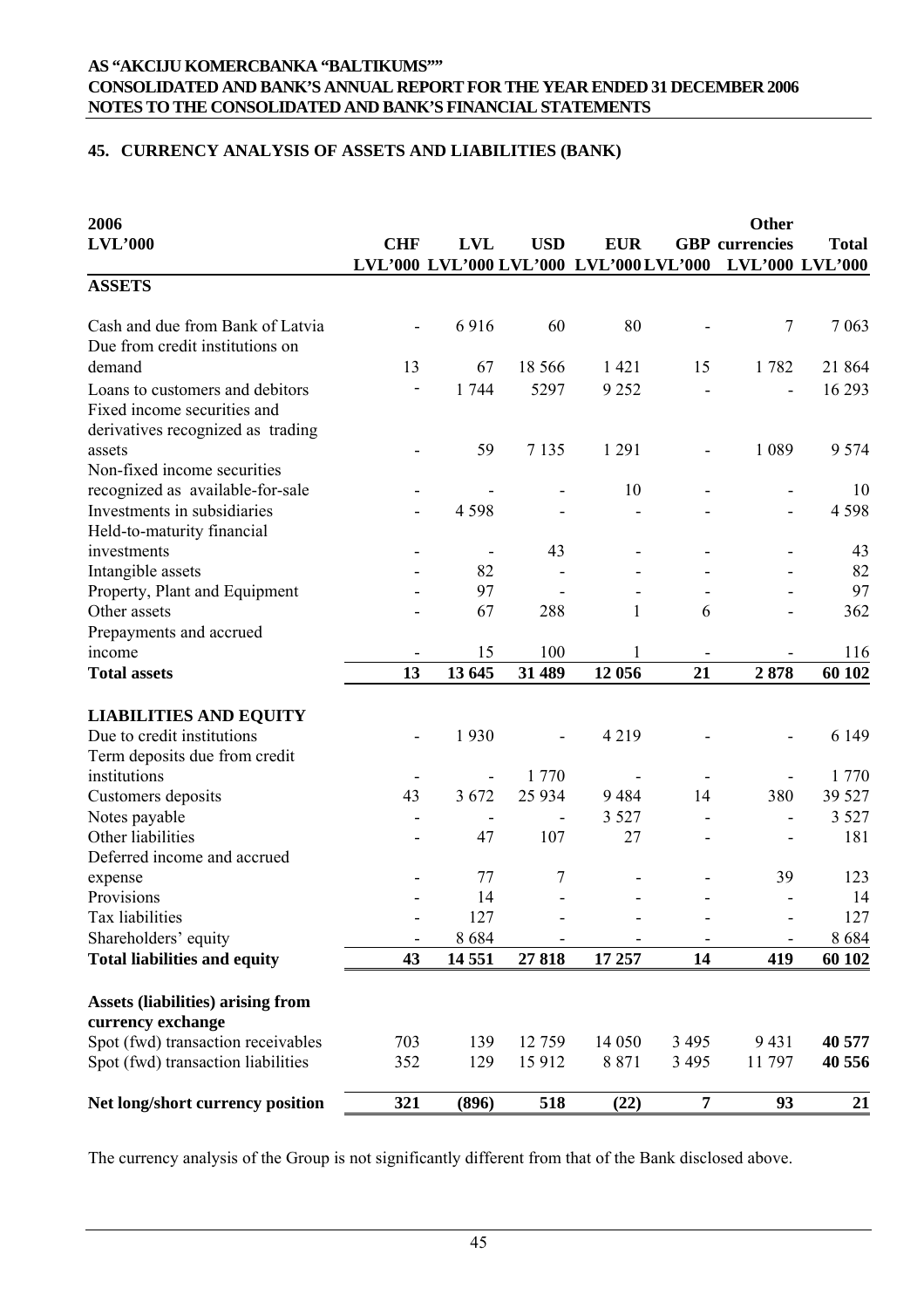# **46. CURRENCY ANALYSIS OF ASSETS AND LIABILITIES (BANK) (continued)**

| 2005                                                                       |            |                 |                          |              | <b>Other</b>          |              |
|----------------------------------------------------------------------------|------------|-----------------|--------------------------|--------------|-----------------------|--------------|
| <b>LVL'000</b>                                                             | <b>LVL</b> | <b>USD</b>      | <b>EUR</b>               |              | <b>GBP</b> currencies | <b>Total</b> |
|                                                                            | LVL'000    | LVL'000         | LVL'000                  |              | LVL'000 LVL'000       | LVL'000      |
| <b>ASSETS</b>                                                              |            |                 |                          |              |                       |              |
| Cash and due from Bank of Latvia                                           | 197        | 79              | 38                       | 1            | 4                     | 319          |
| Due from credit institutions on demand                                     | 414        | 3 6 7 7         | 11 041                   | 496          | 1673                  | 17 301       |
| Loans to customers and debitors<br>Fixed income securities and derivatives | 2 2 8 7    | 6 5 2 4         | 5 0 7 5                  |              | $\overline{a}$        | 13886        |
| recognized as trading assets<br>Non-fixed income securities recognized as  | 1715       | 4 0 3 3         | 720                      |              |                       | 6468         |
| available-for-sale                                                         |            |                 | $\mathbf{1}$             |              |                       | 1            |
| Held-to-maturity financial investments                                     | 2 000      |                 |                          |              |                       | 2 000        |
| Investments in subsidiaries                                                | 530        |                 |                          |              |                       | 530          |
| Intangible assets                                                          | 67         |                 |                          |              |                       | 67           |
| Property, Plant and Equipment                                              | 58         |                 |                          |              |                       | 58           |
| Other assets                                                               | 148        | 111             | $\overline{2}$           | $\mathbf{1}$ |                       | 262          |
| Prepayments and accrued                                                    |            |                 |                          |              |                       |              |
| income                                                                     | 3          | 13              | 10                       | 1            |                       | 27           |
| <b>Total assets</b>                                                        | 7419       | 14 437          | 16887                    | 499          | 1677                  | 40 919       |
| <b>LIABILITIES AND EQUITY</b>                                              |            |                 |                          |              |                       |              |
| Due to credit institutions                                                 |            |                 | 1 0 9 0                  |              |                       | 1 0 9 0      |
| Derivatives                                                                | 1          |                 |                          |              |                       | -1           |
| Term deposits due from credit institutions                                 | 100        | 3 4 9 5         | 6 3 9 9                  |              |                       | 9994         |
| Customers deposits                                                         | 1789       | 12 888          | 5 4 5 4                  | 3            | 558                   | 20 692       |
| Notes payable                                                              |            |                 | 2688                     |              |                       | 2688         |
| Financial liabilities pledged in repo                                      |            |                 |                          |              |                       |              |
| transactions                                                               |            |                 | 665                      |              |                       | 665          |
| Deferred income and accrued expense                                        | 26         |                 |                          |              |                       | 26           |
| Provisions                                                                 | 9          |                 |                          |              |                       | 9            |
| Provisions for taxes                                                       | 29         |                 |                          |              |                       | 29           |
| Other liabilities                                                          | 7          | $\overline{7}$  | 4                        |              |                       | 18           |
| Shareholders' equity                                                       | 5 707      | $\blacksquare$  | $\overline{\phantom{a}}$ |              |                       | 5 707        |
| <b>Total liabilities and equity</b>                                        | 7668       | 16 390          | 16 300                   | 3            | 558                   | 40 919       |
| <b>Assets (liabilities) arising from currency</b>                          |            |                 |                          |              |                       |              |
| exchange<br>Spot (fwd) transaction receivables                             |            |                 |                          | 6 5 4 1      | 6 5 8 7               | 20 457       |
| Spot (fwd) transaction liabilities                                         | 305<br>638 | 3 5 4 5<br>1555 | 3 4 7 9<br>3 5 7 8       | 7 0 0 5      | 7551                  | 20 327       |
| <b>Currency position</b>                                                   | (582)      | 37              | 488                      | 32           | 155                   | <b>130</b>   |

The currency analysis of the Group is not significantly different from that of the Bank disclosed above.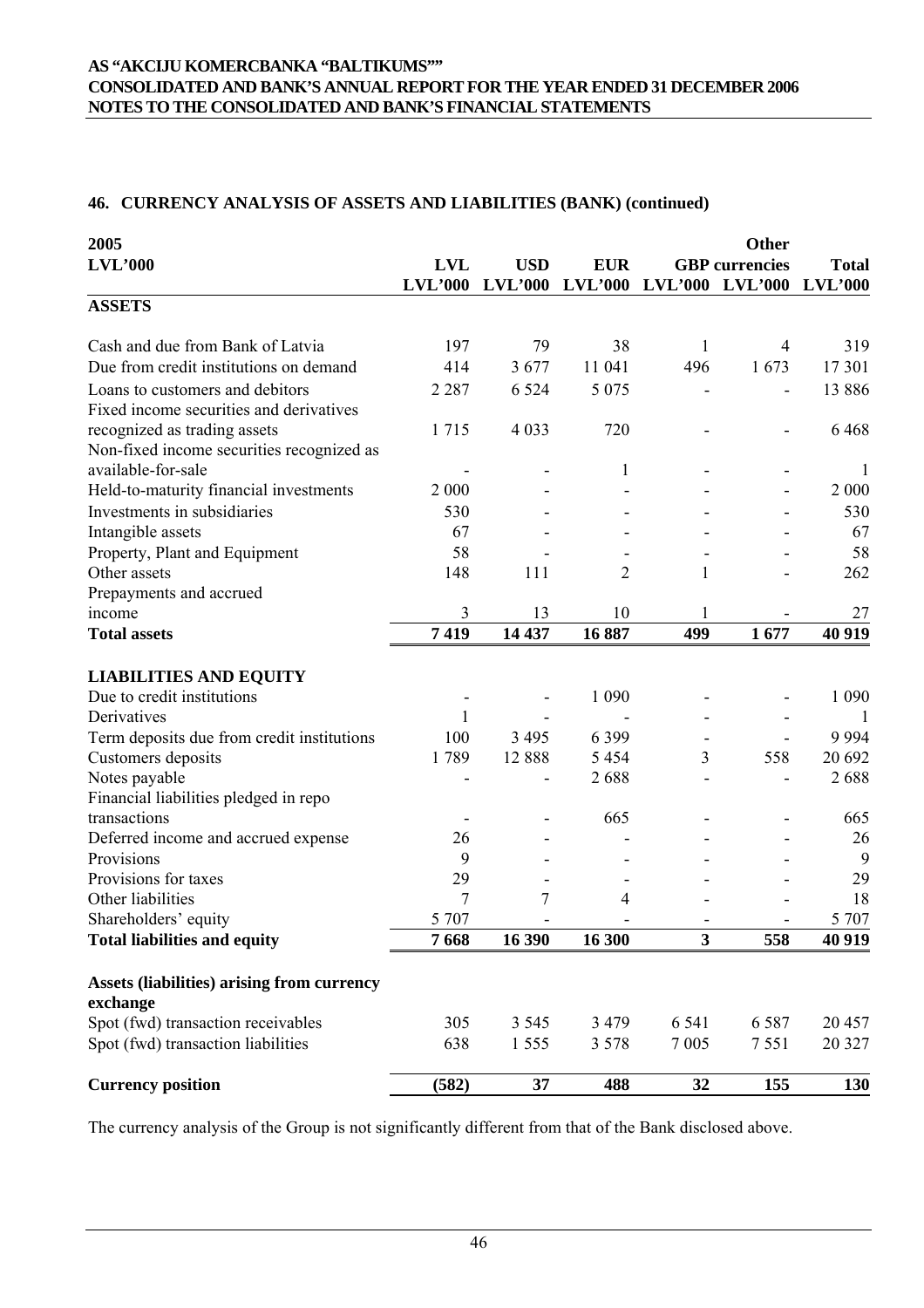#### **47. REPRICING MATURITY ANALYSIS (BANK)**

| 2006                                          | Up to 1   |           | From 3      | From 6      | From 1    |                | Non      |                |
|-----------------------------------------------|-----------|-----------|-------------|-------------|-----------|----------------|----------|----------------|
| <b>LVL'000</b>                                | month     | From 1 to | months to 6 | months to 1 | year to 5 | Over 5         | interest | <b>Total</b>   |
|                                               | including | 3 months  | months      | year        | years     | year           | bearing  | <b>LVL'000</b> |
| <b>ASSETS</b>                                 |           |           |             |             |           |                |          |                |
| Cash and amounts due from                     |           |           |             |             |           |                |          |                |
| the Bank of Latvia                            |           |           |             |             |           |                | 7 0 63   | 7 0 63         |
| Due on demand from credit                     |           |           |             |             |           |                |          |                |
| institutions                                  | 21 864    |           |             |             |           |                |          | 21 864         |
| Loans to customers and                        |           |           |             |             |           |                |          |                |
| debitors                                      | 13 187    | 191       | 1 2 3 1     | 1 3 9 0     | 294       |                |          | 16 29 3        |
| Fixed income securities and                   |           |           |             |             |           |                |          |                |
| derivatives recognized as                     | 81        | 61        | 631         |             | 7789      | 276            |          | 9 5 7 4        |
| trading assets<br>Non-fixed income securities |           |           |             | 736         |           |                |          |                |
| recognized as available-for-                  |           |           |             |             |           |                |          |                |
| sale                                          |           |           |             |             |           | 10             |          | 10             |
| Held-to-maturity financial                    |           |           |             |             |           |                |          |                |
| investments                                   | 16        |           |             |             | 27        |                |          | 43             |
| Investments in subsidiaries                   |           |           |             |             |           |                | 4598     | 4 5 9 8        |
| Investments in intangible                     |           |           |             |             |           |                |          |                |
| assets                                        |           |           |             |             |           |                | 82       | 82             |
| Property, Plant and Equipment                 |           |           |             |             |           |                | 97       | 97             |
| Other assets                                  |           |           |             |             |           | $\blacksquare$ | 362      | 362            |
| Prepayments and accrued                       |           |           |             |             |           |                |          |                |
| income                                        |           |           |             |             |           |                | 116      | 116            |
| <b>Total assets</b>                           | 35 148    | 252       | 1862        | 2 1 2 6     | 8 1 1 0   | 286            | 12 3 18  | 60 102         |
|                                               |           |           |             |             |           |                |          |                |
| <b>TOTAL LIABILITIES</b><br><b>AND EQUITY</b> |           |           |             |             |           |                |          |                |
| Term deposits due from credit                 |           |           |             |             |           |                |          |                |
| institutions                                  | 6 1 5 0   | 1769      |             |             |           |                |          | 7919           |
| Deposits                                      | 38 074    | 48        | 794         | 423         | 188       |                |          | 39 5 27        |
| Notes payable                                 |           |           |             |             | 3 5 2 7   |                |          | 3 5 2 7        |
| Other liabilities                             |           |           |             |             |           |                | 181      | 181            |
| Deferred income and accrued                   |           |           |             |             |           |                |          |                |
| expense                                       |           |           |             |             |           |                | 123      | 123            |
| Provisions for liabilities and                |           |           |             |             |           |                |          |                |
| payments                                      |           |           |             |             |           |                | 14       | 14             |
| Provisions for taxes                          |           |           |             |             |           |                | 127      | 127            |
| Shareholders' equity                          |           |           |             |             |           |                | 8684     | 8684           |
| <b>Total liabilities and equity</b>           | 44 224    | 1817      | 794         | 423         | 3715      |                | 9 1 29   | 60 102         |
| <b>Off-balance-sheet</b>                      |           |           |             |             |           |                |          |                |
| liabilities                                   |           |           |             |             |           |                |          |                |
|                                               |           |           |             |             |           |                | 6884     | 6884           |
| Interest rate risk net                        |           |           |             |             |           |                |          |                |
| position                                      | (9076)    | (1565)    | 1 0 6 8     | 1703        | 4 3 9 5   | 286            | 3 1 8 9  |                |
| Interest rate risk                            |           |           |             |             |           |                |          |                |
| cumulative position                           | (9076)    | (10641)   | (9573)      | (7870)      | (3475)    | (3189)         |          |                |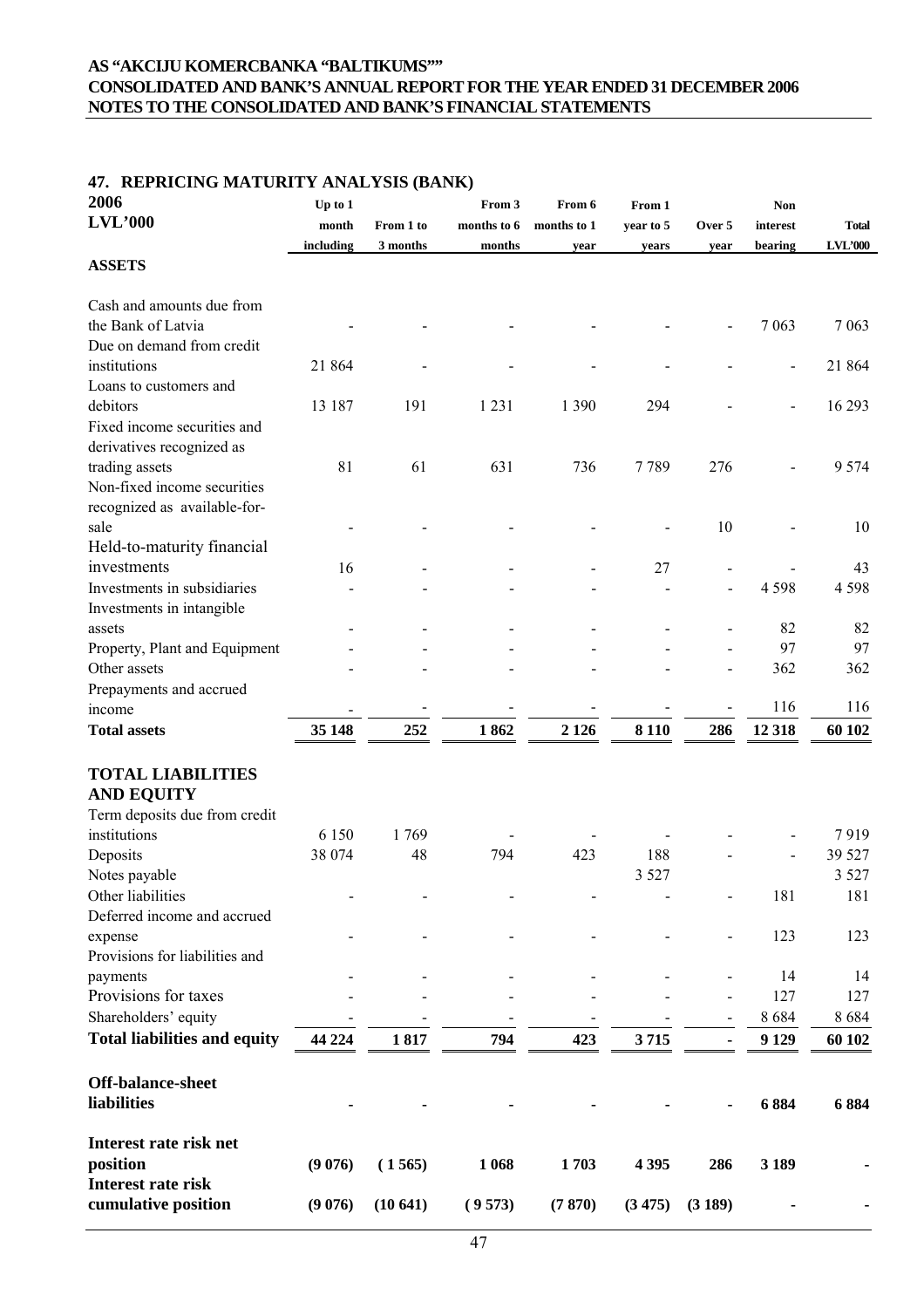The repricing maturity analysis of the Group is not significantly different from that of the Bank disclosed above.

| 2005                                    | Up to $1$                |                          | From 3      | From 6                   | From 1    |                          | Non                      |                |
|-----------------------------------------|--------------------------|--------------------------|-------------|--------------------------|-----------|--------------------------|--------------------------|----------------|
| <b>LVL'000</b>                          | month                    | From 1 to                | months to 6 | months to 1              | year to 5 | Over 5                   | interest                 | <b>Total</b>   |
|                                         | including                | 3 months                 | months      | year                     | years     | year                     | bearing                  | <b>LVL'000</b> |
| <b>ASSETS</b>                           |                          |                          |             |                          |           |                          |                          |                |
| Cash and amounts due from the Bank of   |                          |                          |             |                          |           |                          |                          |                |
| Latvia                                  | 126                      |                          |             |                          |           |                          | 193                      | 319            |
| Due on demand from credit institutions  | 17 301                   |                          |             |                          |           |                          | $\overline{a}$           | 17 301         |
| Loans and debitors                      | 4 4 2 9                  | 1 3 3 7                  | 4 0 0 3     | 3 7 4 7                  | 368       |                          | $\mathfrak{2}$           | 13 8 8 6       |
| Fixed income securities and derivatives |                          |                          |             |                          |           |                          |                          |                |
| recognized as trading assets            | 440                      |                          |             | 1 0 5 4                  | 4974      |                          |                          | 6468           |
| Non-fixed income securities recognized  |                          |                          |             |                          |           |                          |                          |                |
| as available-for-sale                   |                          |                          |             |                          |           |                          | $\mathbf{1}$             | 1              |
| Held-to-maturity financial investments  | 2 0 0 0                  |                          |             |                          |           |                          |                          | 2 0 0 0        |
| Investments in subsidiaries             |                          |                          |             |                          |           |                          | 530                      | 530            |
| Investments in intangible assets        |                          |                          |             |                          |           |                          | 67                       | 67             |
| Property, Plant and Equipment           |                          |                          |             |                          |           |                          | 58                       | 58             |
| Other assets                            |                          |                          |             |                          |           |                          | 262                      | 262            |
| Prepayments and accrued income          |                          |                          |             |                          |           |                          | 27                       | 27             |
| <b>Total assets</b>                     | 24 29 6                  | 1 3 3 7                  | 4 0 0 3     | 4801                     | 5 3 4 2   |                          | 1 1 4 0                  | 40 919         |
| <b>TOTAL LIABILITIES AND</b>            |                          |                          |             |                          |           |                          |                          |                |
| <b>EQUITY</b>                           |                          |                          |             |                          |           |                          |                          |                |
| Term deposits due from credit           |                          |                          |             |                          |           |                          |                          |                |
| institutions                            | 1 0 9 0                  |                          |             |                          |           |                          |                          | 1 0 9 0        |
| Held to maturity                        | 7687                     | 2 3 0 7                  |             |                          |           |                          |                          | 9994           |
| Deposits                                | 19 775                   | 159                      | 190         | 334                      | 234       |                          |                          | 20 692         |
| Notes payable                           |                          | $\overline{\phantom{a}}$ | 2688        |                          |           |                          |                          | 2688           |
| Derivatives                             |                          | 1                        |             |                          |           |                          |                          | 1              |
| Financial liabilities pledged in repo   |                          |                          |             |                          |           |                          |                          |                |
| transactions                            | 665                      |                          |             |                          |           |                          | $\overline{\phantom{0}}$ | 665            |
| Other liabilities                       |                          |                          |             |                          |           |                          | 18                       | 18             |
| Deferred income and accrued expense     |                          |                          |             |                          |           |                          | 26                       | 26             |
| Provisions for liabilities and payments |                          |                          |             |                          |           |                          | 9                        | 9              |
| Provisions for taxes                    |                          |                          |             |                          |           |                          | 29                       | 29             |
| Shareholders' equity                    | $\overline{\phantom{0}}$ |                          |             | $\overline{\phantom{a}}$ |           | $\overline{\phantom{a}}$ | 5 7 0 7                  | 5 7 0 7        |
| <b>Total liabilities and equity</b>     | 29 217                   | 2 4 6 7                  | 2878        | 334                      | 234       |                          | 5789                     | 40 919         |
| <b>Off-balance-sheet liabilities</b>    |                          |                          |             | ٠                        |           |                          | 2679                     | 2679           |
| Interest rate risk net position         | (4921)                   | (1130)                   | 1 1 2 5     | 4 4 6 7                  | 5 1 0 8   |                          | (4649)                   |                |
| Interest rate risk cumulative position  | (4921)                   | (6051)                   | (4926)      | (459)                    | 4649      |                          |                          |                |

# **48. REPRICING MATURITY ANALYSIS (BANK) (continued)**

The repricing maturity analysis of the Group is not significantly different from that of the Bank disclosed above.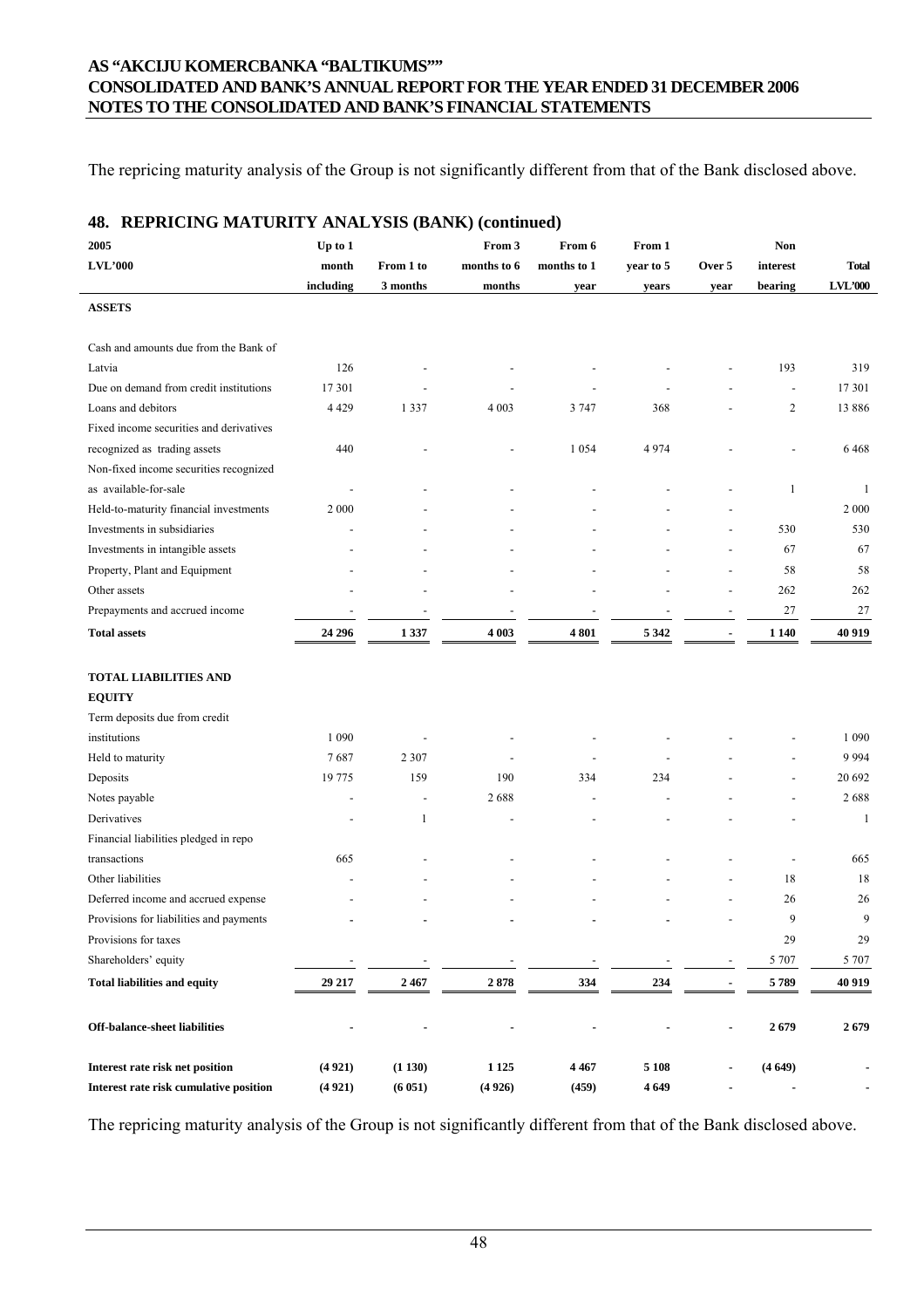# **49. CAPITAL ADEQUACY CALCULATION (BANK) (According to the regulations of the Financial and Capital Market Commission)**

|                                                             |             | 2006           |                | 2005           |                |
|-------------------------------------------------------------|-------------|----------------|----------------|----------------|----------------|
|                                                             |             |                | <b>Risk</b>    |                | <b>Risk</b>    |
|                                                             |             |                | weighted       |                | weighted       |
|                                                             | <b>Risk</b> | <b>Amount</b>  | value          | <b>Amount</b>  | value          |
|                                                             | weight      | <b>LVL'000</b> | LVL'000        | <b>LVL'000</b> | <b>LVL'000</b> |
|                                                             |             |                |                |                |                |
| 0% risk weighted assets                                     |             | 7603           |                | 319            |                |
| Cash and due from the Central Bank                          | $0\%$       |                |                |                |                |
| Due from the government of the Republic of Latvia           | 0%          | 419            |                | 2 3 0 7        |                |
| Due amounts secured by the term deposit controlled by       |             |                |                |                |                |
| the bank                                                    | $0\%$       | 3859           |                | 3 6 2 5        |                |
| Total 0% risk weighted assets                               | $0\%$       | 11 341         |                | 6 2 5 1        |                |
| 20% risk weighted assets                                    |             |                |                |                |                |
| Due on demand from the credit institutions registered in    |             |                |                |                |                |
| the Republic of Latvia                                      | 20%         | 7473           | 1 4 9 5        | 500            | 100            |
| Due from the credit institutions registered in OECD         |             |                |                |                |                |
| countries                                                   | 20%         | 8 9 4 4        | 1789           | 13 637         | 2 7 2 7        |
| Total 20% risk weighted assets                              | 20%         | 16 417         | 3 2 8 4        | 14 137         | 2827           |
|                                                             |             |                |                |                |                |
| 50% risk weighted assets                                    |             |                |                |                |                |
| Prepaid expenses and accrued income                         | 50%         | 116            | 58             | 49             | 25             |
| Total 50% risk weighted assets                              | 50%         | 116            | 58             | 49             | 25             |
| 100% risk weighted assets                                   |             |                |                |                |                |
| Dues from credit institutions registered in non-OECD        |             |                |                |                |                |
| countries                                                   | 100%        | 1738           | 1738           | 1580           | 1580           |
| Loans to customers                                          | 100%        | 15 8 26        | 15 8 26        | 11 540         | 11 540         |
| Investments in subsidiaries                                 | 100%        | 2 2 4 5        | 2 2 4 5        | 530            | 530            |
| Property, Plant and Equipment                               | 100%        | 97             | 97             | 58             | 58             |
| Other assets                                                | 100%        | 363            | 363            | 321            | 321            |
| Total 100% risk weighted assets                             | 100%        | 20 269         | 20 269         | 14 0 29        | 14 029         |
|                                                             |             |                |                |                |                |
| <b>Total Risk Weighted Assets</b>                           |             | 48 143         | 23 611         | 34 466         | 16881          |
| Off-balance items                                           |             |                |                |                |                |
| Items with 0% defined correction degree                     |             | 73             |                | 312            |                |
| Items with 50% defined correction degree                    |             | 6 8 0 8        | 3 4 0 4        | 2 3 4 6        | 1 1 7 3        |
| Items with 100% defined correction degree                   |             | 3              | $\mathfrak{Z}$ | 6              | 6              |
| <b>Total off-balance items</b>                              |             | 6884           | 3 407          | 2664           | 1 1 7 9        |
|                                                             |             |                |                |                | 18 060         |
| <b>Total Weighted Value of Assets and Off-balance Items</b> |             |                | 27 018         |                |                |
| Capital requirement for credit risk in the banking book     |             |                | 2 1 6 1        |                | 1445           |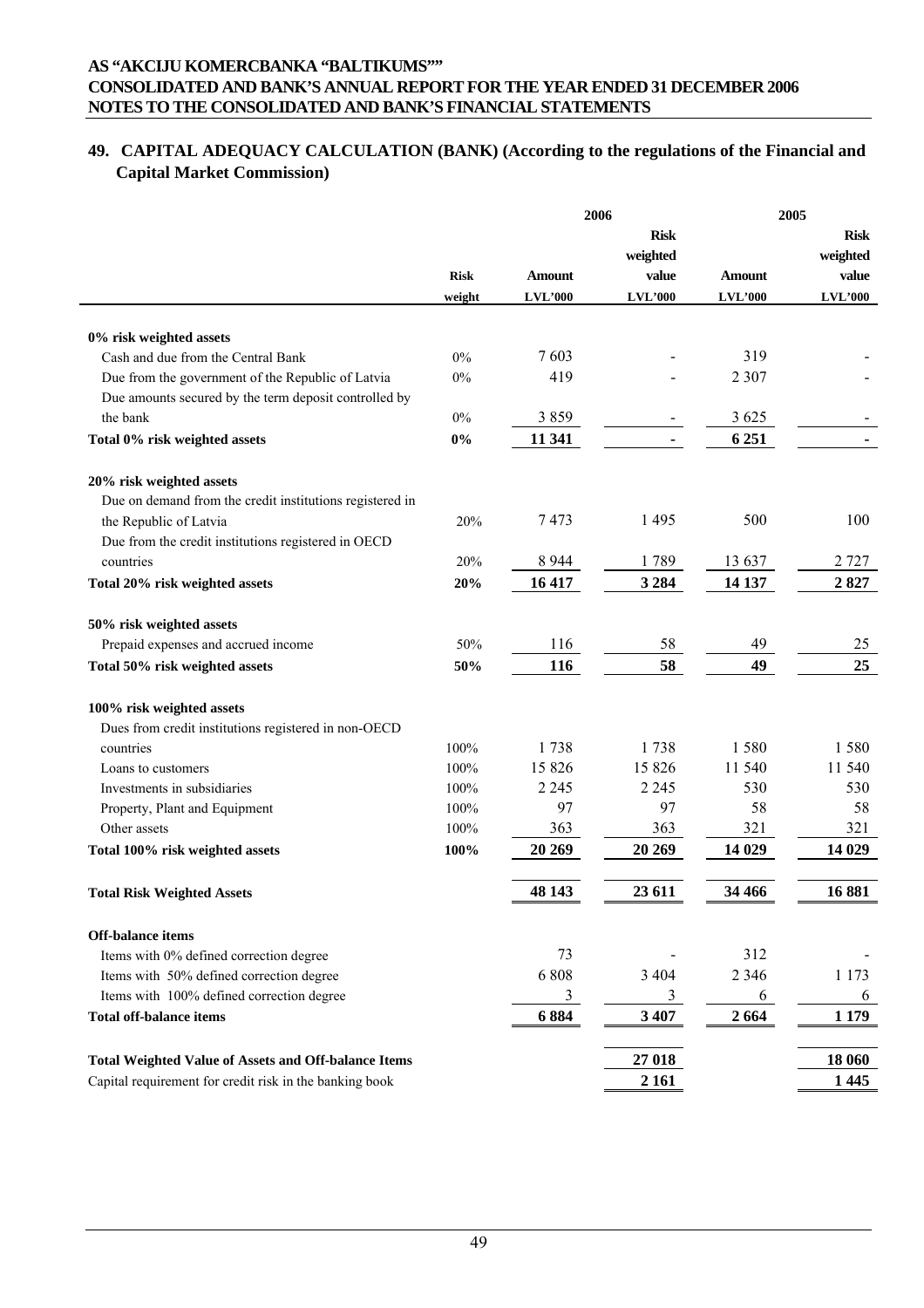# **49. CAPITAL ADEQUACY CALCULATION (BANK) (According to the regulations of the Financial and Capital Market Commission) (continued)**

|                                                              | 2006           | 2005           |
|--------------------------------------------------------------|----------------|----------------|
|                                                              | <b>Amount</b>  | Amount         |
|                                                              | <b>LVL'000</b> | <b>LVL'000</b> |
| Share capital                                                |                |                |
| <b>First level capital</b>                                   |                |                |
| Paid-in share capital                                        | 7450           | 5 100          |
| Reserve capital                                              | 17             | 17             |
| Retained earnings                                            | 85             | 84             |
| Current year audited profit                                  | 1 1 3 2        | 506            |
| Decrease of share capital:                                   |                |                |
| Intangible assets                                            | (82)           | (67)           |
| Significant investment in credit institutions' share capital | 2353)          |                |
| <b>Total Share Capital</b>                                   | 6 2 4 9        | 5 640          |
| Capital requirement for credit risk in the banking book      | 2 1 5 8        | 1 4 4 5        |
| Capital requirement for foreign exchange risk                | 72             | 23             |
| Capital requirement for position risk                        | 876            | 449            |
| Capital requirement for counterparty risk                    |                | 6              |
| Total capital requirement 8%                                 | 3 1 1 0        | 1923           |
| Total capital adequacy ratio                                 |                | 16%<br>$24\%$  |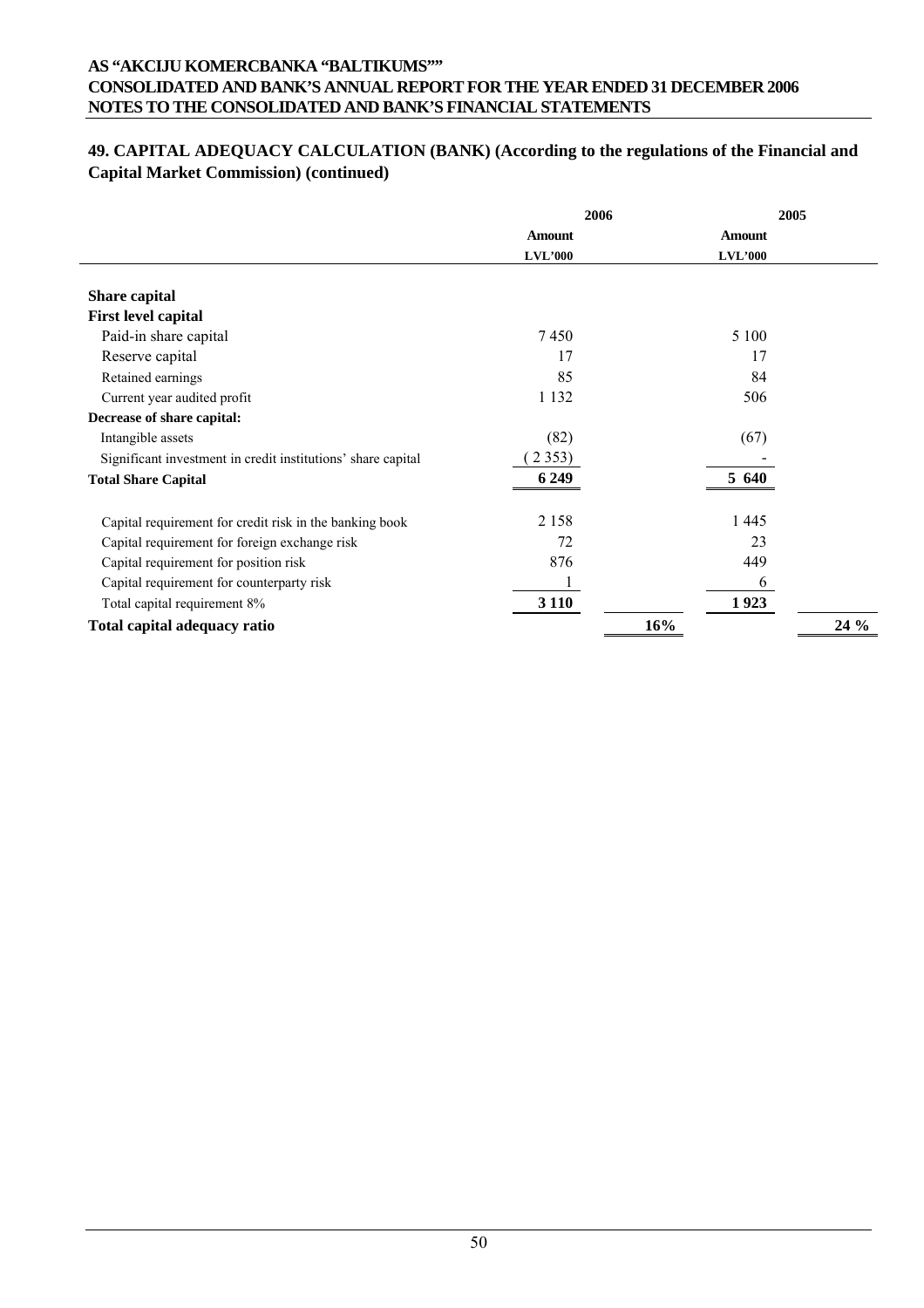# **50. CAPITAL ADEQUACY CALCULATION (BANK) (According to Basel Capital Accord)**

|                                                             |             | 2006           |                | 2005          |             |
|-------------------------------------------------------------|-------------|----------------|----------------|---------------|-------------|
|                                                             |             |                | <b>Risk</b>    |               | <b>Risk</b> |
|                                                             |             |                | weighted       |               | weighted    |
|                                                             | <b>Risk</b> | <b>Amount</b>  | value          | <b>Amount</b> | value       |
|                                                             | weight      | <b>LVL'000</b> | <b>LVL'000</b> | LVL'000       | LVL'000     |
| 0% risk weighted assets                                     |             |                |                |               |             |
| Cash and due from the Bank of Latvia                        | $0\%$       | 7603           |                | 319           |             |
| Due amounts secured by guarantees and collaterals           |             |                |                |               |             |
| issued by the Republic of Latvia                            | $0\%$       | 419            |                | 2 3 0 7       |             |
| Due amounts secured by the term deposit controlled by       |             |                |                |               |             |
| the bank                                                    | 0%          | 3859           |                | 3 6 25        |             |
|                                                             |             |                |                |               |             |
| Total 0% risk weighted assets                               | $0\%$       | 11 341         |                | 6 2 5 1       |             |
| 20% risk weighted assets                                    |             |                |                |               |             |
| Due from the credit institutions registered in the Republic |             |                |                |               |             |
| of Latvia                                                   | 20%         | 7473           | 1 4 9 5        | 500           | 100         |
| Due from the credit institutions registered in OECD         |             |                |                |               |             |
| countries                                                   | 20%         | 8 9 4 4        | 1789           | 13 637        | 2 7 2 7     |
| Due from the credit institutions registered in non-OECD     |             |                |                |               |             |
| countries                                                   | 20%         | 1738           | 348            | 1580          | 316         |
| Total 20% risk weighted assets                              | 20%         | 18 15 5        | 3632           | 15717         | 3 1 4 3     |
|                                                             |             |                |                |               |             |
| 100% risk weighted assets                                   |             |                |                |               |             |
| Loans with 100% risk grading                                | 100%        | 15 8 26        | 15 8 26        | 11 540        | 11 540      |
| Property, Plant and Equipment                               | 100%        | 97             | 97             | 58            | 58          |
| Investment in subsidiaries                                  | 100%        | 2 2 4 5        | 2 2 4 5        | 530           | 530         |
| Other assets                                                | 100%        | 363            | 363            | 321           | 321         |
| Total 100% risk weighted assets                             | 100%        | 18 531         | 18531          | 12 449        | 12 449      |
|                                                             |             |                |                |               |             |
| <b>Total Risk Weighted Assets</b>                           |             | 48 027         | 22 163         | 34 417        | 15 5 9 2    |
| <b>Off-balance items</b>                                    |             |                |                |               |             |
| Items with 0% defined correction degree                     |             | 73             |                | 312           |             |
| Items with 50% defined correction degree                    |             | 6 8 0 8        | 3 4 0 4        | 2 3 4 6       | 1 1 7 3     |
| Items with 100% defined correction degree                   |             | 3              | 3              | 6             | 6           |
| <b>Total off-balance items</b>                              |             | 6884           | 3 407          | 2664          | 1 1 7 9     |
|                                                             |             |                |                |               |             |
| <b>Total Weighted Value of Assets and Off-balance Items</b> |             |                | 25 570         |               | 16771       |
| Capital requirement for credit risk in the banking book     |             |                | 2 0 4 6        |               | 1 3 4 2     |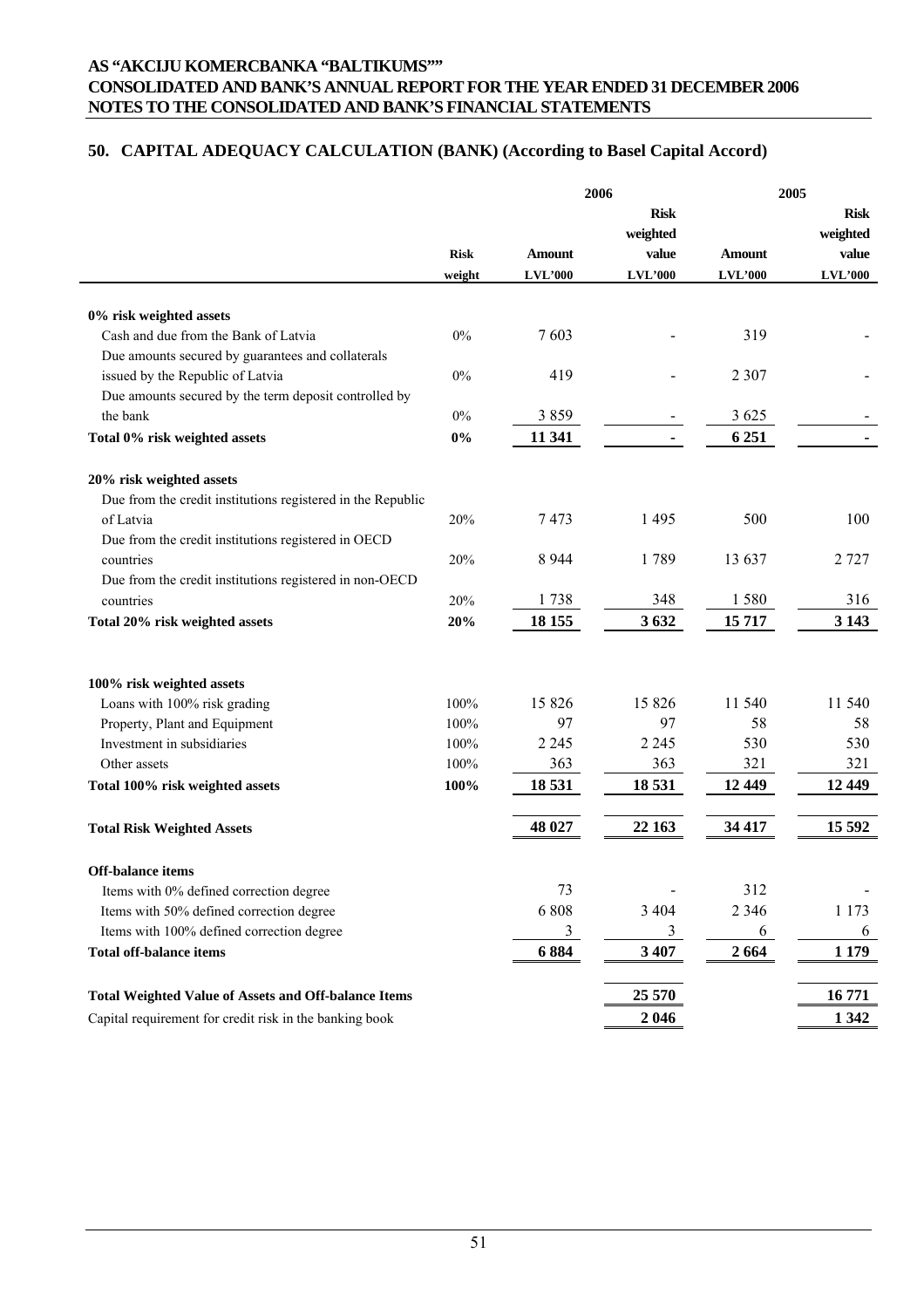# **50. CAPITAL ADEQUACY CALCULATION (According to Basel Capital Accord) (continued)**

|                                                              |               | 2006 | 2005          |
|--------------------------------------------------------------|---------------|------|---------------|
|                                                              | <b>Amount</b> |      | <b>Amount</b> |
|                                                              | LVL'000       |      | LVL'000       |
|                                                              |               |      |               |
| Share capital                                                |               |      |               |
| <b>First level capital</b>                                   |               |      |               |
| Paid-in share capital                                        | 7450          |      | 5 100         |
| Reserve capital                                              | 17            |      | 17            |
| Retained earnings                                            | 85            |      | 84            |
| Current year audited profit                                  | 1 0 4 9       |      | 506           |
| Decrease of share capital:                                   |               |      |               |
| Intangible assets                                            | (82)          |      | (67)          |
| Significant investment in credit institutions' share capital | 2 3 5 3 )     |      |               |
| <b>Total Share Capital</b>                                   | 6 1 6 6       |      | 5 640         |
| Capital requirement for credit risk in the banking book      |               |      |               |
|                                                              | 2 0 4 6       |      | 1 3 4 2       |
| Capital requirement for foreign exchange risk                | 72            |      | 23            |
| Capital requirement for position risk                        | 876           |      | 449           |
| Capital requirement for counterparty risk                    |               |      | 6             |
| Total capital requirement 8%                                 | 2995          |      | 1820          |
| Total capital adequacy ratio                                 |               | 16%  | 25 %          |

As at 31 December 2006, the Bank's capital adequacy ratio was 16%, which is above the minimum required ratio of 8% set in the Basel Capital Accord and the regulations of the Financial and Capital Market Commission. In 2006 The Bank began to calculate capital requirements for position, settlement and counterparty risks.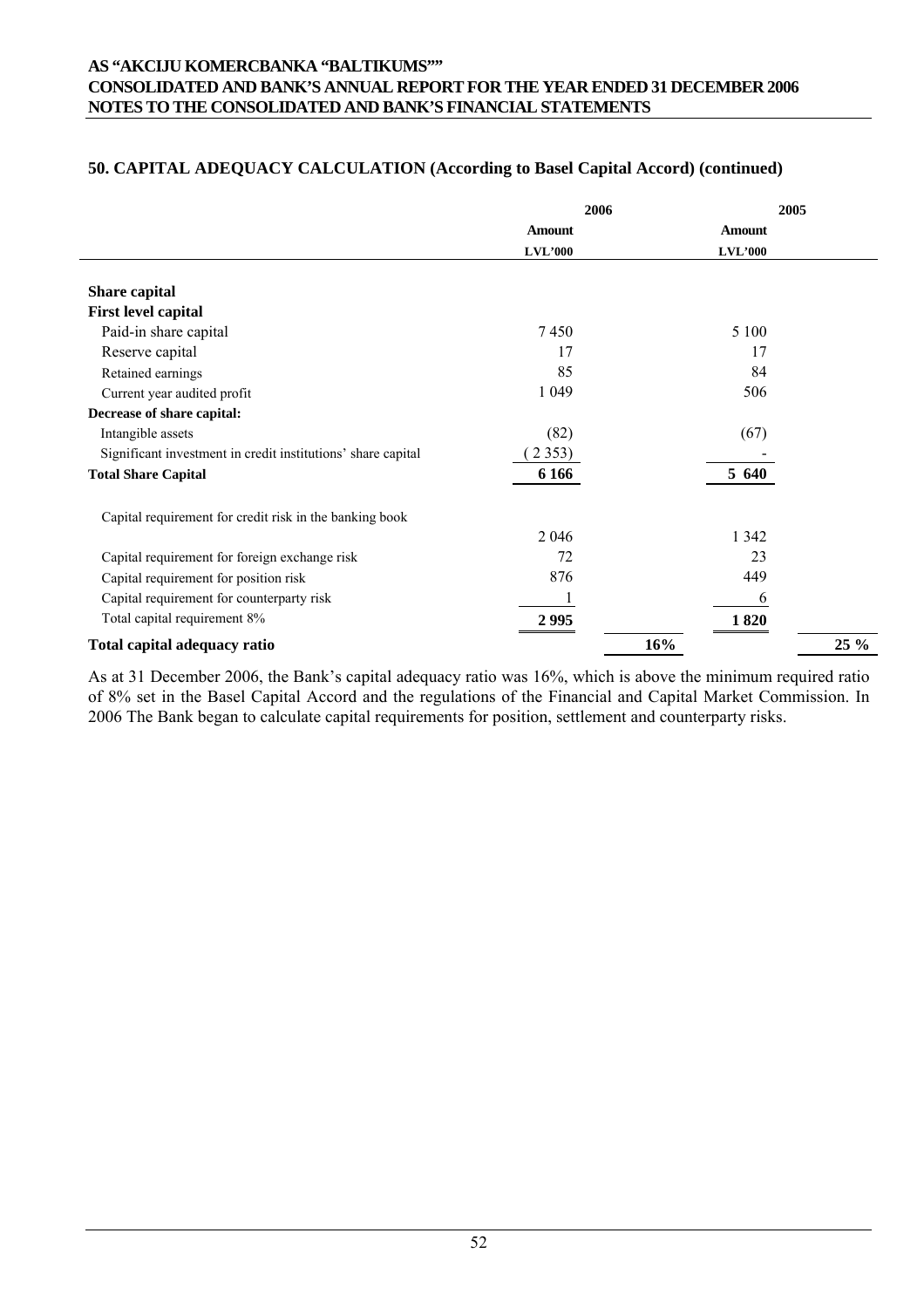# **51. BUSINESS SEGMENT ANALYSIS**

|                                             |                            |                          |                          |                          |                          | Asset                    |                          |                          |                    |                  |
|---------------------------------------------|----------------------------|--------------------------|--------------------------|--------------------------|--------------------------|--------------------------|--------------------------|--------------------------|--------------------|------------------|
|                                             | <b>Insurance</b>           |                          |                          | <b>Banking</b>           |                          | Management               | <b>Eliminations</b>      |                          | Group              |                  |
|                                             | $\mathbf{LVL^{\prime}000}$ |                          | LVL'000                  |                          |                          | $\mathbf{LVL^*}000$      | LVL'000                  |                          | $\mathbf{LVL'000}$ |                  |
|                                             | 2006                       | 2005                     | 2006                     | 2005                     | 2006                     | 2005                     | 2006                     | 2005                     | 2006               | 2005             |
| Total revenue<br>from external<br>customers | 451                        |                          | 4 3 2 9                  | 2681                     | 101                      | 88                       |                          |                          | 4881               | 2 7 6 9          |
| Total revenue                               |                            |                          |                          |                          |                          |                          |                          |                          |                    |                  |
| from internal                               |                            |                          |                          |                          |                          |                          |                          |                          |                    |                  |
| customers                                   | $\overline{a}$             |                          | $\mathbf{1}$             | 11                       | 61                       | 24                       | (62)                     | (35)                     |                    |                  |
| <b>Total revenue</b>                        | 451                        |                          | 4 3 3 0                  | 2692                     | 162                      | 112                      | (62)                     | (35)                     | 4881               | 2769             |
| Income before                               |                            |                          |                          |                          |                          |                          |                          |                          |                    |                  |
| tax                                         | 270                        | $\overline{a}$           | 1401                     | 630                      | (38)                     | (10)                     |                          | $\blacksquare$           | 1633               | 620              |
| Income tax                                  | $\frac{1}{2}$              | $\overline{\phantom{0}}$ | (221)                    | (95)                     | (1)                      | (1)                      | $\overline{\phantom{a}}$ | $\blacksquare$           | (222)              | (96)             |
| Net income                                  | 270                        | $\blacksquare$           | 1 1 8 0                  | 535                      | (39)                     | (11)                     |                          | $\frac{1}{2}$            | 1411               | 524              |
| Attributable to:                            |                            |                          |                          |                          |                          |                          |                          |                          |                    |                  |
| Equity holders of                           |                            |                          |                          |                          |                          |                          |                          |                          |                    |                  |
| the Bank                                    | 252                        | $\overline{a}$           | 1 1 8 0                  | 535                      | (39)                     | (11)                     |                          | L,                       | 1 3 9 3            | 524              |
| Minority                                    |                            |                          |                          |                          |                          |                          |                          |                          |                    |                  |
| interest                                    | $18\,$                     | $\overline{\phantom{a}}$ | $\overline{\phantom{a}}$ | $\overline{\phantom{a}}$ | $\overline{\phantom{a}}$ |                          |                          | $\blacksquare$           | $18\,$             |                  |
| Net income                                  | 270                        | $\blacksquare$           | 1 1 8 0                  | 535                      | (39)                     | (11)                     | $\overline{a}$           | $\blacksquare$           | 1411               | 524              |
| Segment                                     | 3419                       | $\blacksquare$           | 60 439                   | 41 347                   | 4635                     | 244                      | (8460)                   | (849)                    | 60033              | 40742            |
| assets                                      |                            |                          |                          |                          |                          |                          |                          |                          |                    |                  |
| Segment                                     | 760                        | $\overline{\phantom{a}}$ | 51 419                   | 35 29 6                  | 393                      | 55                       | (1679)                   | (322)                    | 50893              | 35 0 29          |
| liabilities                                 |                            |                          |                          |                          |                          |                          |                          |                          |                    |                  |
| Capital                                     |                            |                          |                          |                          |                          |                          |                          |                          |                    |                  |
| expenditure                                 | $\tau$                     |                          | 74                       | 45                       | $\tau$                   | 6                        |                          |                          | 88                 | 51               |
| Depreciation                                | $\overline{4}$             |                          | 35                       | 61                       | $\overline{2}$           | $\overline{4}$           |                          |                          | 41                 | 65               |
| Amortisation                                | L,                         | $\overline{a}$           | 38                       | 31                       | $\mathbf{1}$             | $\overline{\phantom{a}}$ | ÷                        | $\overline{\phantom{a}}$ | 39                 | 31               |
| Impairment                                  |                            |                          |                          |                          |                          |                          |                          |                          |                    |                  |
| charge                                      |                            | $\overline{a}$           | 12                       | $\boldsymbol{7}$         |                          |                          |                          |                          | 12                 | $\boldsymbol{7}$ |